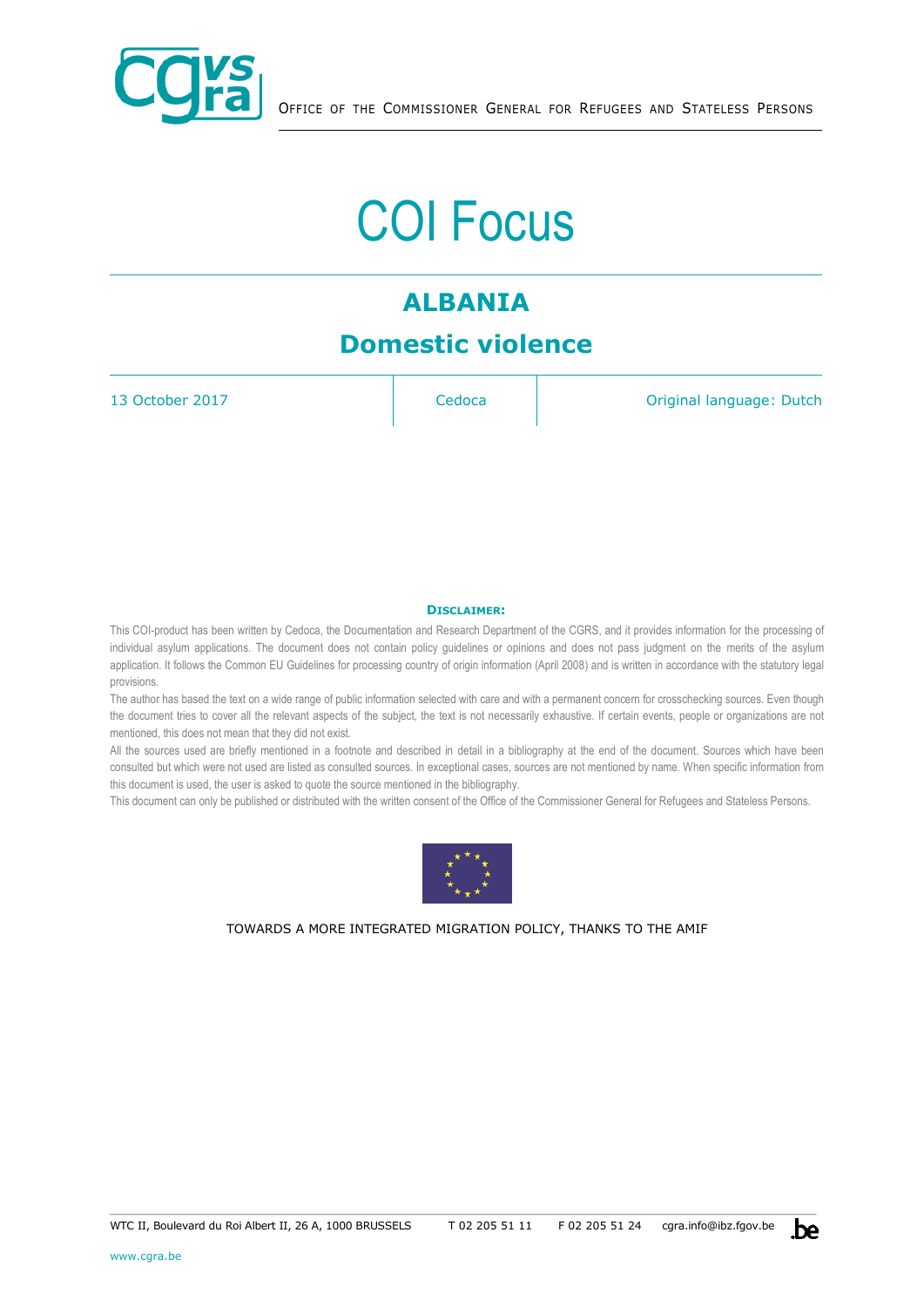

# Contents

| 5. Existing structures to prevent and protect victims of domestic violence  13 |  |
|--------------------------------------------------------------------------------|--|
|                                                                                |  |
|                                                                                |  |
|                                                                                |  |
|                                                                                |  |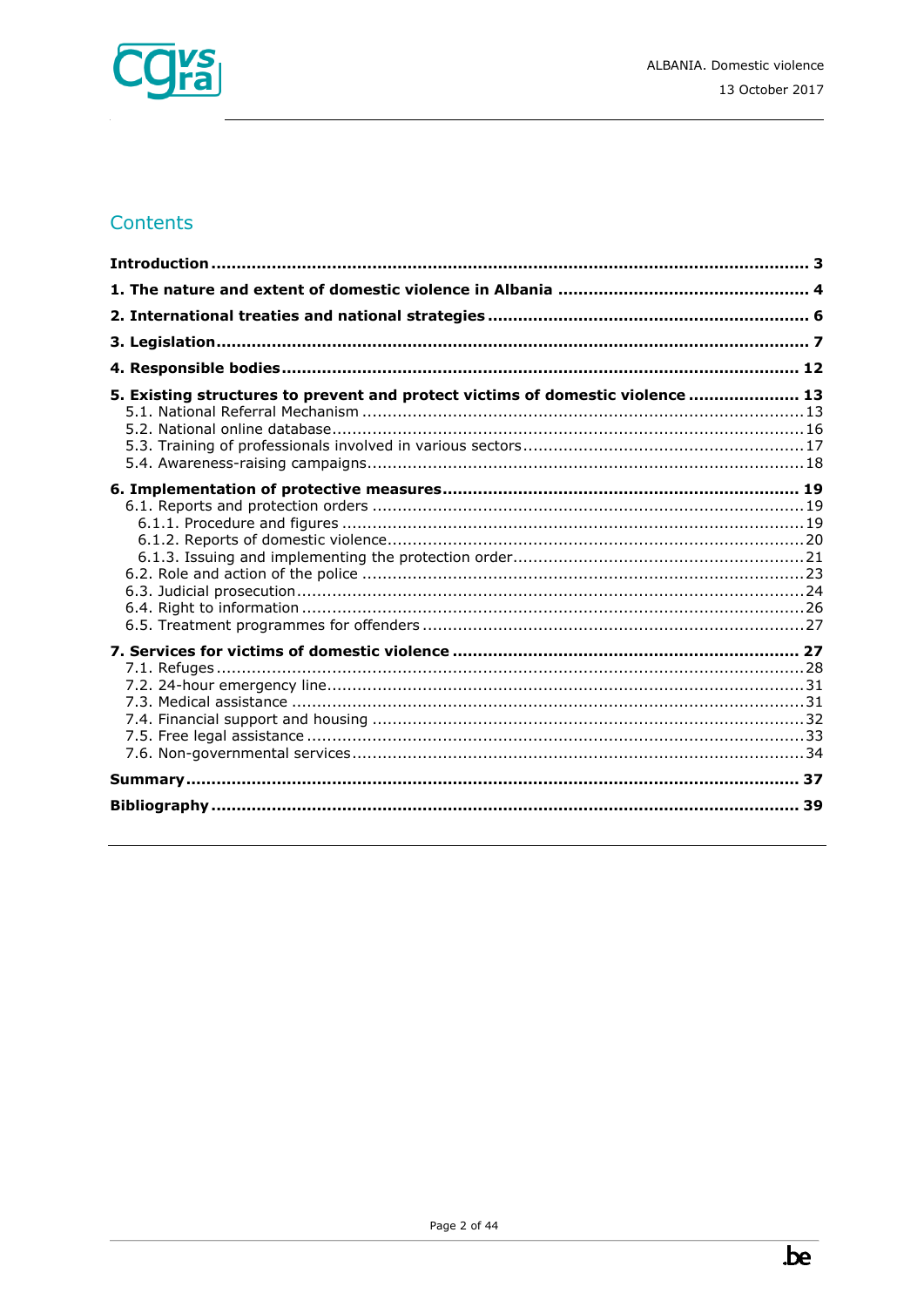

# <span id="page-2-0"></span>**Introduction**

For this COI Focus, Cedoca carried out a study into the situation of domestic violence in Albania. The primary objective of this COI Focus was to gather information on the protection measures taken by the Albanian authorities and on the existing governmental and non-governmental structures and services that provide shelter and assistance to victims of domestic violence.

Within the planned timeframe, Cedoca consulted as extensive and varied a number of sources of domestic violence as possible. The information in this COI Focus primarily comes from reports from international organisations, Albanian government agencies, international and local human rights organisations, NGOs and research institutes, supplemented by information from independent media, official press channels and government-focused media. Further information in this COI Focus was obtained from governmental and non-governmental sources during and after a fact-finding mission carried out by Cedoca in Albania from 13 to 21 March 2017. The study was concluded on 22 September 2017.

Cedoca attempted to use as much recent information as possible in order to highlight the protection possibilities and services for victims of domestic violence in 2016 and 2017. There are reports from 2016 and 2017 that draw conclusions or provide criticism on the basis of recent findings, but there are also several national and international reports from 2016 and 2017 that refer to studies and figures from 2013, 2014 and 2015 to describe the current functioning and provision of services for victims of domestic violence, and the current functioning of the judiciary and police forces in situations of domestic violence, and make recommendations. Key sources regularly referred to in recent reports on domestic violence include: a 2013 INSTAT report on a large-scale population survey among victims of domestic violence, a 2014 CEDAW Committee report on the implementation of the CEDAW Convention, a Council of Europe report in collaboration with UN Women in 2015 on service provision for victims, and a 2014 report from the Albanian "High Council of Justice" on the judiciary in situations of domestic violence.

The first chapter outlines the problem of domestic violence in Albania based on possible causes and figures.

The second chapter provides an overview of the treaties that Albania has signed and the strategies they have elaborated to combat domestic violence and other gender issues.

The third chapter deals with Albanian legislation on penalties in situations of domestic violence, the legal procedures for obtaining protection and possible protection measures.

Chapter four describes the role of national and local authorities in situations of domestic violence.

Chapter five outlines how different actors are informed about situations of domestic violence, and how they cooperate with other competent authorities. This chapter also looks at the training received by the actors involved and the impact of this. Awareness-raising campaigns initiated by different actors are also addressed.

Chapter six describes how the legal framework to protect victims of domestic violence and prosecute perpetrators is applied in practice, as well as the obstacles faced by victims and authorities.

Chapter seven outlines which governmental and non-governmental services a victim of domestic violence can turn to, how they are eligible and what the shortcomings are.

This COI Focus was made possible with the help of the AMIF (Asylum, Migration and Integration Fund).

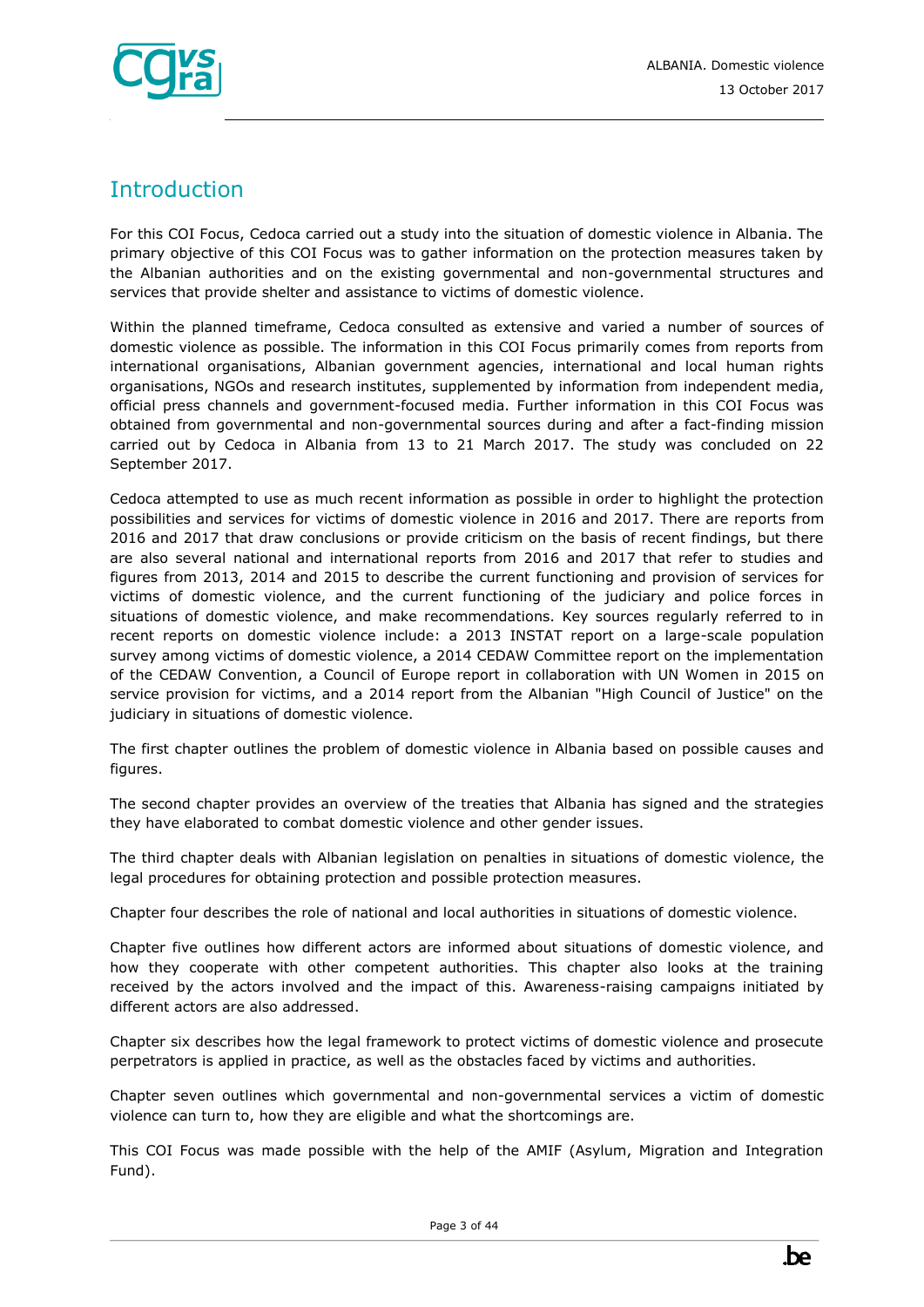

# <span id="page-3-0"></span>1. The nature and extent of domestic violence in Albania

Domestic violence is a common problem in Albania, affecting mainly women but also children.<sup>1</sup> In 2015, 74% of the victims were women or girls.<sup>2</sup> Domestic violence is violence committed by someone from the family circle, such as a partner or former partner, or a family member.<sup>3</sup>

According to experts including Dr Robin Haarr and United Nations (UN) experts studying domestic violence in Albania, gender stereotypes and a deeply-rooted patriarchal mentality in Albanian society are at the basis of domestic violence and gender inequality.<sup>4</sup> The Committee on the Elimination of All Forms of Discrimination against Women (CEDAW) believes that gender stereotypes encourage discrimination.<sup>5</sup> Awareness-raising campaigns are organised every year to ensure that women and girls are put in a more positive light (see below 5.4 Awareness-raising campaigns).<sup>6</sup>

According to the United Nations Entity for Gender Equality and the Empowerment of Women (UN Women), a UN organisation dedicated to women's rights and gender equality, a patriarchal mentality is mainly prevalent in rural areas where families often have a traditional division of roles: women work on their husbands' farmland, but are not paid for it, while their husbands manage the income. According to UN Women, financial dependence and gender inequality put women in a vulnerable position.<sup>7</sup> A report by the Albanian Institute of Statistics (INSTAT) and United Nations Development Programme (UNDP) reveals that domestic violence occurs in all sections of the population, but that women who are financially dependent on their husbands are more at risk of violence than women who work outside the home, and women with a diploma in higher education.<sup>8</sup>

Economic problems, property disputes, divorce and alcohol consumption are other factors that increase the risk of violence in a family situation.<sup>9</sup> Another reason may be that perpetrators of violence want power and control over their partner, or that they used to witness domestic violence themselves.<sup>10</sup>

Mirela Arqimandriti from the NGO Qendra Aleanca Gjinore për Zhvillim (Gender Alliance for Development Center, GADC) makes the link between the patriarchal mentality, property issues, economic interests and the role of family in cases of domestic violence. Family members can exert pressure to commit an act of violence when someone has brought shame to the family's honour, for example by divorcing. Arqimandriti gives the example of the recent murder of an Albanian female judge by her ex-husband. In an interview, the perpetrator's brother justified the murder by saying that it was fair retribution since she had filed for divorce. The same brother now manages the property and income of the company of his brother who is in prison. $^{11}$ 

Domestic violence can take various forms. It can be physical, psychological or sexual in nature, or a combination of different forms of violence. In a report by INSTAT on domestic violence in Albania, the following definition is used:

 $1$  United States Department of State,  $3/03/2017$ , pp. 1, 19-20 [url](https://www.state.gov/j/drl/rls/hrrpt/2016/eur/265388.htm)

<sup>&</sup>lt;sup>2</sup> General Directorate of the Albanian State Police via UN Women & UNDP (Kocaqi M., Plaku A. & Wittberger D.), 3/10/2016, p. 36 [url](https://un.org.al/publications/albania-gender-brief-%E2%80%93-2016)

<sup>&</sup>lt;sup>3</sup> INSTAT (Haarr Dr. R.N.), 11/2013, p. 54 <u>url</u>

<sup>4</sup> UN Albania, 1/06/2017, p. 26 [url;](http://www.instat.gov.al/en/publications/books/2013/domestic-violence-in-albania-2013.aspx) INSTAT (Haarr Dr. R.N.), 11/2013, p. 9 url; UN, 25/11/2016, url

<sup>&</sup>lt;sup>5</sup> CEDAW, 25/07/2016, p. 5 [url](http://tbinternet.ohchr.org/_layouts/treatybodyexternal/Download.aspx?symbolno=CEDAW/C/ALB/CO/4&Lang=En)

<sup>&</sup>lt;sup>6</sup> CEDAW, 25/07/2016, p. 5 [url](http://tbinternet.ohchr.org/_layouts/treatybodyexternal/Download.aspx?symbolno=CEDAW/C/ALB/CO/4&Lang=En)

<sup>7</sup> UN Women & UNDP (Kocaqi M., Plaku A. & Wittberger D.), 3/10/2016, p. 56 [url](https://un.org.al/publications/albania-gender-brief-%E2%80%93-2016)

<sup>&</sup>lt;sup>8</sup> INSTAT (Haarr Dr. R.N.), 11/2013, pp. 47, 50-52 <u>url</u>; Dogjani A., 16/01/2017, pp. 138-139 <u>url</u>

<sup>&</sup>lt;sup>9</sup> INSTAT (Haarr Dr. R.N.), 11/2013, pp. 46-47 <u>url</u>; Albanian Helsinki Committee, 12/2015, p. 11 [url;](http://www.ahc.org.al/wp-content/uploads/2016/12/Report_on_the_human_rights.pdf) Albanian Helsinki Committee, 04/2017, p. 28 [url](http://www.ahc.org.al/wp-content/uploads/2017/07/AHCAnnualReportEngPrint.pdf)

<sup>&</sup>lt;sup>10</sup> Dogjani A., 16/01/2017, p. 140 [url](http://iipccl.org/wp-content/uploads/2017/01/135-140.pdf)

<sup>&</sup>lt;sup>11</sup> Argimandriti M, Director, GADC, Skype conversation, 22/09/2017; BalkanWeb, 8/09/2017, url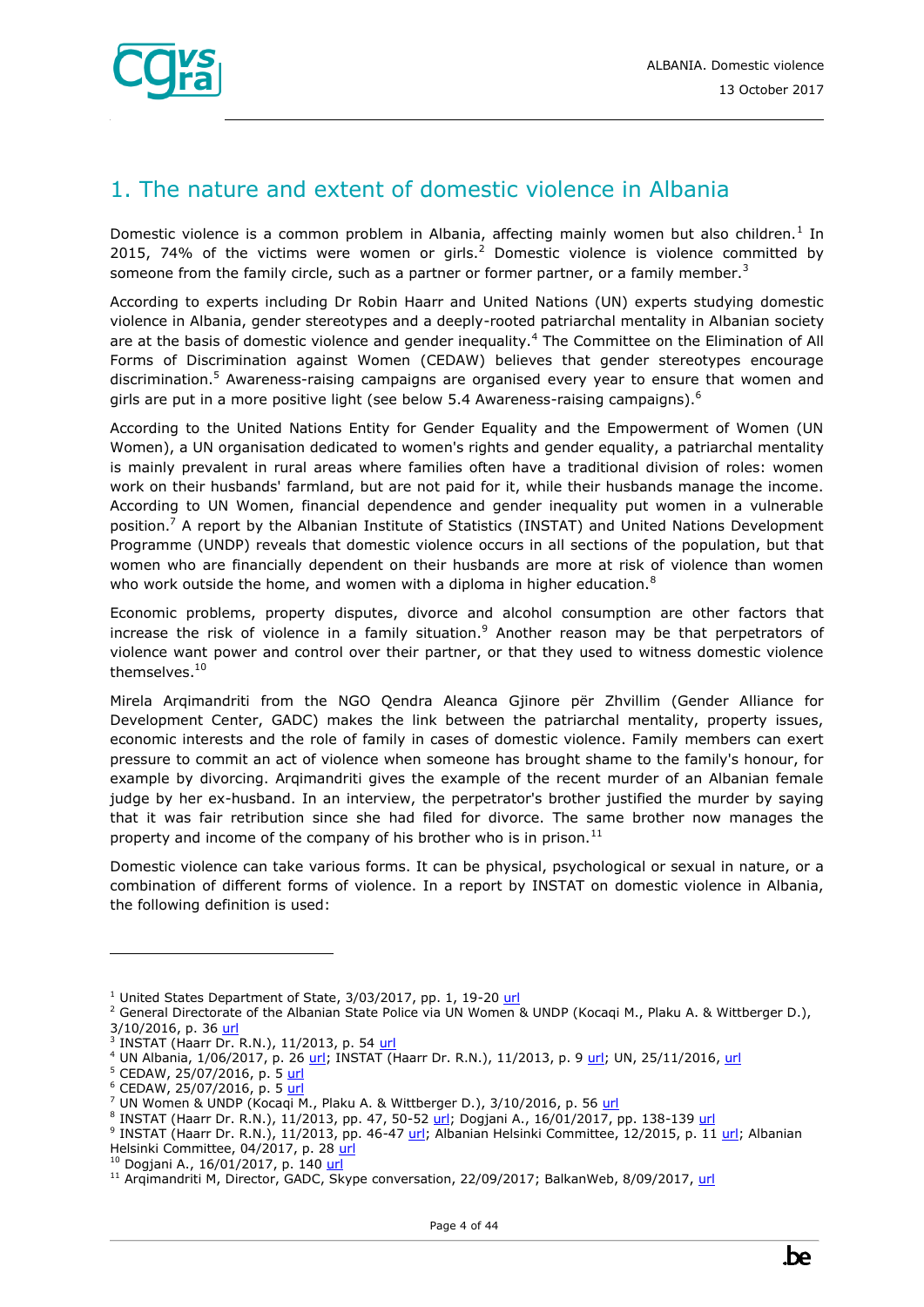

"a pattern of abusive behavior in any relationship that is used by one intimate partner or family member to gain and maintain power and control over another intimate partner or family member. Domestic violence includes psychological, physical, and sexual violence that aims to humiliate, manipulate, intimidate, isolate, frighten, terrorize, threaten, and harm or injure an intimate partner or person in the family."<sup>12</sup>

In a large-scale population survey carried out by INSTAT in cooperation with UNDP in 2013 among women aged 18 to 55, 59.4% of women indicated that they experienced domestic violence at some point in their relationship or marriage. 53% of women replied that they had suffered violence in the 12 months prior to the survey.<sup>13</sup> 52.8% of women were confronted with psychological violence in the 12 months prior to the survey, 14.7% with physical violence, 5% with sexual violence and 16.2% with both physical and sexual violence.<sup>14</sup>

With the exception of 2015, the police have registered more reports each year. In 2016, the police received 4163 reports of domestic violence.<sup>15</sup> In 2015 there were 3867.<sup>16</sup> In 2014, 4121 reports were made.<sup>17</sup> In 2005, the police recorded 94 cases of domestic violence.<sup>18</sup>

Various reports, including a report by the Albanian Helsinki Committee (AHC) and the CEDAW Committee, indicate that not all victims of domestic violence report it.<sup>19</sup> According to CEDAW experts, this is due to shame, fear of further acts of violence or ignorance of the procedures which exist.<sup>20</sup>

Furthermore, various experts including the Ombudsman and the AHC have expressed their concern about the number of people murdered in the context of domestic violence. $21$ 

In 2014, there were 17 murder cases related to domestic violence, with 22 victims.<sup>22</sup>

In 2015, 54 murders were committed in Albania. Of these, 18 were related to domestic violence, with a total of 20 victims, including 10 women and girls. $^{23}$ 

In 2016, there were 71 murders in Albania, 17 of which were committed in the context of domestic violence.<sup>24</sup>

Various newspapers have reported that in the first nine months of 2017, one murder has been committed every month in the context of domestic violence.<sup>25</sup>

ł

 $22$  Council of Europe, 19/01/2017, p. 4[7 url](https://rm.coe.int/16806dd216)

<sup>&</sup>lt;sup>12</sup> INSTAT (Haarr Dr. R.N.), 11/2013, , p. 20 [url](http://www.instat.gov.al/media/225815/domestic_violence_in_albania_2013.pdf)

<sup>&</sup>lt;sup>13</sup> INSTAT (Haarr Dr. R.N.), 11/2013, pp. 33, 53 [url](http://www.instat.gov.al/media/225815/domestic_violence_in_albania_2013.pdf)

<sup>&</sup>lt;sup>14</sup> INSTAT (Haarr Dr. R.N.), 11/2013, p. 34 [url](http://www.instat.gov.al/media/225815/domestic_violence_in_albania_2013.pdf)

<sup>&</sup>lt;sup>15</sup> UN Albania 1/06/2017, p. 26 [url](http://un.org.al/sites/default/files/UN_junweb.pdf)

<sup>16</sup> General Directorate of the Albanian State Police (Albanian: *Drejtoria e Përgjithshme e Policisë së Shtetit*) via UN Women & UNDP (Kocagi M., Plaku A. & Wittberger D.), 3/10/2016, p. 36 [url;](https://un.org.al/publications/albania-gender-brief-%E2%80%93-2016) European Commission, 9/11/2016, p. 66 [url](https://ec.europa.eu/neighbourhood-enlargement/sites/near/files/pdf/key_documents/2016/20161109_report_albania.pdf)

 $17$  INSTAT, 13/06/2016, p. 49 [url;](http://www.instat.gov.al/en/publications/books/2016/women-and-men-in-albania-2016.aspx) Le Courrier des Balkans, 22/09/2017, [url](https://www.courrierdesbalkans.fr/Albanie-l-augmentation-des-violences-conjugales-inquietent)

<sup>&</sup>lt;sup>18</sup> UN Albania 1/06/2017, p. 26 [url](http://un.org.al/sites/default/files/UN_junweb.pdf)

<sup>&</sup>lt;sup>19</sup> CEDAW, 8/07/2016[, url;](http://www.ohchr.org/EN/NewsEvents/Pages/DisplayNews.aspx?NewsID=20263&LangID=E) Albanian Helsinki Committee, 04/2017, p. 1[4 url](http://www.ahc.org.al/wp-content/uploads/2017/07/AHCAnnualReportEngPrint.pdf)

<sup>&</sup>lt;sup>20</sup> CEDAW, 8/07/2016[, url](http://www.ohchr.org/EN/NewsEvents/Pages/DisplayNews.aspx?NewsID=20263&LangID=E)

<sup>&</sup>lt;sup>21</sup> UN Women, 12/12/2016, p. 62 [url;](https://un.org.al/sites/default/files/CEDAW-Avokati-EN.PDF) Albanian Helsinki Committee, 04/2017, p. 14 [url](http://www.ahc.org.al/wp-content/uploads/2017/07/AHCAnnualReportEngPrint.pdf)

<sup>23</sup> General Directorate of the Albanian State Police (Albanian: *Drejtoria e Përgjithshme e Policisë së Shtetit*) via UN Women & UNDP (Kocaqi M., Plaku A. & Wittberger D.), 3/10/2016, p. 36 [url;](https://un.org.al/publications/albania-gender-brief-%E2%80%93-2016) and via INSTAT, 13/06/2016, p. 51 <u>url</u>

<sup>&</sup>lt;sup>24</sup> INSTAT, 8/06/2017, p. 92 <mark>url</mark>

<sup>&</sup>lt;sup>25</sup> Independent Balkan News Agency, 7/09/2017, [url;](http://balkaneu.com/cases-of-domestic-violence-in-albania-rise-one-person-dies-each-month/) Albanian Daily News, 7/09/2017[, url](http://albaniannews.com/index.php?idm=15153&mod=2)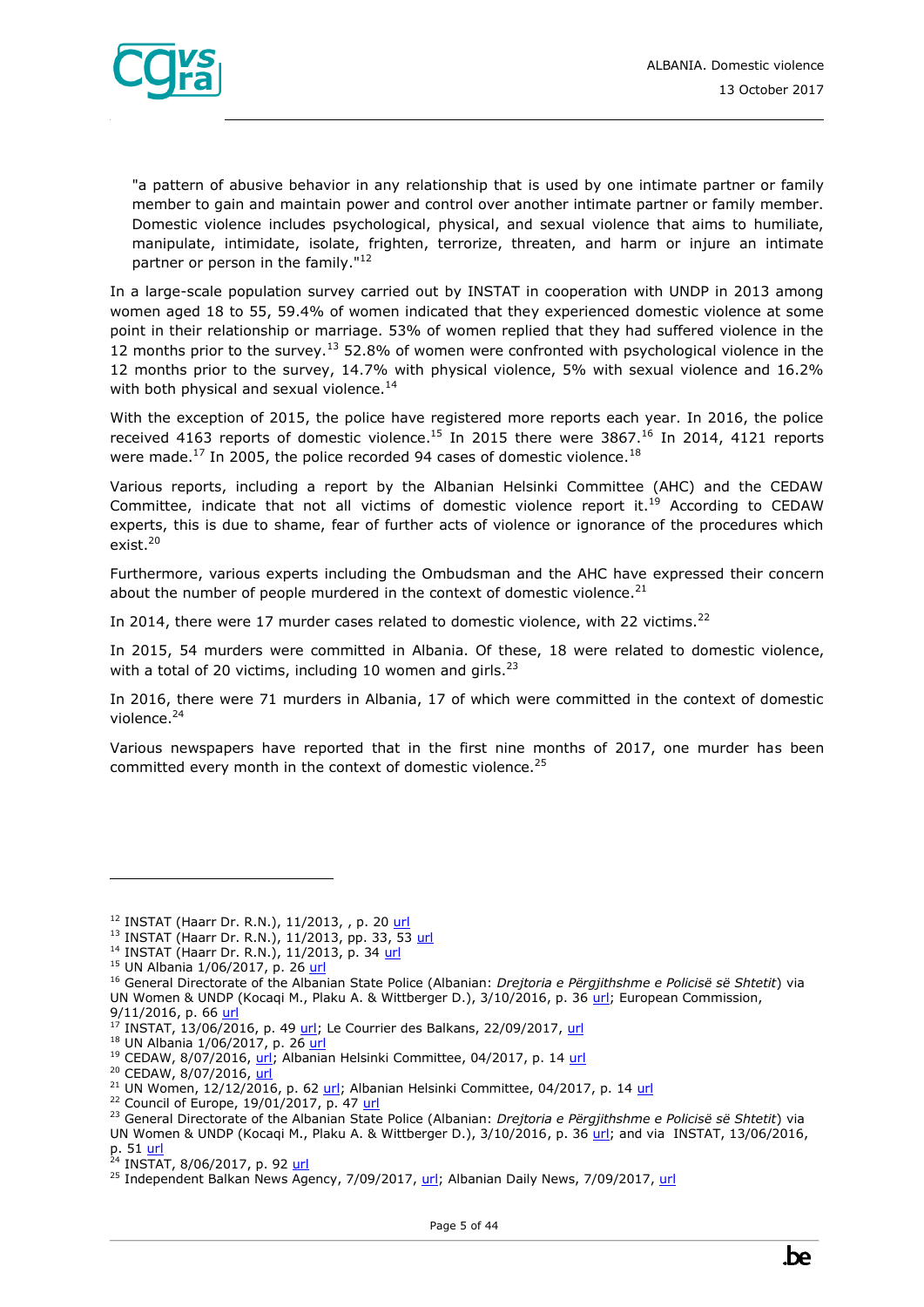

# <span id="page-5-0"></span>2. International treaties and national strategies

In 1993, Albania ratified the CEDAW Convention, the "Convention on the Elimination of All Forms of Discrimination against Women". Albania signed the Additional Protocol in 2003. As such, Albania agrees to comply with all the obligations of this Convention.<sup>26</sup>

On 19 December 2011, Albania signed the Council of Europe Convention on Preventing and Combating Violence against Women and Domestic Violence. This convention is also referred to as the Istanbul Convention. On 4 February 2013, the Albanian Government ratified the Convention, and it entered into force on 1 August 2014.<sup>27</sup> As such, Albania undertakes to: adopt a policy to combat and prevent violence against women, guarantee legislation that prosecutes and punishes all forms of violence against women, and offer services to shelter and support women psychologically, medically, financially and legally.<sup>28</sup>

On 19 December 2007, the Council of Ministers adopted the first "National Strategy on Gender Equality and the Elimination of Domestic Violence". This strategy covered the period 2007-2010, and was intended to make gender equality and domestic violence a policy priority.<sup>29</sup>

The second "National Strategy on Gender Equality and Reduction of Gender Based Violence and Domestic Violence" covered the period 2011-2015. This strategy aims to create a society in which gender equality is respected, valued, taught, supported and encouraged, and in which all forms of gender-based violence are not tolerated but punished, and in which victims are supported and defended, and in which every individual is given equal treatment and opportunities regardless of their gender.<sup>30</sup> This strategy has four priorities: strengthening the legal and institutional framework, involving more women in decision-making, making women economically independent and reducing gender-based violence.<sup>31</sup> In addition, there are also specific strategic objectives: organise awareness-raising campaigns as a preventive measure, provide services to victims (legal and administrative protection, rehabilitation and reintegration), heavier punishment for perpetrators, and capacity building of staff at the local and national level.<sup>32</sup>

The third "National Strategy and Action Plan on Gender Equality" dates from October 2016 and covers the period 2016-2020. This strategy considers gender equality as a prerequisite for sustainable development and aims for zero tolerance of gender-based violence and domestic violence. This strategy has four priorities: the economic independence of women and men, effective and equal participation of women in political and public decision-making, the reduction of genderbased violence and domestic violence, strengthening the coordinating and monitoring role of "National Mechanisms for Gender Equality" and raising public awareness of gender equality.<sup>33</sup>

An additional national action plan on gender equality and domestic violence is the "National Action Plan for the Involvement of Men and Boys as Partners of Women and Girls in Gender Equality and Prevention of Gender Related and Domestic Violence 2014-2019". This action plan aims to involve men and boys in order to combat violence against women and girls by getting men and women to work together.<sup>34</sup>

<sup>&</sup>lt;sup>26</sup> UN Women, 12/12/2016, p. 9 [url](https://un.org.al/sites/default/files/CEDAW-Avokati-EN.PDF)

<sup>&</sup>lt;sup>27</sup> Council of Europe, [url](https://www.coe.int/en/web/conventions/full-list/-/conventions/treaty/210/signatures)

 $28$  Council of Europe, 11/05/2011 [url](https://rm.coe.int/168008482e)

 $^{29}$  Ministry of Labour, Social Affairs and Equal Opportunities of the Republic of Albania, 19/12/2007, [url](http://www.osce.org/albania/32827?download=true)

<sup>&</sup>lt;sup>30</sup> Council of Europe, 19/01/2017, p. 8 [url](https://rm.coe.int/16806dd216)

 $31$  Ministry of Labour, Social Affairs and Equal Opportunities of the Republic of Albania, 06/2011[, url](http://www.legislationline.org/download/action/download/id/6709/file/Albania_National_strategy_gender_equality_gender_based_violence_2011-2015_eng.pdf)

 $32$  Council of Europe, 19/01/2017, pp. 8-9 [url](https://rm.coe.int/16806dd216)

<sup>&</sup>lt;sup>33</sup> Ministry of Social Welfare and Youth of the Republic of Albania, 20/10/2016, [url](http://www.legislationline.org/download/action/download/id/7343/file/Albania_National_strategy_action_plan_gender_equality_2016-2020_en.pdf)

<sup>&</sup>lt;sup>34</sup> Council of Europe, 19/01/2017, p. 1[0 url](https://rm.coe.int/16806dd216)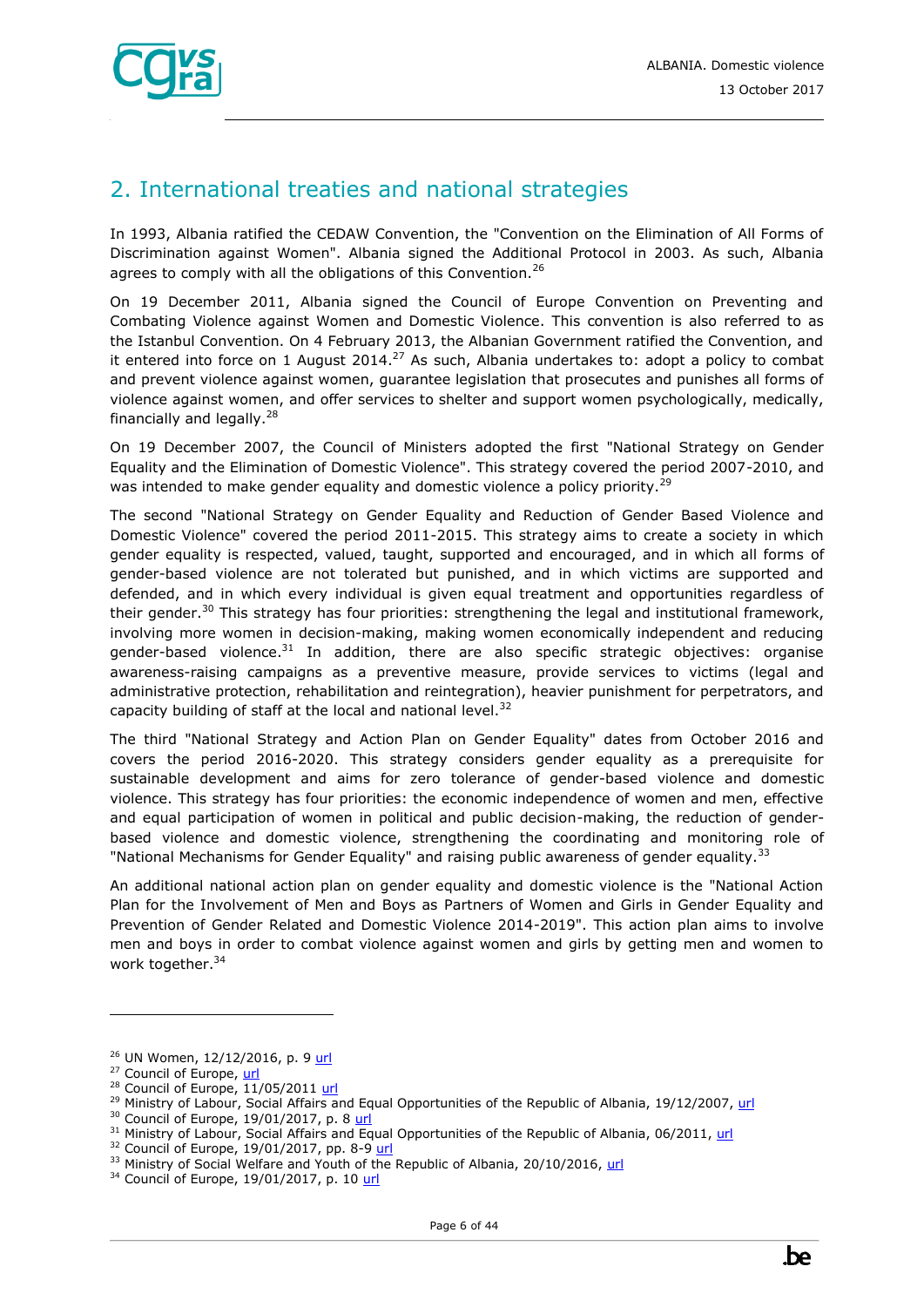

The "National Action Plan for the Socio-Economic Reintegration of Women and Girls who are Victims of Human Trafficking in the Republic of Albania" from February 2016 also pertains to victims of domestic violence.<sup>35</sup>

The "National Strategy for Social Protection 2015-2020" was approved by the Council of Ministers on 23 December 2016 and aims to financially support the most vulnerable population groups, including victims of domestic violence.<sup>36</sup>

# <span id="page-6-0"></span>3. Legislation

Albania has regularly adapted its legislation to meet international standards. A report from the Council of Europe notes that Albanian legislation complies with the requirements of the Istanbul Convention, except for a number of recommendations.<sup>37</sup>

The Criminal Code has been amended several times to add new criminal offences and new forms of violence, and to impose heavier penalties on perpetrators. Article 130/a on domestic violence states that: $38$ 

"Battering and any other act of violence against a person who is a spouse, former spouse, cohabitant or former cohabitant, close relative or close relative in-law to the perpetrator of the criminal offence, resulting in violation of his or her physical, psycho-social and economic integrity, shall be punished by imprisonment of up to two years. A serious death threat or serious injury, against a person who is a spouse, former spouse, cohabitant or former cohabitant, close relative or close relative in-law to the perpetrator of the criminal offence, resulting in violation of his or her physical, psycho-social and economic integrity, shall be punished by imprisonment of up to three years. Intentional injury committed against a person who is a spouse, former spouse, cohabitant or former cohabitant, close relative or close relative in-law to the perpetrator of the criminal offence, resulting in a temporary disability for work for more than nine days, shall be punished by imprisonment of up to five years. The same offences which are committed repeatedly or in the presence of minors, shall be punishable by one to five years of imprisonment."<sup>39</sup>

Since 2013, rape within marriage or between partners has been considered a criminal offence, and was included in the Criminal Code (Art. 102).<sup>40</sup>

The Criminal Code also contains provisions on other forms of violence against women: stalking, forced marriage, termination of pregnancy without the woman's consent, rape, exploitation through prostitution, etc.<sup>41</sup>

The 2013 amendments to the Criminal Code ensure that there are no mitigating circumstances for the offender in the event of domestic violence or criminal offences against children, regardless of whether the relationship with the victim has returned to normal (Art. 48). Aggravating

<sup>&</sup>lt;sup>35</sup> International Organization for Migration, 02/2016, [url](http://www.punetebrendshme.gov.al/files/priorities_files/16-04-19-04-28-08National_action_plan_for_the_socio-economic_re-integration_of_women_and_girls_victims_of_trafficking_in_the_Rep_of_Albania.pdf)

<sup>&</sup>lt;sup>36</sup> Ministry of Social Welfare and Youth of the Republic of Albania, 23/12/2016, [url](https://www.unicef.org/albania/National_Strategy_for_Social_Protection2015-2020_en.pdf)

 $37$  Council of Europe, 19/01/2017, p. 5[3 url](https://rm.coe.int/16806dd216)

<sup>38</sup> *Criminal Code of the Republic of Albania,* 27/01/1995 (last amendment on 11/06/2015), [url;](https://perma.cc/4M7P-E4CW) *Kodi Penal* 

*<sup>(</sup>Criminal code)*, 24/08/2017, [url;](http://www.qbz.gov.al/botime/Kodi%20Penal-2017.pdf) Council of Europe, 19/01/2017, p. 53 [url](https://rm.coe.int/16806dd216)

<sup>39</sup> *Criminal Code of the Republic of Albania,* 27/01/1995 (last amendment on 11/06/2015), [url;](https://perma.cc/4M7P-E4CW) *Kodi Penal (Criminal code)*, 24/08/2017, [url](http://www.qbz.gov.al/botime/Kodi%20Penal-2017.pdf)

<sup>40</sup> *Criminal Code of the Republic of Albania,* 27/01/1995 (last amendment on 11/06/2015), [url;](https://perma.cc/4M7P-E4CW) *Kodi Penal (Criminal code)*, 24/08/2017, [url](http://www.qbz.gov.al/botime/Kodi%20Penal-2017.pdf)

<sup>41</sup> *Criminal Code of the Republic of Albania,* 27/01/1995 (last amendment on 11/06/2015), [url;](https://perma.cc/4M7P-E4CW) *Kodi Penal (Criminal code)*, 24/08/2017, [url](http://www.qbz.gov.al/botime/Kodi%20Penal-2017.pdf)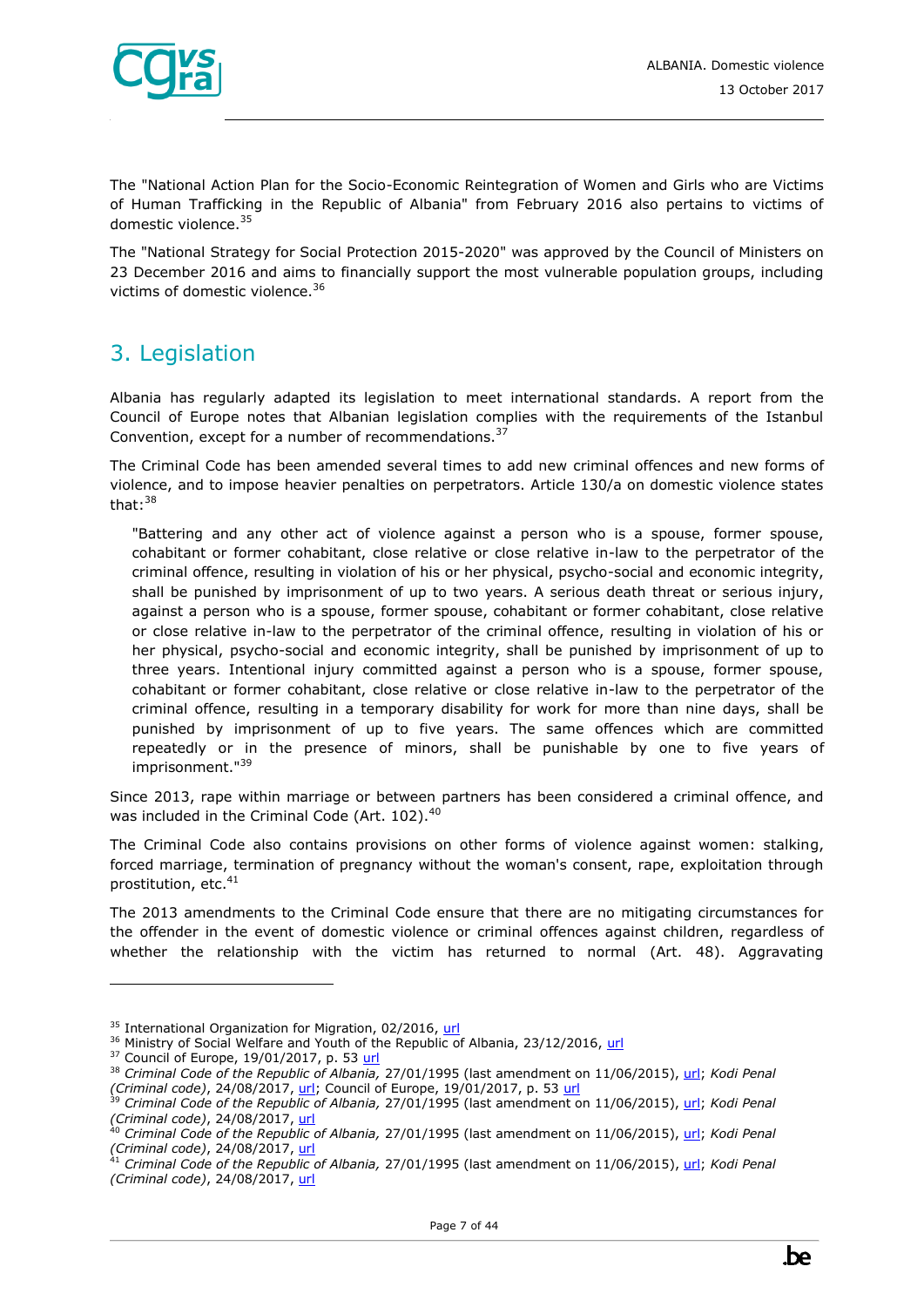

circumstances apply in case of gender related motives (Art. 50/j) or if criminal offences are committed during or after the issuing of an (immediate) protection order (Art. 50/e/1). Furthermore, the Criminal Code prohibits suspended sentences in the event of criminal offences in the context of domestic violence (Art. 59/a). If a person murders a family member or intentionally and gravely wounds a family member, harsher sentences apply, and imprisonment of at least 20 years to life is imposed (Art. 79/c and  $88/2$ ).<sup>42</sup>

In December 2006, the Parliament adopted the first "Law on Measures against Violence in Family Relations".<sup>43</sup> The purpose of this law is to:

- Establish a coordinated network of responsible bodies who are in charge of protecting, supporting and rehabilitating victims of domestic violence and taking preventive measures;
- Strengthen the judiciary in taking protection measures and issuing protection orders;
- Ensure rapid, affordable and accessible services for victims of domestic violence.<sup>44</sup>

This law was amended in 2008 and 2010.<sup>45</sup> The amendments from 2010 concern the establishment of a coordinated network and national services for victims of domestic violence. The amendments to the law oblige social workers, legal representatives and lawyers to keep confidential the details of victims of domestic violence and exempt persons applying for a protection order from legal costs. The amendments guarantee additional and better protection for child victims of domestic violence.<sup>46</sup>

Violence is defined in this law as:

"[…] any act or omission by a person against another person, which results in violation of physical, moral, psychological, sexual, social, and economic integrity."<sup>47</sup>

Domestic violence is then defined as:

"[...] any act of violence [...] carried out by or against persons who are or have been in family relationship."<sup>48</sup>

The Law on Measures against Violence in Family Relations provides for various forms of protection measures:

- a prohibition for the offender to use threats of violence or violence against the victim or their family members;
- an immediate restraining order for the offender;
- an injunction requiring the offender to temporarily leave the place of residence;
- a ban on entering or staying in the victim's home, even if the offender has ownership rights over the home;

- an immediate ban on the offender from approaching the victim or family members of the victim anywhere;

<sup>42</sup> *Criminal Code of the Republic of Albania,* 27/01/1995 (last amendment on 11/06/2015), [url;](https://perma.cc/4M7P-E4CW) *Kodi Penal (Criminal code)*, 24/08/2017, [url](http://www.qbz.gov.al/botime/Kodi%20Penal-2017.pdf)

<sup>43</sup> *Law on Measures against Violence in Family Relations*, 18/12/2006[, url;](http://www.legislationline.org/download/action/download/id/6712/file/Albania_law_measures_against_violence_in_family_relations_2006_en.pdf) *Ligji për Masa ndaj Dhunës në Marrëdhëniet Familjare*, 30/09/2010, [url](http://www.vendime.al/wp-content/uploads/2015/08/LIGJI-Nr.-9669-dt-18.12.2006-%E2%80%9CP%C3%8BR-MASA-NDAJ-DHUN%C3%8BS-N%C3%8B-MARR%C3%8BDH%C3%8BNIET-FAMILJARE%E2%80%9D.pdf)

<sup>44</sup> *Law on Measures against Violence in Family Relations*, 18/12/2006[, url;](http://www.legislationline.org/download/action/download/id/6712/file/Albania_law_measures_against_violence_in_family_relations_2006_en.pdf) *Ligji për Masa ndaj Dhunës në Marrëdhëniet Familjare*, 30/09/2010, [url](http://www.vendime.al/wp-content/uploads/2015/08/LIGJI-Nr.-9669-dt-18.12.2006-%E2%80%9CP%C3%8BR-MASA-NDAJ-DHUN%C3%8BS-N%C3%8B-MARR%C3%8BDH%C3%8BNIET-FAMILJARE%E2%80%9D.pdf)

<sup>&</sup>lt;sup>45</sup> UN Women & UNDP (Kocaqi M., Plaku A. & Wittberger D.), 3/10/2016, p. 46 [url](https://un.org.al/publications/albania-gender-brief-%E2%80%93-2016)

<sup>46</sup> UN Women, 12/12/2016, p. 53 [url](https://un.org.al/sites/default/files/CEDAW-Avokati-EN.PDF)

<sup>47</sup> *Law on Measures against Violence in Family Relations*, 18/12/2006[, url;](http://www.legislationline.org/download/action/download/id/6712/file/Albania_law_measures_against_violence_in_family_relations_2006_en.pdf) *Ligji për Masa ndaj Dhunës në Marrëdhëniet Familjare*, 30/09/2010, [url](http://www.vendime.al/wp-content/uploads/2015/08/LIGJI-Nr.-9669-dt-18.12.2006-%E2%80%9CP%C3%8BR-MASA-NDAJ-DHUN%C3%8BS-N%C3%8B-MARR%C3%8BDH%C3%8BNIET-FAMILJARE%E2%80%9D.pdf)

<sup>48</sup> *Law on Measures against Violence in Family Relations*, 18/12/2006[, url;](http://www.legislationline.org/download/action/download/id/6712/file/Albania_law_measures_against_violence_in_family_relations_2006_en.pdf) *Ligji për Masa ndaj Dhunës në Marrëdhëniet Familjare*, 30/09/2010, [url](http://www.vendime.al/wp-content/uploads/2015/08/LIGJI-Nr.-9669-dt-18.12.2006-%E2%80%9CP%C3%8BR-MASA-NDAJ-DHUN%C3%8BS-N%C3%8B-MARR%C3%8BDH%C3%8BNIET-FAMILJARE%E2%80%9D.pdf)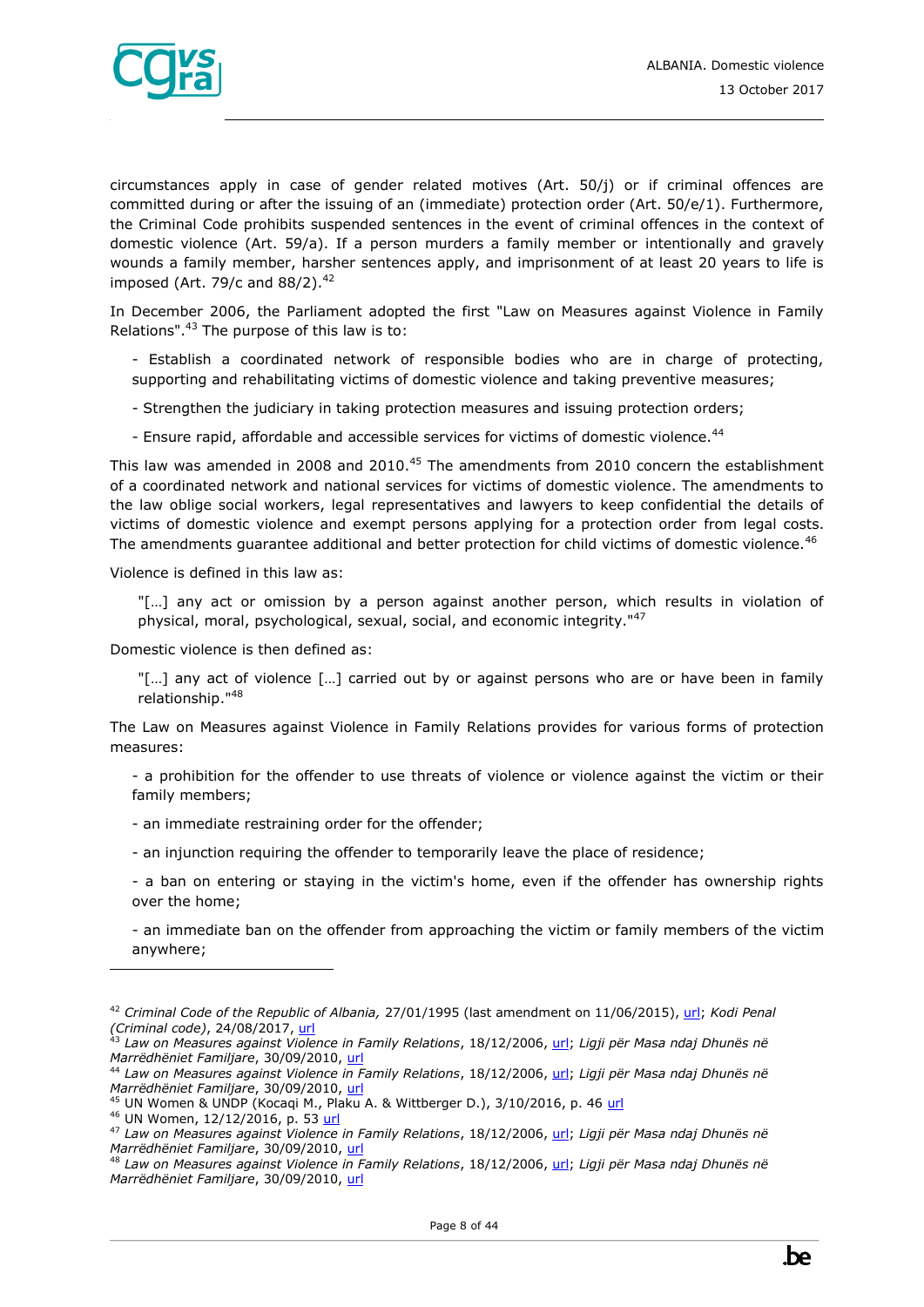- a (temporary) shelter for the victim and children;
- the revocation or restriction of rights of access to children;
- accompaniment of the victim or offender if he or she wants to collect personal belongings;

- temporary custody of the victim and temporary revocation of the parental rights of the offender;

- confiscation of weapons;
- an obligation for the offender to pay the rent of the victim's (temporary) residence;
- measures to cover the victim's costs;
- an obligation for the offender to participate in rehabilitation programmes.<sup>49</sup>

A district court (Albanian: *gjykata*) can issue a regular protection order (Albanian: *udher mbrojte*) or an immediate protection order (Albanian: *udher menjëherë mbrojte*). Both may contain several protection measures.<sup>50</sup>

The District Court is required by law to conduct a hearing within 15 days of an application for a protection order. The duration of a regular protection order is limited to 12 months but may be extended. The protection order shall expire automatically on the expiry date unless the victim or an authorised representative files an application to renew the protection order 15 days before the expiry date. The order shall specify the protective measures to be imposed and is effective immediately. The order must also state that failure to comply with it is a criminal offence and that the offender can appeal within 15 days of its issue. This appeal does not suspend the procedure. If the circumstances have changed, the victim or a representative of the victim, the offender or the public prosecutor, if he or she was aware of the situation, may request an adjustment or termination of the protection order. Following an investigation, the court shall decide on the continuation, modification or termination of the protection order. This request does not suspend the procedure.<sup>51</sup>

If a person applies for an immediate protection order, the court must take a decision within 48 hours. In such situations, the perpetrator constitutes a direct threat to the victim. An immediate protection order enters into force immediately and must specify which protection measures are applicable. It must also indicate that it carries on when converted into a regular protection order and that failure to comply with it is a criminal offence. The order must state that the offender may appeal within five days of the issuance of the order. This appeal does not suspend the procedure. The order must contain a date of the hearing to confirm the immediate protection order. That date should be within 20 days of the issuance of the immediate protection order. At this hearing, the court will decide to end the immediate protection order or to impose a regular protection order.<sup>52</sup>

The District Court shall issue an (immediate) protection order when there is sufficient evidence against the perpetrator. Evidence may consist of testimony, police reports, medical reports, expert statements, statements by those involved, documents from social workers or social services in the municipality, or documents from legally registered NGOs. If an application for a protection order shows that a police station, local government office or health centre has written evidence of

<sup>49</sup> *Law on Measures against Violence in Family Relations*, 18/12/2006[, url;](http://www.legislationline.org/download/action/download/id/6712/file/Albania_law_measures_against_violence_in_family_relations_2006_en.pdf) *Ligji për Masa ndaj Dhunës në Marrëdhëniet Familjare*, 30/09/2010, [url](http://www.vendime.al/wp-content/uploads/2015/08/LIGJI-Nr.-9669-dt-18.12.2006-%E2%80%9CP%C3%8BR-MASA-NDAJ-DHUN%C3%8BS-N%C3%8B-MARR%C3%8BDH%C3%8BNIET-FAMILJARE%E2%80%9D.pdf) 

<sup>50</sup> *Law on Measures against Violence in Family Relations*, 18/12/2006[, url;](http://www.legislationline.org/download/action/download/id/6712/file/Albania_law_measures_against_violence_in_family_relations_2006_en.pdf) *Ligji për Masa ndaj Dhunës në Marrëdhëniet Familjare*, 30/09/2010, [url](http://www.vendime.al/wp-content/uploads/2015/08/LIGJI-Nr.-9669-dt-18.12.2006-%E2%80%9CP%C3%8BR-MASA-NDAJ-DHUN%C3%8BS-N%C3%8B-MARR%C3%8BDH%C3%8BNIET-FAMILJARE%E2%80%9D.pdf)

<sup>51</sup> *Law on Measures against Violence in Family Relations*, 18/12/2006[, url;](http://www.legislationline.org/download/action/download/id/6712/file/Albania_law_measures_against_violence_in_family_relations_2006_en.pdf) *Ligji për Masa ndaj Dhunës në Marrëdhëniet Familjare*, 30/09/2010, [url](http://www.vendime.al/wp-content/uploads/2015/08/LIGJI-Nr.-9669-dt-18.12.2006-%E2%80%9CP%C3%8BR-MASA-NDAJ-DHUN%C3%8BS-N%C3%8B-MARR%C3%8BDH%C3%8BNIET-FAMILJARE%E2%80%9D.pdf)

<sup>52</sup> *Law on Measures against Violence in Family Relations*, 18/12/2006[, url;](http://www.legislationline.org/download/action/download/id/6712/file/Albania_law_measures_against_violence_in_family_relations_2006_en.pdf) *Ligji për Masa ndaj Dhunës në Marrëdhëniet Familjare*, 30/09/2010, [url](http://www.vendime.al/wp-content/uploads/2015/08/LIGJI-Nr.-9669-dt-18.12.2006-%E2%80%9CP%C3%8BR-MASA-NDAJ-DHUN%C3%8BS-N%C3%8B-MARR%C3%8BDH%C3%8BNIET-FAMILJARE%E2%80%9D.pdf)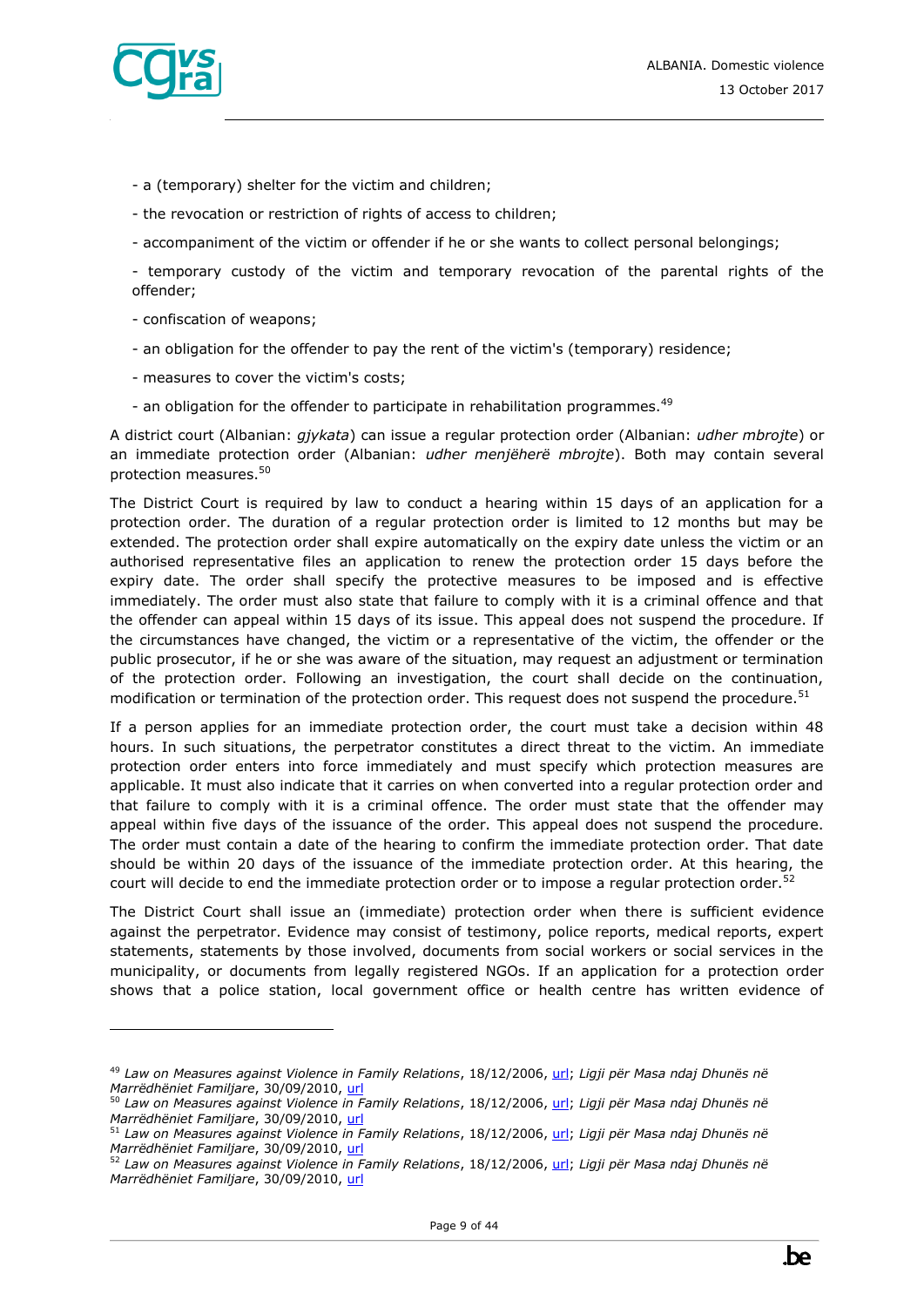

domestic violence, they are obliged to send a certified copy to the court or the applicant on request.<sup>53</sup>

An (immediate) protection order can be applied for by the victim themselves, as well as by their authorised representative or lawyer, and by the police or the public prosecutor. If the victim is a minor, an application for a protection order may be made by the parent or guardian, authorised representative or lawyer, family members, delegates of the social services of the municipality where the minor is temporarily or permanently resident, or by recognised centres for the protection and rehabilitation of victims of domestic violence. If the victim is a minor, the court must decide on a protection order within 24 hours.<sup>54</sup>

If the police or public prosecutor submits a request for a protection order, the victim cannot drop their complaint. In such situations, the judicial process will continue.<sup>55</sup>

A request for an (immediate) protection order must contain information on the personal details and family or blood ties between the victim and the perpetrator. It also requires that the precise facts and the circumstances in which they were committed are presented, as well as the reasons why a person fears that their safety, health or well-being is in danger. The applicant must also indicate which specific protection measures they wish to have, and sign the application. This application may be submitted at any time in a district court or at the nearest police station. The applicant is entitled to free assistance from a lawyer in preparing and submitting the application, and is exempt from legal costs. The court fees are charged to the perpetrator of the domestic violence. If the application is not substantiated, the applicant shall bear the legal costs.<sup>56</sup>

If the District Court issues a protection order or immediate protection order, the perpetrator must be immediately informed of the protection order, in the event of absence during the hearing. The victim receives two copies of the ruling. The court must send a copy of the (immediate) protection order within 24 hours to the victim and other persons mentioned in the protection order, the public prosecutor, the social service of the municipality where the victim is permanently or temporarily staying, the police station in the municipality where the victim lives, or to other persons mentioned in the order.<sup>57</sup>

Breaching a protection order is a criminal offence, is subject to criminal prosecution and can be punished by a fine or imprisonment of up to two years.<sup>58</sup>

The "Law on Measures against Violence in Family Relations" defines the obligations of the Albanian police in situations of domestic violence. If there is a suspicion that someone has been threatened with violence, has committed domestic violence or breached a protection order, the police must immediately check this, confirm it, draw up a report and start an investigation on their own initiative. The victim must be given an emergency number by the police. The law stipulates that the

<sup>53</sup> *Law on Measures against Violence in Family Relations*, 18/12/2006[, url;](http://www.legislationline.org/download/action/download/id/6712/file/Albania_law_measures_against_violence_in_family_relations_2006_en.pdf) *Ligji për Masa ndaj Dhunës në Marrëdhëniet Familjare*, 30/09/2010, [url](http://www.vendime.al/wp-content/uploads/2015/08/LIGJI-Nr.-9669-dt-18.12.2006-%E2%80%9CP%C3%8BR-MASA-NDAJ-DHUN%C3%8BS-N%C3%8B-MARR%C3%8BDH%C3%8BNIET-FAMILJARE%E2%80%9D.pdf)

<sup>54</sup> *Law on Measures against Violence in Family Relations*, 18/12/2006[, url;](http://www.legislationline.org/download/action/download/id/6712/file/Albania_law_measures_against_violence_in_family_relations_2006_en.pdf) *Ligji për Masa ndaj Dhunës në Marrëdhëniet Familjare*, 30/09/2010, [url](http://www.vendime.al/wp-content/uploads/2015/08/LIGJI-Nr.-9669-dt-18.12.2006-%E2%80%9CP%C3%8BR-MASA-NDAJ-DHUN%C3%8BS-N%C3%8B-MARR%C3%8BDH%C3%8BNIET-FAMILJARE%E2%80%9D.pdf)

<sup>55</sup> *Law on Measures against Violence in Family Relations*, 18/12/2006[, url;](http://www.legislationline.org/download/action/download/id/6712/file/Albania_law_measures_against_violence_in_family_relations_2006_en.pdf) *Ligji për Masa ndaj Dhunës në Marrëdhëniet Familjare*, 30/09/2010, [url](http://www.vendime.al/wp-content/uploads/2015/08/LIGJI-Nr.-9669-dt-18.12.2006-%E2%80%9CP%C3%8BR-MASA-NDAJ-DHUN%C3%8BS-N%C3%8B-MARR%C3%8BDH%C3%8BNIET-FAMILJARE%E2%80%9D.pdf)

<sup>56</sup> *Law on Measures against Violence in Family Relations*, 18/12/2006[, url;](http://www.legislationline.org/download/action/download/id/6712/file/Albania_law_measures_against_violence_in_family_relations_2006_en.pdf) *Ligji për Masa ndaj Dhunës në Marrëdhëniet Familjare*, 30/09/2010, [url](http://www.vendime.al/wp-content/uploads/2015/08/LIGJI-Nr.-9669-dt-18.12.2006-%E2%80%9CP%C3%8BR-MASA-NDAJ-DHUN%C3%8BS-N%C3%8B-MARR%C3%8BDH%C3%8BNIET-FAMILJARE%E2%80%9D.pdf)

<sup>57</sup> *Law on Measures against Violence in Family Relations*, 18/12/2006[, url;](http://www.legislationline.org/download/action/download/id/6712/file/Albania_law_measures_against_violence_in_family_relations_2006_en.pdf) *Ligji për Masa ndaj Dhunës në Marrëdhëniet Familjare*, 30/09/2010, [url](http://www.vendime.al/wp-content/uploads/2015/08/LIGJI-Nr.-9669-dt-18.12.2006-%E2%80%9CP%C3%8BR-MASA-NDAJ-DHUN%C3%8BS-N%C3%8B-MARR%C3%8BDH%C3%8BNIET-FAMILJARE%E2%80%9D.pdf)

<sup>58</sup> *Criminal Code of the Republic of Albania,* 27/01/1995 (last amendment on 11/06/2015), [url;](https://perma.cc/4M7P-E4CW) *Kodi Penal (Criminal code)*, 24/08/2017, [url](http://www.qbz.gov.al/botime/Kodi%20Penal-2017.pdf)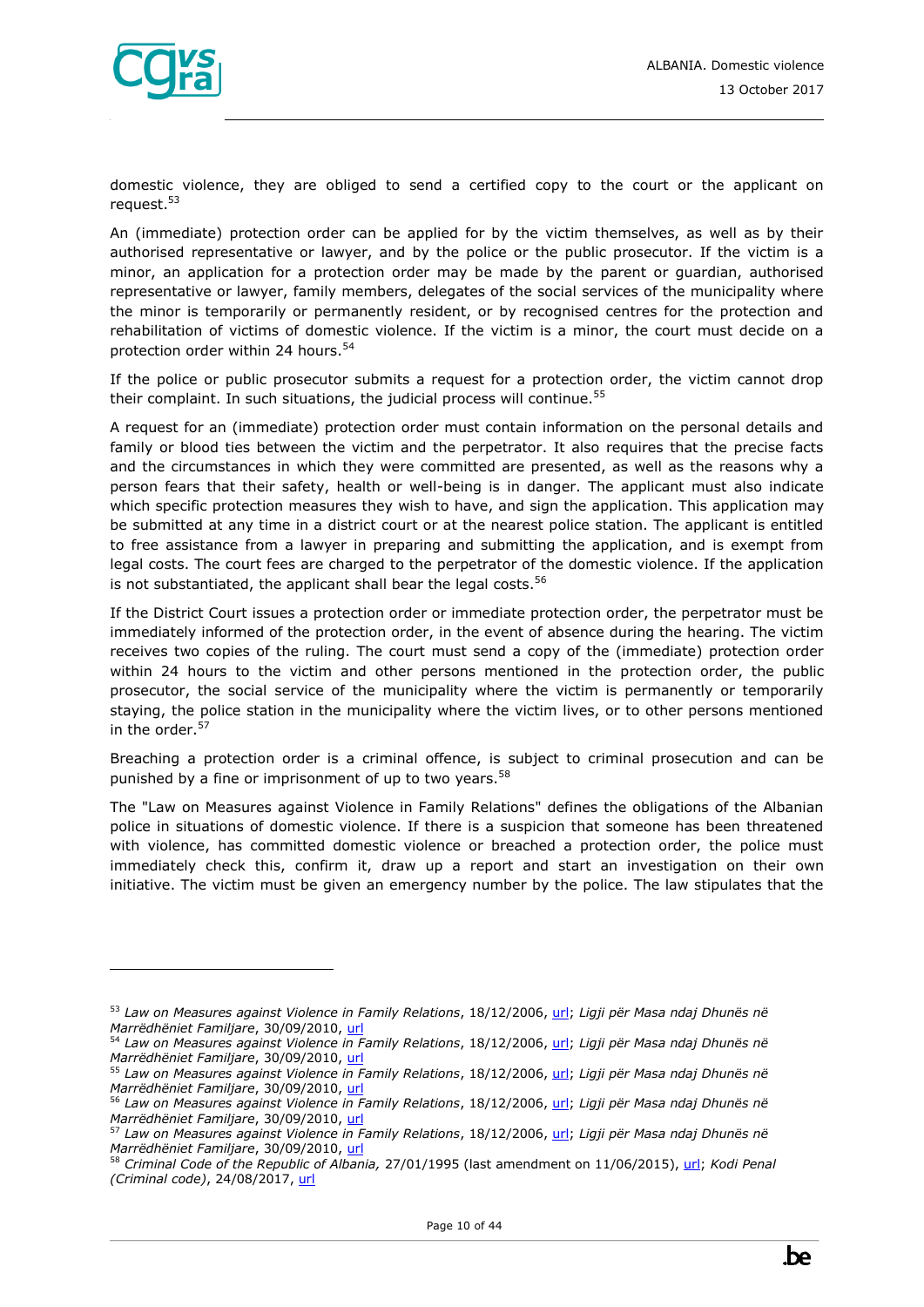

police must set up special units to prevent and combat domestic violence and train police officers in dealing with situations of domestic violence.<sup>59</sup>

The "Law on Measures against Violence in Family Relations" states that all competent authorities<sup>60</sup> must respond to all reports of acts of domestic violence, threats of domestic violence and breaches of (immediate) protection orders. Furthermore, the law provides that competent bodies must draw up a report of each reported incident, and provide a copy to the victim or the person accompanying the victim. Competent persons or bodies may be held administratively or criminally liable if they fail to act in accordance with the law on domestic violence. $61$ 

The "Law on Measures against Violence in Family Relations" stipulates that the Ministry of Social Welfare and Youth, together with other ministries and local authorities, is responsible for taking measures and establishing structures to support victims and meet their needs, including financial and social assistance, and medical and psychological support (Art.  $7 \& 8$ ).<sup>62</sup>

The 2003 "Family Code of Albania", amended in December 2015, does not contain provisions linking domestic violence with abuse or neglect of parental responsibility. Nor does the law provide that offenders on whom the court has issued a protection order may visit their children under supervision.<sup>63</sup>

<sup>59</sup> *Law on Measures against Violence in Family Relations*, 18/12/2006[, url;](http://www.legislationline.org/download/action/download/id/6712/file/Albania_law_measures_against_violence_in_family_relations_2006_en.pdf) *Ligji për Masa ndaj Dhunës në Marrëdhëniet Familjare*, 30/09/2010, [url](http://www.vendime.al/wp-content/uploads/2015/08/LIGJI-Nr.-9669-dt-18.12.2006-%E2%80%9CP%C3%8BR-MASA-NDAJ-DHUN%C3%8BS-N%C3%8B-MARR%C3%8BDH%C3%8BNIET-FAMILJARE%E2%80%9D.pdf)

 $60$  Ministry of Social Welfare and Youth, local authorities, Ministry of the Interior, Ministry of Health and Ministry of Justice cfr. *Law on Measures against Violence in Family Relations*, 18/12/2006, [url;](http://www.legislationline.org/download/action/download/id/6712/file/Albania_law_measures_against_violence_in_family_relations_2006_en.pdf) *Ligji për Masa ndaj Dhunës në Marrëdhëniet Familjare*, 30/09/2010, [url](http://www.vendime.al/wp-content/uploads/2015/08/LIGJI-Nr.-9669-dt-18.12.2006-%E2%80%9CP%C3%8BR-MASA-NDAJ-DHUN%C3%8BS-N%C3%8B-MARR%C3%8BDH%C3%8BNIET-FAMILJARE%E2%80%9D.pdf)

<sup>61</sup> *Law on Measures against Violence in Family Relations*, 18/12/2006[, url;](http://www.legislationline.org/download/action/download/id/6712/file/Albania_law_measures_against_violence_in_family_relations_2006_en.pdf) *Ligji për Masa ndaj Dhunës në Marrëdhëniet Familjare*, 30/09/2010, [url](http://www.vendime.al/wp-content/uploads/2015/08/LIGJI-Nr.-9669-dt-18.12.2006-%E2%80%9CP%C3%8BR-MASA-NDAJ-DHUN%C3%8BS-N%C3%8B-MARR%C3%8BDH%C3%8BNIET-FAMILJARE%E2%80%9D.pdf)

<sup>62</sup> *Law on Measures against Violence in Family Relations*, 18/12/2006[, url;](http://www.legislationline.org/download/action/download/id/6712/file/Albania_law_measures_against_violence_in_family_relations_2006_en.pdf) *Ligji për Masa ndaj Dhunës në Marrëdhëniet Familjare*, 30/09/2010, [url](http://www.vendime.al/wp-content/uploads/2015/08/LIGJI-Nr.-9669-dt-18.12.2006-%E2%80%9CP%C3%8BR-MASA-NDAJ-DHUN%C3%8BS-N%C3%8B-MARR%C3%8BDH%C3%8BNIET-FAMILJARE%E2%80%9D.pdf)

<sup>63</sup> UN Women, 12/12/2016, p. 53 [url;](https://un.org.al/sites/default/files/CEDAW-Avokati-EN.PDF) *Family Code of Albania,* 8/05/2003[, url;](https://www.ilo.org/dyn/natlex/docs/ELECTRONIC/65148/89474/F1958881334/ALB65148%20(English).pdf) *Kodi i Familjes*, 30/06/2016, [url](http://www.qbz.gov.al/botime/Kodi%20i%20Familjes-%20i%20azhurnuar%202016.pdf)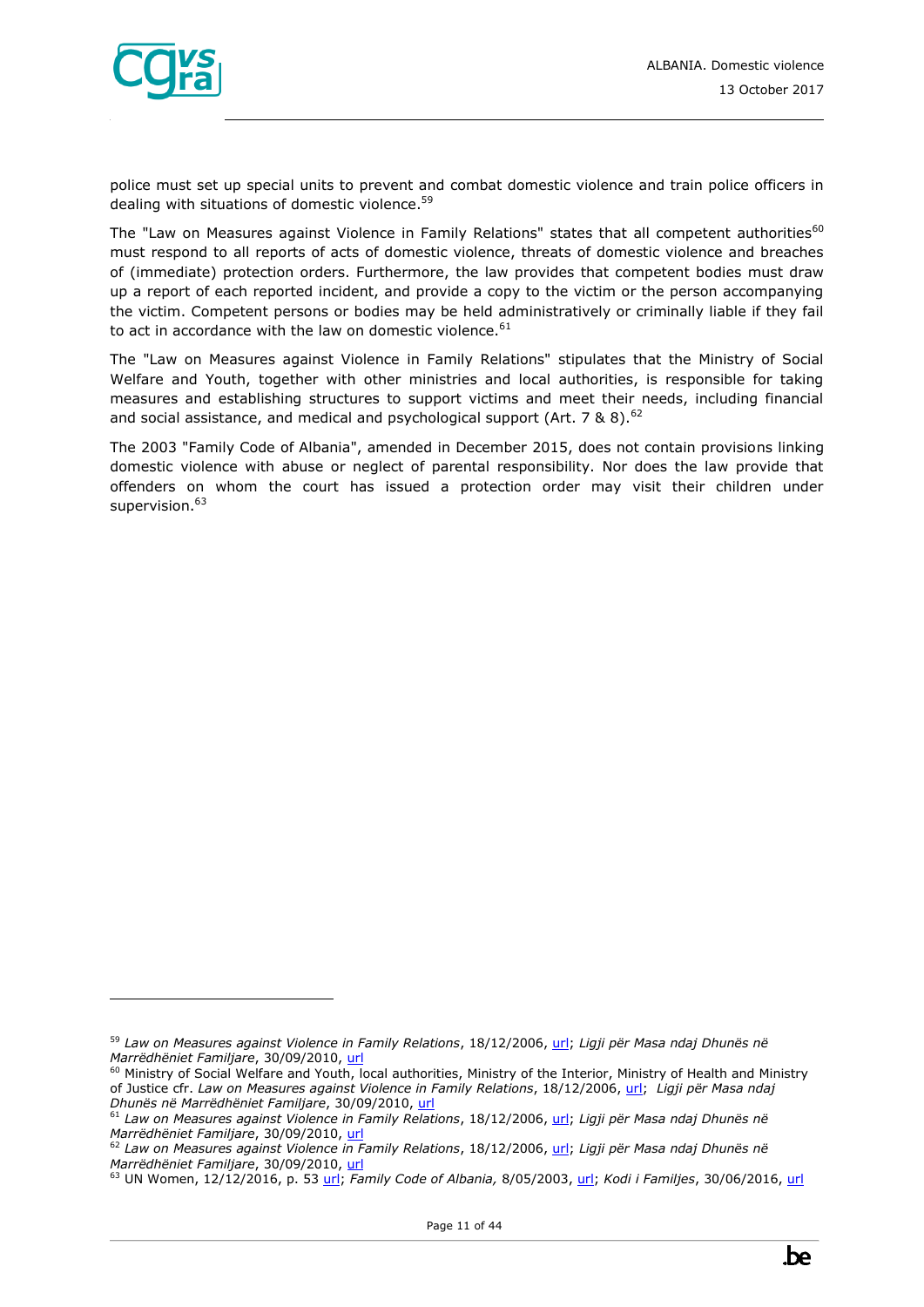

# <span id="page-11-0"></span>4. Responsible bodies

From 2013 to September 2017, the Ministry of Social Welfare and Youth (MSWY) was primarily responsible for gender equality and domestic violence issues. Following the parliamentary elections in June 2017, the new Albanian government reduced the number of ministries from 20 to 11, whereby the MSWY was abolished.<sup>64</sup> According to Mirela Argimandriti of the Gender Alliance for Development Center (GADC), the new Ministry of Health and Welfare will take over MSWY's competences in the area of gender equality and domestic violence.<sup>65</sup> One of these competences is the "National Council on Gender Equality". This is an advisory body which monitors the implementation of policies to combat gender-related violence. The "Directorate for Social Inclusion and Gender Equality" is also part of the former MSWY and analyses, among other things, the legal and institutional framework on gender issues, the functioning of the "National Referral Mechanism" (see below 5.1 National Referral Mechanism), and the handling of cases of domestic violence, and drafts reports is this respect.<sup>66</sup> According to Argimandriti, the new Ministry has given assurances that it will not modify the mission of the Directorate.<sup>67</sup> Following the murder of an Albanian judge in late August 2017, the new Albanian Government decided to make combating domestic violence a political priority.<sup>68</sup>

In addition to the former MSWY, other ministries also integrate gender issues into their policies, including domestic violence. In 16 of the former ministries, 18 "Gender Contact Points" (a new term for "Gender Equality Employees" in the ministries) were appointed to address, alongside their other tasks, part-time problems of gender equality, gender-related and domestic violence.<sup>69</sup>

According to the Ministry of Social Welfare and Youth, by June 2017, 58 of the 61 municipalities had appointed "Gender Equality Employees" (Albanian: *Nëpunës të Barazisë Gjinore*).<sup>70</sup> By April 2016, 44 of the 61 municipalities had appointed "Gender Equality Employees". They must integrate gender equality into local government, draft a plan, draw up a budget and monitor the situation in the municipality. This staff member is also the local coordinator of the "National Referral Mechanism" in his/her municipality (see below 5.1 National Referral Mechanism). $71$ 

Albania's first national report on domestic violence to the Group of Experts on Action against Violence against Women and Domestic Violence (GREVIO) was prepared under the guidance of the MSWY and published by the Council of Europe in January 2017. This report states that municipalities have a responsibility to identify domestic violence and other forms of gender-based violence, and to refer victims to other bodies that can offer them social services, financial support, medical assistance, etc. Collaborative networks ensure that NGOs, public and non-governmental bodies can provide social services to victims of domestic violence. The Social Service in the municipalities tries to identify hidden and unreported situations of domestic violence or violence against children. Social workers do this through interviews with families who receive financial support from the municipality.<sup>72</sup>

A group of experts from the CEDAW Committee noted in July 2016 that the budget to combat gender inequality is relatively small and comes mainly from donors. In addition, an expert from the

<sup>&</sup>lt;sup>64</sup> Albanian News, 3/09/2017, [url;](http://www.albaniannews.com/index.php?idm=15081&mod=2) Albanian News, 27/08/2017[, url;](http://www.albaniannews.com/index.php?idm=14955&mod=2) Albanian News, 16/09/2017, [url](http://www.albaniannews.com/index.php?idm=15339&mod=2)

<sup>65</sup> Arqimandriti M, Director, GADC, Skype conversation, 22/09/2017

<sup>&</sup>lt;sup>66</sup> Council of Europe, 19/01/2017, pp. 17, 20 [url](https://rm.coe.int/16806dd216)

<sup>67</sup> Arqimandriti M, Director, GADC, Skype conversation, 22/09/2017

<sup>&</sup>lt;sup>68</sup> Shekulli, 4/09/2017, [url;](http://shekulli.com.al/presidenti-meta-merr-masat-e-para-ndaj-fenomenit-te-dhunes-ne-familje-ja-per-cfare-behet-fjale/) OSCE, e-mail, 18/09/2017.

<sup>&</sup>lt;sup>69</sup> UN Women & UNDP (Kocaqi M., Plaku A. & Wittberger D.), 3/10/2016, pp. 13-15 [url;](https://un.org.al/publications/albania-gender-brief-%E2%80%93-2016) Council of Europe, 19/01/2017, p. 20 [url;](https://rm.coe.int/16806dd216) Ministry of Social Welfare and Youth of the Republic of Albania, 1/06/2017, [url](http://eurogender.eige.europa.eu/sites/default/files/events-files/al_1-2june17.pdf)

 $70$  Ministry of Social Welfare and Youth of the Republic of Albania, 1/06/2017, [url](http://eurogender.eige.europa.eu/sites/default/files/events-files/al_1-2june17.pdf)

<sup>&</sup>lt;sup>71</sup> Ministry of Social Welfare and Youth of the Republic of Albania, 20/10/2016, p. 10 [url](http://www.legislationline.org/download/action/download/id/7343/file/Albania_National_strategy_action_plan_gender_equality_2016-2020_en.pdf)

 $72$  Council of Europe, 19/01/2017, p. 1[8 url](https://rm.coe.int/16806dd216)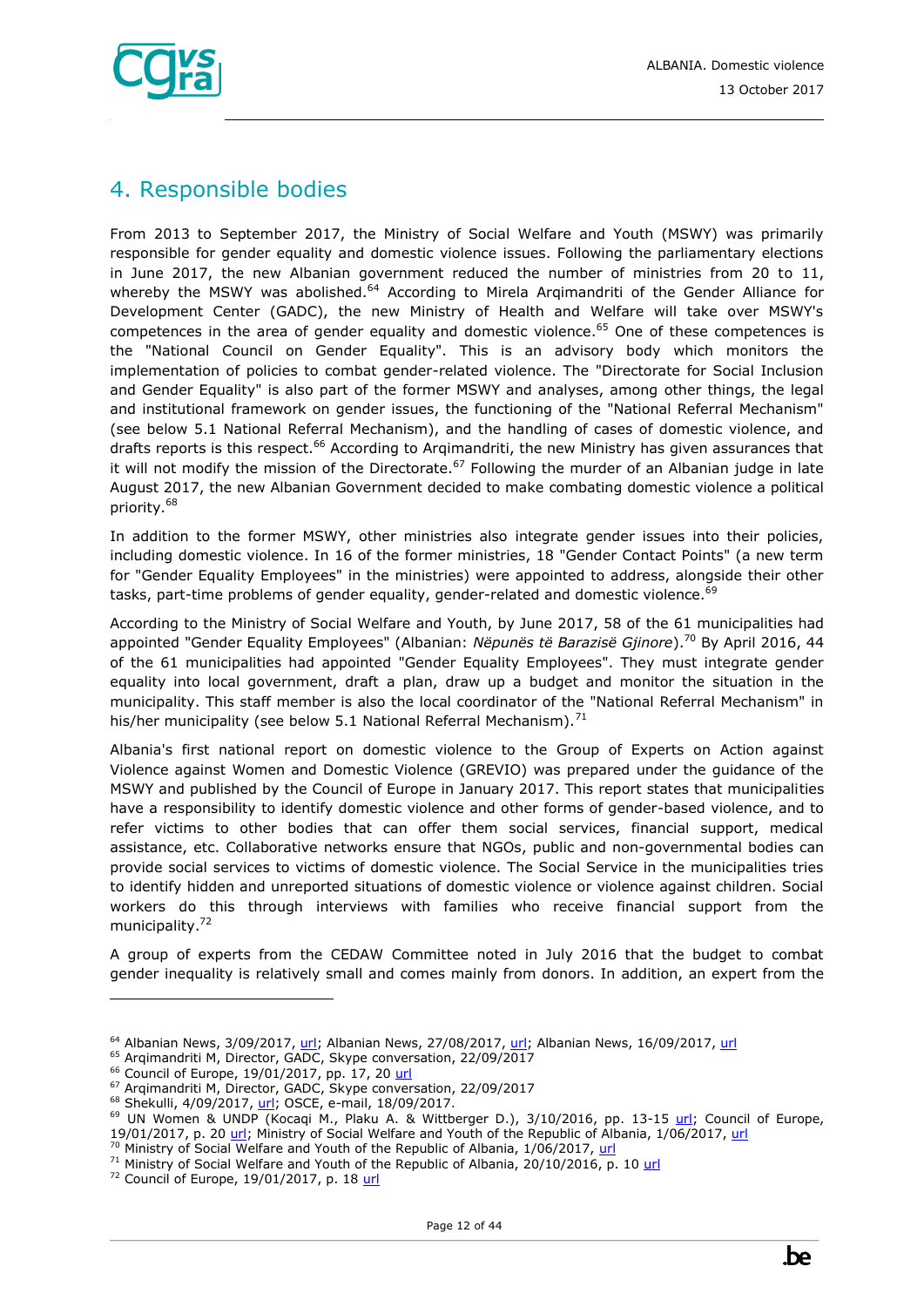

CEDAW Committee pointed out that the employment of gender equality staff was not effective in practice, in ensuring gender equality. According to the expert, this is because there is no comprehensive strategy and a lack of resources. The CEDAW expert further noted that gender equality staff should be engaged in full time work on gender equality.<sup>73</sup>

UN Women and UNDP note in their report of October 2016 that more specialised staff dealing with gender issues on a full-time basis is needed at both the central and local level.<sup>74</sup>

Mirela Arqimandriti of GADC was in charge of training gender equality staff herself and also pointed out the lack of professionalism of these people in the municipalities. Arqimandriti highlighted the fact that people who have been appointed as gender equality employees perform this function in addition to their other tasks, meaning that they do not have enough time or a sense of responsibility to perform this function properly. According to Arqimandriti, what happens in reality is that the victim's name is noted down and an allowance is arranged, and nothing else. In her opinion, there are also municipalities where things are better, but she adds the caveat that it is unrealistic for one person to monitor all situations in his/her municipality. At the same time, she notes that victims can only access the town hall during opening hours, while violent incidents usually occur outside office hours. According to Arqimandriti, domestic violence should be a competence of the Ministry of the Interior, in which the police play the main role.<sup>75</sup>

# <span id="page-12-0"></span>5. Existing structures to prevent and protect victims of domestic violence

## <span id="page-12-1"></span>5.1. National Referral Mechanism

The "National Referral Mechanism" for dealing with cases of domestic violence and violence against women was established following a decision by the Council of Ministers in 2011. This principle is based on the "Coordinated Community Response", a system developed in collaboration with the UN in 2007 to provide services to victims of domestic violence in a coordinated manner. The "National Referral Mechanism" must ensure that victims of domestic violence are immediately referred to the appropriate bodies to meet all their needs.<sup>76</sup>

According to a report by the United Nations in Albania (UN Albania), several existing<sup>77</sup> mechanisms have been strengthened and six new ones were launched<sup>78</sup> in 2016. Most of the reports from 2016 state that there is a "National Referral Mechanism" in 29<sup>79</sup> out of 61 municipalities in Albania. This mechanism should be extended to all municipalities in Albania by the end of 2020.<sup>80</sup> The referral mechanism has a three-pronged structure in each municipality: a steering group led by the mayor of

- $74$  UN Women & UNDP (Kocaqi M., Plaku A. & Wittberger D.), 3/10/2016, p. 15 [url](https://un.org.al/publications/albania-gender-brief-%E2%80%93-2016)
- <sup>75</sup> Arqimandriti M, Director, GADC, Skype conversation, 22/09/2017
- <sup>76</sup> Metaj E. (Ministry of Social Welfare and Youth), 3/06/2015, pp. 11-12 [url](http://www.al.undp.org/content/dam/albania/docs/misc/Final%20CCR%20Report%20June%202015%20engl.pdf?download)
- UN Women & UNDP (Kocaqi M., Plaku A. & Wittberger D.), 3/10/2016, p. 41 [url](https://un.org.al/publications/albania-gender-brief-%E2%80%93-2016)

<sup>&</sup>lt;sup>73</sup> CEDAW, 8/07/2016[, url](http://www.ohchr.org/EN/NewsEvents/Pages/DisplayNews.aspx?NewsID=20263&LangID=E)

<sup>77</sup> Erseka, Burrel, Permet, Kruja, Saranda, Kavaja cfr. UN Albania, 1/06/2017, pp. 26, 44 [url](http://un.org.al/sites/default/files/UN_junweb.pdf)

<sup>&</sup>lt;sup>78</sup> Roskovec, Patos, Perrenjas, Gjirokaster, Bulqiza en Diber cfr. UN Albania, 1/06/2017, pp. 26, 44 [url](http://un.org.al/sites/default/files/UN_junweb.pdf)

<sup>79</sup> Shkodra, Vlora, Berat, Rreshen, Pogradec, Durres, Korca, Kamza, Kukes, Puka, Lezha, Manze, Elbasan, Minimunicipality no. 6 in Tirana, Tirana, Fier, Burrel, Permet, Sukth, Shijak, Rrushbul, Maninas, Drenove, Libonik, Mollaj, Voskop, Erseka, Patos cfr. Metaj E. (Ministry of Social Welfare and Youth), 3/06/2015, pp. 5, 6 [url](http://www.al.undp.org/content/dam/albania/docs/misc/Final%20CCR%20Report%20June%202015%20engl.pdf?download) 80 Ministry of Social Welfare and Youth of the Republic of Albania, 20/10/2016, p. 23 [url](http://www.legislationline.org/download/action/download/id/7343/file/Albania_National_strategy_action_plan_gender_equality_2016-2020_en.pdf)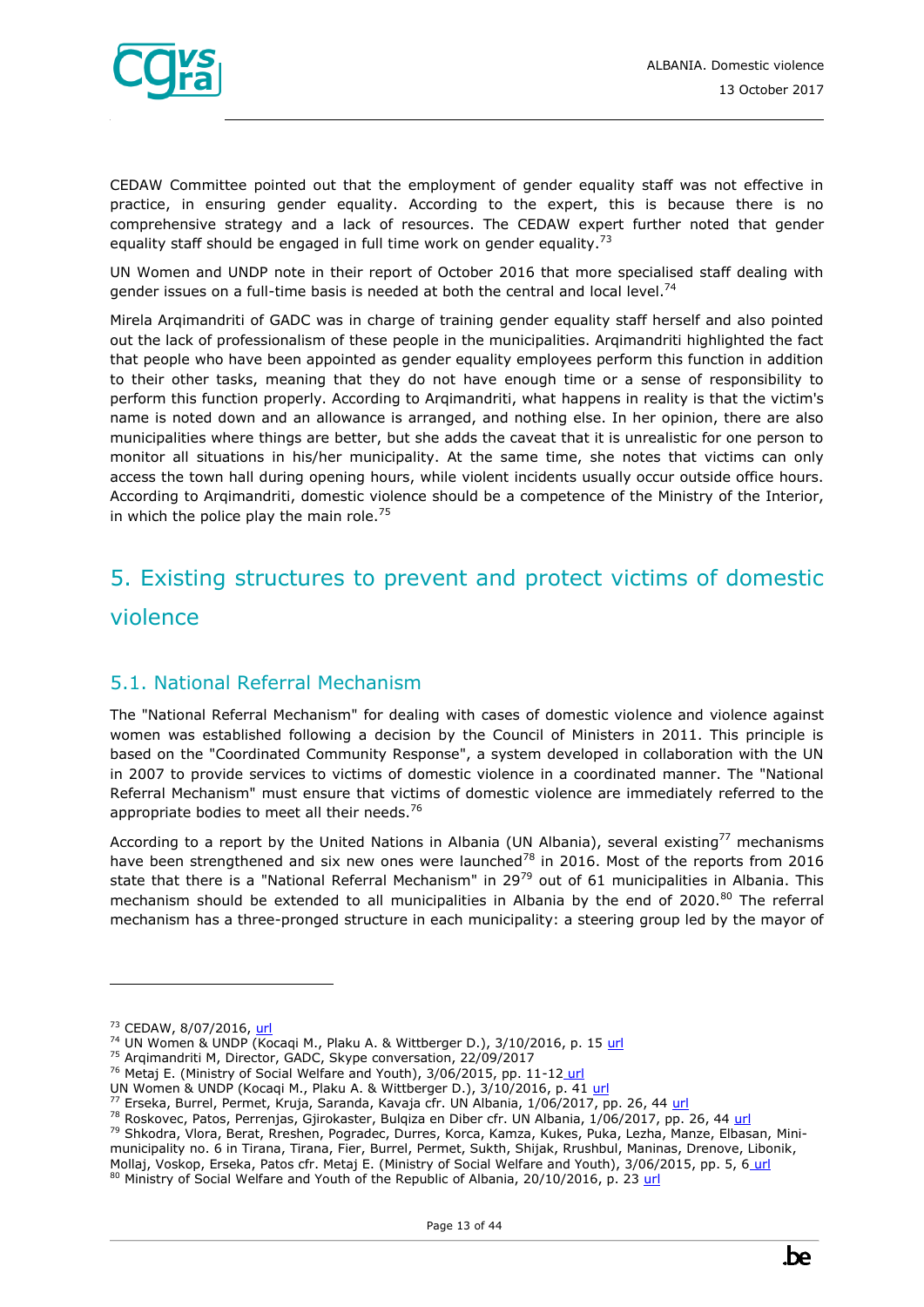

the municipality, a multidisciplinary technical team that supports victims and provides services to them, and a local coordinator. $81$ 

The steering committee is made up of representatives of all the relevant bodies in a given municipality. These can be representatives of the police, the district court, the Public Prosecutor's Office, the Education Department, the Public Health Directorate, the social services of the municipalities, the bailiff, the province, the labour office, religious institutions providing services to victims of domestic violence, directors of NGOs involved in domestic violence, managers of refuges for victims of domestic violence in the municipality or province, etc. The composition of the referral mechanism depends on the bodies and services present in a given municipality. $82$ 

The technical team is made up of representatives from the police, the Public Prosecutor's Office and the Courts, lawyers, NGO employees active in the area of domestic violence, delegates from the Child Protection Unit (Albanian*: Njësia për Mbrojtjen e Fëmijës*) in the municipality and psychologists. The team is responsible for monitoring situations of domestic violence and responds to the needs of victims, arranges contacts with the necessary services, monitors the service and reports on this to the team leader and the steering committee. All parties concerned are bound by the obligation of confidentiality regarding the victims' personal details. $83$ 

The role of local coordinator is generally filled by a municipality's "Gender Equality Employee" (see point 4. Responsible bodies). Local coordinators have been trained by UNDP on domestic and gender-related violence and usually have several years of experience. The local coordinator supervises and coordinates the work and services of the technical team and acts as an intermediary with other services and organisations (police, court, health care, social service, NGOs, refuges, etc.). This person informs the victim about his rights and the possibility and substantive procedure to apply for an (immediate) protection order. In addition, he or she will accompany the victim to court, the police station and other services, and will ensure that the victim's file is complete and up to date.<sup>84</sup> In places where there are no local NGOs or other organisations or agencies providing services to victims of domestic violence, the local coordinator will search for such services in neighbouring municipalities or in Tirana.<sup>85</sup>

<sup>81</sup> Metaj E. (Ministry of Social Welfare and Youth), 3/06/2015, p. 6 [url](http://www.al.undp.org/content/dam/albania/docs/misc/Final%20CCR%20Report%20June%202015%20engl.pdf?download)

<sup>82</sup>Council of Europe, 19/01/2017, p. 18 [url](https://rm.coe.int/16806dd216)

<sup>83</sup> Council of Europe,  $19/01/2017$ , p. 18  $url$ ; Metaj E. (Ministry of Social Welfare and Youth), 3/06/2015, p. 13  $url$ </u></u>

 $84$  Council of Europe, 19/01/2017, p. 19  $\overline{uri}$ ; Metaj E. (Ministry of Social Welfare and Youth), 3/06/2015, p. 14  $\overline{uri}$ 

<sup>85</sup> Metaj E. (Ministry of Social Welfare and Youth), 3/06/2015, p. 14 [url](http://www.al.undp.org/content/dam/albania/docs/misc/Final%20CCR%20Report%20June%202015%20engl.pdf?download)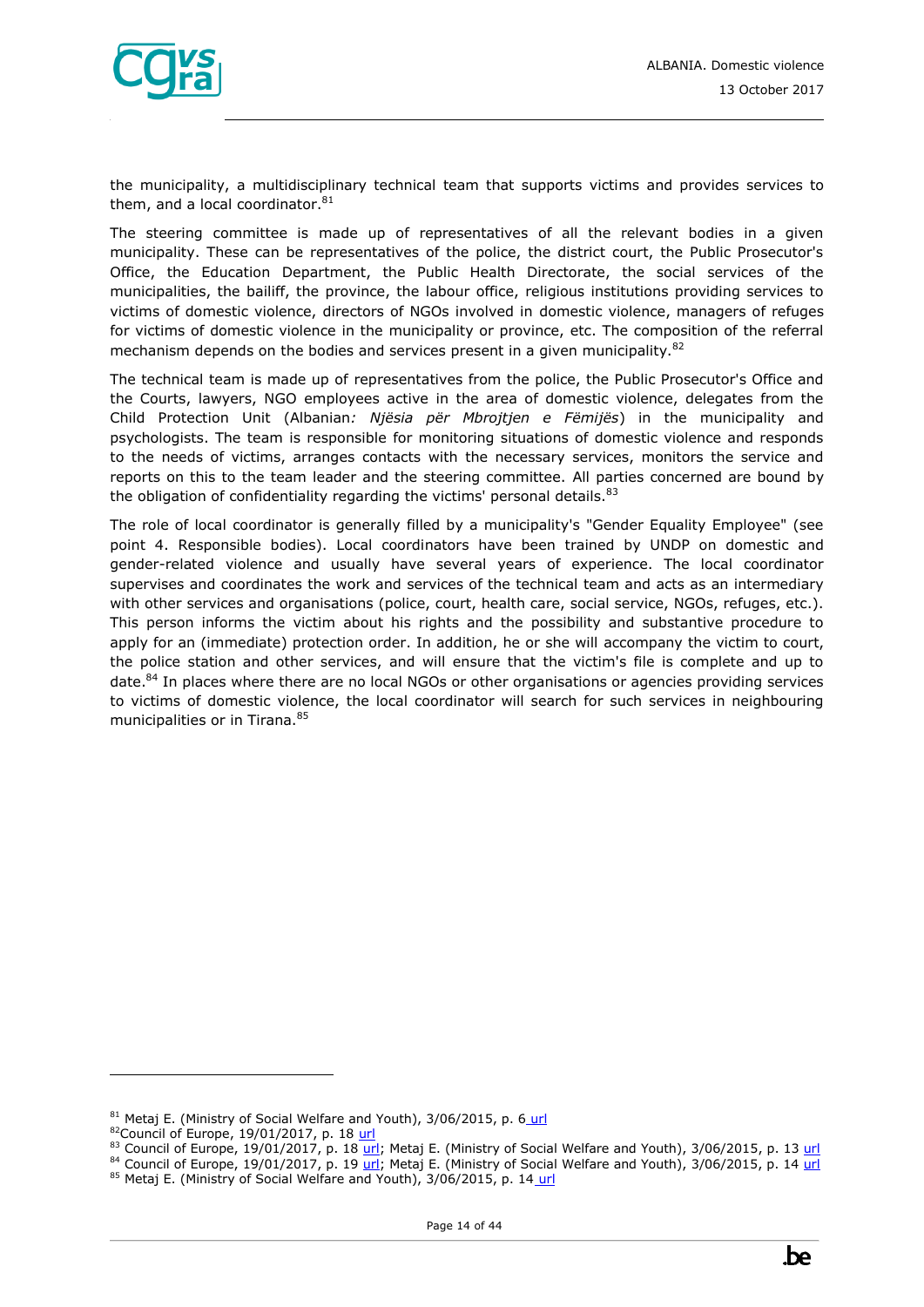

The diagram below shows which bodies are involved in the "National Referral Mechanism". The person who has survived Domestic Violence (DV) or Violence Against Women (VAW) is in the centre of the diagram. A network of bodies is shown around this person:



Referral Mechanism Actors and Roles<sup>86</sup>

When a victim of domestic violence contacts one of the relevant partners of the "National Referral Mechanism", the full support system is activated. Each relevant body is required to inform at least one representative of the municipality, police and health service. All the bodies concerned have signed a cooperation agreement setting out their precise tasks, duties and procedures. $87$ 

The police are usually the first to be informed about a situation of domestic violence and they then refer the matter to the courts. Hospitals and other health services take care of the victim, provide medical documents and refer the victim to other services. NGOs play an important role in providing services to victims of domestic violence (see below 7. Services for victims of domestic violence).  $^{88}$ 

In 2015, this referral system was evaluated on behalf of UNDP. The evaluation report indicates that the cooperation between the various competent bodies in some municipalities was good, but that the mechanism was not equally effective in each municipality. In addition, limited financial resources make it difficult to provide efficient services to victims of domestic violence.<sup>89</sup>

In July 2016, the CEDAW Committee also drew attention to the shortcomings of the referral mechanism in its discussions on the fourth periodic report of December 2014. The Committee considers that the mechanism is not being applied effectively, primarily at the local level, due to a lack of coordination and the limited capabilities of staff.<sup>90</sup>

<sup>86</sup> UN Women & UNDP (Kocaqi M., Plaku A. & Wittberger D.), 3/10/2016, p. 42 [url](https://un.org.al/publications/albania-gender-brief-%E2%80%93-2016)

<sup>87</sup> Council of Europe, 19/01/2017, p. 1[9 url](https://rm.coe.int/16806dd216)

<sup>88</sup> Council of Europe, 19/01/2017, p. 1[9 url](https://rm.coe.int/16806dd216)

<sup>89</sup> Metaj E. (Ministry of Social Welfare and Youth), 3/06/2015, p. 6, 7, 15 [url](http://www.al.undp.org/content/dam/albania/docs/misc/Final%20CCR%20Report%20June%202015%20engl.pdf?download)

<sup>90</sup> CEDAW, 25/07/2016, p. 6 [url](http://tbinternet.ohchr.org/_layouts/treatybodyexternal/Download.aspx?symbolno=CEDAW/C/ALB/CO/4&Lang=En)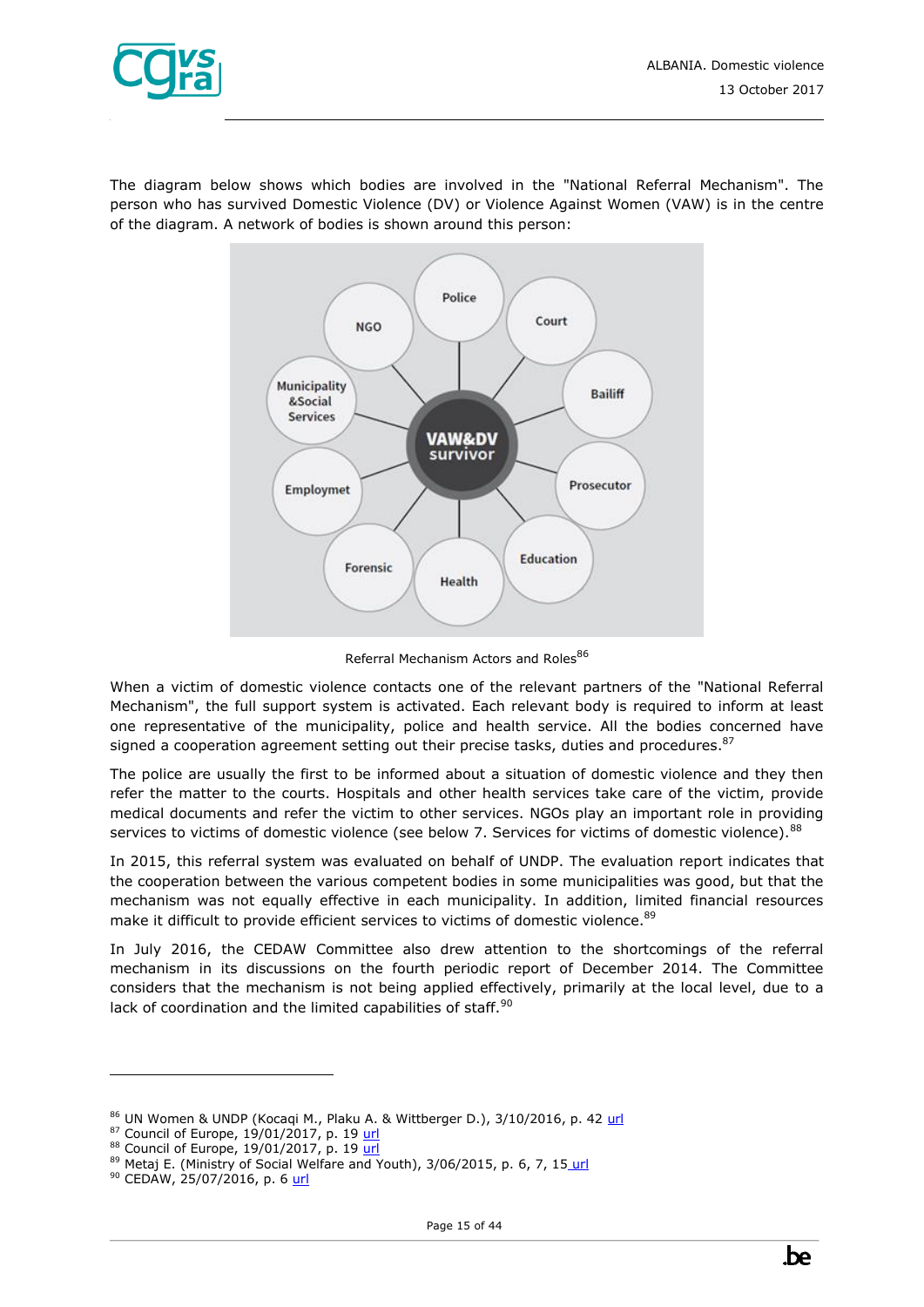

The lack of coordination between the various bodies is also highlighted by the European Commission as an area for improvement in the fight against gender-related violence.<sup>91</sup>

In its 2016 report, UN Albania identified improvements in the areas of identification, reporting and tackling situations of domestic violence.<sup>92</sup> In their report of October 2016, UN Women and UNDP also pointed to the positive evolution of the referral system, but at the same time noted that much effort is still needed to be fully functional and sustainable. According to UN Women and UNDP, interventions by NGOs or international organisations are more successful. $93$ 

In its report of December 2016, UN Women found that although issues of domestic violence have been much better addressed at the local level since the introduction of the referral mechanism, there is a need for more qualified staff and more full-time posts.<sup>94</sup> Social services in the municipalities have made progress in terms of referring victims, informing other actors and assisting minors in court in applying for a protection order. In some municipalities, the social service has set up a helpline and established a rehabilitation centre. According to UN Women, additional efforts are required by the social services to ensure that the protection order is implemented, that an application for a protection order is always submitted when the victim is a minor, that victims and perpetrators can participate in a treatment programme in every municipality, that a helpline is set up which is operational 24 hours a day, and that victims are provided with transport in dangerous situations. In its report, UN Women also makes comments on the functioning of health care. According to UN Women, the identification of situations of domestic violence by healthcare workers could be improved. UN Women identified the following areas for improvement for the health sector: providing psychological assistance in addition to medical care, systematically issuing a medical certificate, providing certified documents in court, accompanying the victim or providing them with transport.<sup>95</sup>

## <span id="page-15-0"></span>5.2. National online database

Since 2014, there has been an online database<sup>96</sup> where all situations of domestic violence have to be registered with the National Referral Mechanism bodies. According to Albania's first national reporting to GREVIO, the database is secure and respects the confidentiality of victims' details. Local coordinators in the municipality have access to the details, but are bound by confidentiality. They are trained to use and manage the system. $97$  The MSWY can also consult data, but does not have access to the personal details (name, first name, date of birth). During registration, codes are assigned to the victim and the perpetrator.<sup>98</sup>

The Ministry of Social Welfare and Youth (MSWY) has developed this registration system in collaboration with UNDP in order to monitor situations of domestic violence. This system exists in municipalities with a referral mechanism. The database contains information on all steps in a particular situation of domestic violence from the time of registration until a definitive solution is found. The system records information about the victim, the perpetrator, all forms of violence

 $91$  European Commission, 9/11/2016, p. 66 [url](https://ec.europa.eu/neighbourhood-enlargement/sites/near/files/pdf/key_documents/2016/20161109_report_albania.pdf)

<sup>92</sup> UN Albania 1/06/2017, p. 44 [url](http://un.org.al/sites/default/files/UN_junweb.pdf)

<sup>93</sup> UN Women & UNDP (Kocaqi M., Plaku A. & Wittberger D.), 3/10/2016, pp. 41, 42 [url](https://un.org.al/publications/albania-gender-brief-%E2%80%93-2016)

<sup>94</sup> UN Women, 12/12/2016, p. 55-56 [url](https://un.org.al/sites/default/files/CEDAW-Avokati-EN.PDF)

<sup>95</sup> UN Women, 12/12/2016, p. 57 [url](https://un.org.al/sites/default/files/CEDAW-Avokati-EN.PDF)

<sup>96</sup> Recording Violence in Albania (REVALB), [url](http://www.revalb.org/)

<sup>&</sup>lt;sup>97</sup> Council of Europe, 19/01/2017, p. 2[4 url;](https://rm.coe.int/16806dd216) Ministry of Social Welfare and Youth of the Republic of Albania, 20/10/2016, pp. 12,13 [url](http://www.legislationline.org/download/action/download/id/7343/file/Albania_National_strategy_action_plan_gender_equality_2016-2020_en.pdf)

<sup>98</sup>Ministry of Social Welfare and Youth of the Republic of Albania, 1/06/2017, [url](http://eurogender.eige.europa.eu/sites/default/files/events-files/al_1-2june17.pdf)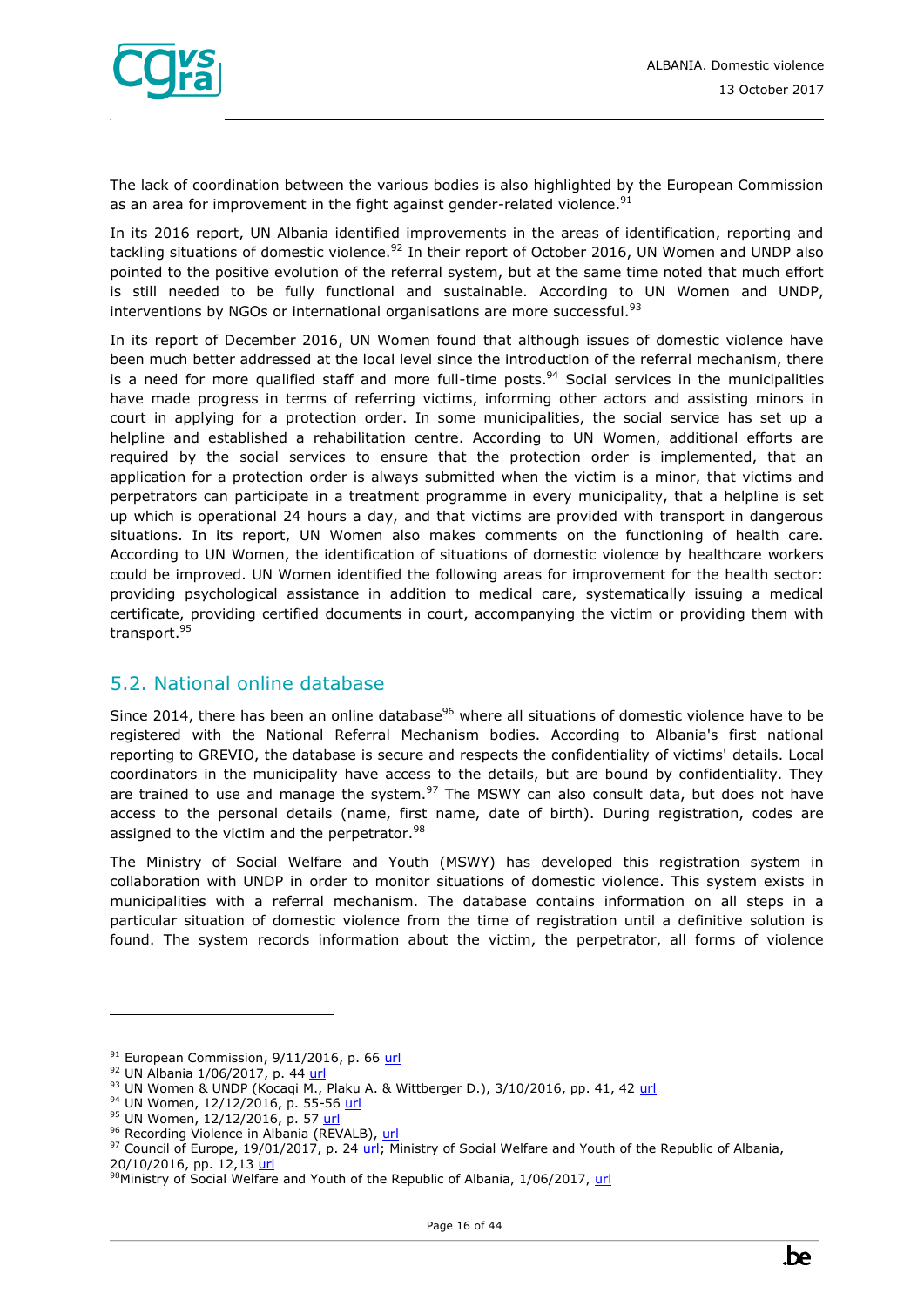

perpetrated, the development of a case, problems that have occurred, the services provided to the victims, etc.<sup>99</sup>

According to UN Albania, more than 500 cases of domestic violence were registered in the online database in 2016.<sup>100</sup> The first MSWY national report mentions that there were 531 registered cases by the local coordinators of 29 municipalities in the first month after the database was established. The report notes that "gender equality staff" encounter difficulties in checking and compiling information from other actors in the referral system. The police, the judiciary and the Public Prosecution Service in particular are lagging behind in completing data. The report states that this is related to their workload and the fact that they are not aware of this obligation.<sup>101</sup>

According to the UN Women and UNDP report of October 2016, systematic use of the online database remains a challenge for the bodies in question.<sup>102</sup>

## <span id="page-16-0"></span>5.3. Training of professionals involved in various sectors

Since 2010, employees of various bodies that come into contact with victims of domestic violence have been trained on domestic violence. International organisations and NGOs have supported the Ministry of Social Welfare and Youth in this respect.<sup>103</sup> In 2016, Women Against Violence Europe (WAVE) reported that all women's networks, refuges, women's helplines and women's homes provide training on domestic violence. They do not receive financial support for this from the Albanian government, but are dependent on international donors. The main target groups receiving training are police officers, health care staff and social workers.<sup>104</sup>

The Organisation for Security and Cooperation in Europe (OSCE) in Albania is responsible for, inter alia, capacity building within the Albanian state police by providing training in police academies and in regional police directorates. In 2016 and 2017, the OSCE organised trainings on domestic violence in all 12 regional police directorates in Albania. The OSCE was informed by the Albanian state police that the number of police officers dealing with cases of domestic violence has increased by  $25\%$ .<sup>105</sup> According to UN Albania, more than 155 police officers were trained in 2016 to provide coordinated assistance to victims of domestic violence.<sup>106</sup> Between 2010 and 2015, 648 police officers received training.<sup>107</sup> Domestic violence is also included in the curriculum of general police training.<sup>108</sup>

Between 2010 and 2013, 4,400 employees in the healthcare sector received training on domestic violence. During this period, one employee responsible for child protection and domestic violence was appointed in the Department of Public Health of each district.<sup>109</sup>

In 2012, the School of Magistrates, the school where judges and public prosecutors in Albania receive training, 51 members of the judiciary (judges and public prosecutors) received training on domestic violence. In 2013, the number was 151 (judges, public prosecutors, forensic experts,

<sup>&</sup>lt;sup>99</sup> Council of Europe, 19/01/2017, p. 2[4 url;](https://rm.coe.int/16806dd216) Ministry of Social Welfare and Youth of the Republic of Albania, 1/06/2016, [url](http://eurogender.eige.europa.eu/sites/default/files/events-files/al_1-2june17.pdf)

 $100$  UN Albania 1/06/2017, p. 26 [url](http://un.org.al/sites/default/files/UN_junweb.pdf)

 $101$  Council of Europe, 19/01/2017, pp. 23,24 [url](https://rm.coe.int/16806dd216)

 $102$  UN Women & UNDP (Kocaqi M., Plaku A. & Wittberger D.), 3/10/2016, p. 42 [url](https://un.org.al/publications/albania-gender-brief-%E2%80%93-2016)

<sup>&</sup>lt;sup>103</sup> Ministry of Social Welfare and Youth of the Republic of Albania, 20/10/2016, p. 12 [url](http://www.legislationline.org/download/action/download/id/7343/file/Albania_National_strategy_action_plan_gender_equality_2016-2020_en.pdf)

<sup>&</sup>lt;sup>104</sup> WAVE, 14/07/2016, p. 9, [url](http://fileserver.wave-network.org/researchreports/WAVEReport2015_Compilation_Country_Profiles.pdf)

<sup>105</sup> OSCE in Albania, e-mail, 18/09/2017

<sup>106</sup> UN Albania 1/06/2017, p. 26 [url](http://un.org.al/sites/default/files/UN_junweb.pdf)

<sup>&</sup>lt;sup>107</sup> Ministry of Social Welfare and Youth of the Republic of Albania, 20/10/2016, p. 12 [url;](http://www.legislationline.org/download/action/download/id/7343/file/Albania_National_strategy_action_plan_gender_equality_2016-2020_en.pdf) Council of Europe, 19/01/2017, p. 33 [url;](https://rm.coe.int/16806dd216) CEDAW, 3/12/2014, p. 22 [url](http://undocs.org/CEDAW/C/ALB/4)

Council of Europe, 19/01/2017, p. 31 [url](https://rm.coe.int/16806dd216)

<sup>109</sup> CEDAW, 3/12/2014, p. 21 [url](http://undocs.org/CEDAW/C/ALB/4)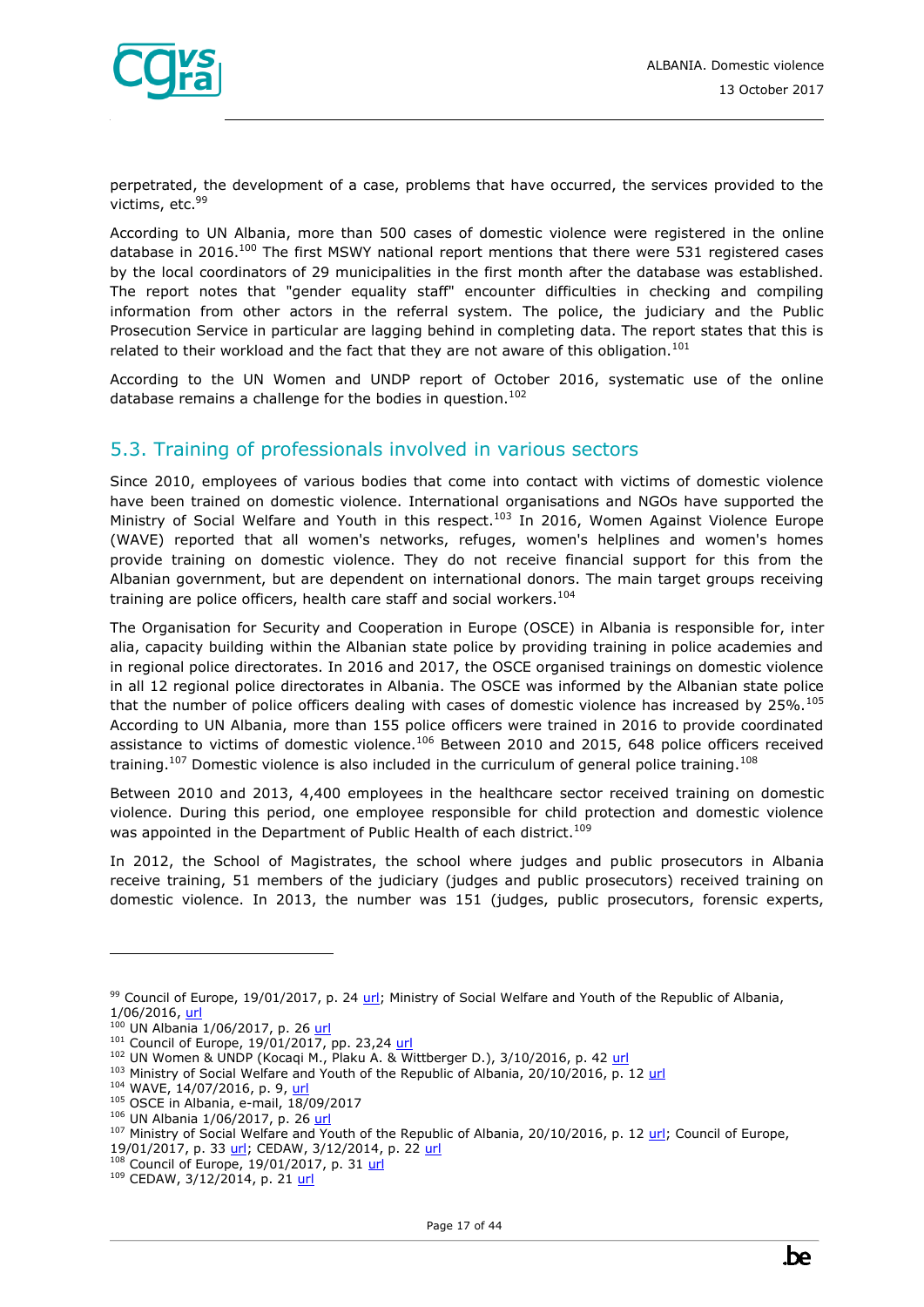

etc.). $^{110}$  In 2013-2014, 238 judges, public prosecutors and judicial police officers were trained on the amendments to the Criminal Code in 2012 and 2013. During this training, they learned to approach women in a gender-specific way.<sup>111</sup> Further training sessions on domestic violence were organised at the "School of Magistrates" in 2015.<sup>112</sup>

In 2012, 31 women from centres that provide services to victims of domestic violence received training. Between 2012 and 2014, 339 members of the technical teams of the referral mechanism, including 210 women, were trained.<sup>113</sup> In 2014, 37 employees of the "National Centre for Victims of Domestic Violence" received training on domestic violence and 51 local coordinators and gender equality staff received training on the use of the digital database.<sup>114</sup> In 2016, these courses were continued according to UN Albania.<sup>115</sup>

There are also handbooks for employees of different services who come into contact with victims of domestic violence. Since 2008, the General Police Directorate of Albania has had a handbook on the procedures to be followed by police officers in situations of domestic violence. Another handbook from 2013 explains how the police should respond to situations of domestic violence. Since February 2015, the Albanian Ministry of Public Health has also had a handbook to document cases of violence uniformly. This handbook contains a sample register to record cases of violence, and should help health services identify and deal with situations of violence. A handbook for judges, which has existed since 2006 and which was updated in 2013 and 2016, should help judges to issue an (immediate) protection order. $^{116}$ 

An Albanian women's network, Rrjeti i Fuqizimit të Gruas në Shqipëri (Albanian Women Empowerment Network, AWEN), refers in its report to a study by the Council of Europe and UN Women in 2015 on services to victims of domestic violence. The study acknowledges that staff from various bodies and service providers have received training on domestic violence, but notes that many employees of such services do not have sufficient knowledge of the legal framework on domestic violence, and do not have sufficient capabilities to deal with victims of domestic violence. According to the same study, training courses by NGOs are much clearer and consequently more effective than training courses by public institutions. The study also reveals that data on the number of courses on domestic violence are not clear-cut.<sup>117</sup>

## <span id="page-17-0"></span>5.4. Awareness-raising campaigns

Every year, local and central government agencies, in cooperation with NGOs and international organisations, organise awareness-raising campaigns on domestic violence. The aim of such campaigns is to make people understand that domestic violence cannot be tolerated or considered normal, in order to prevent new situations of domestic violence and to inform victims of the possibilities to address their problems.<sup>118</sup>

The campaign "16 Days of Activism against Gender Based Violence and Domestic Violence" is organised every year from 25 November to 10 December. Since 2013, the campaign has been

 $110$  CEDAW, 3/12/2014, p. 21 [url](http://undocs.org/CEDAW/C/ALB/4)

<sup>111</sup> UN Women, 12/12/2016, p. 55 [url](https://un.org.al/sites/default/files/CEDAW-Avokati-EN.PDF)

<sup>112</sup> Council of Europe, 19/01/2017, p. 32 [url](https://rm.coe.int/16806dd216)

<sup>113</sup> CEDAW, 3/12/2014, p. 21 [url](http://undocs.org/CEDAW/C/ALB/4)

<sup>&</sup>lt;sup>114</sup>CEDAW, 3/12/2014, p. 22 [url](http://undocs.org/CEDAW/C/ALB/4)

<sup>115</sup> UN Albania, 1/06/2017, p. 26 [url](http://un.org.al/sites/default/files/UN_junweb.pdf)

<sup>&</sup>lt;sup>116</sup> Council of Europe, 19/01/2017, p. 38 [url](https://rm.coe.int/16806dd216)

<sup>117</sup> AWEN, 12/2016, p. 12, [url](http://awenetwork.org/wp-content/uploads/2017/01/Draft-Istanbul-Convention-Monitoring-Report.pdf)

<sup>118</sup> UN Women & UNDP (Kocaqi M., Plaku A. & Wittberger D.), 3/10/2016, p. 37 [url](https://un.org.al/publications/albania-gender-brief-%E2%80%93-2016)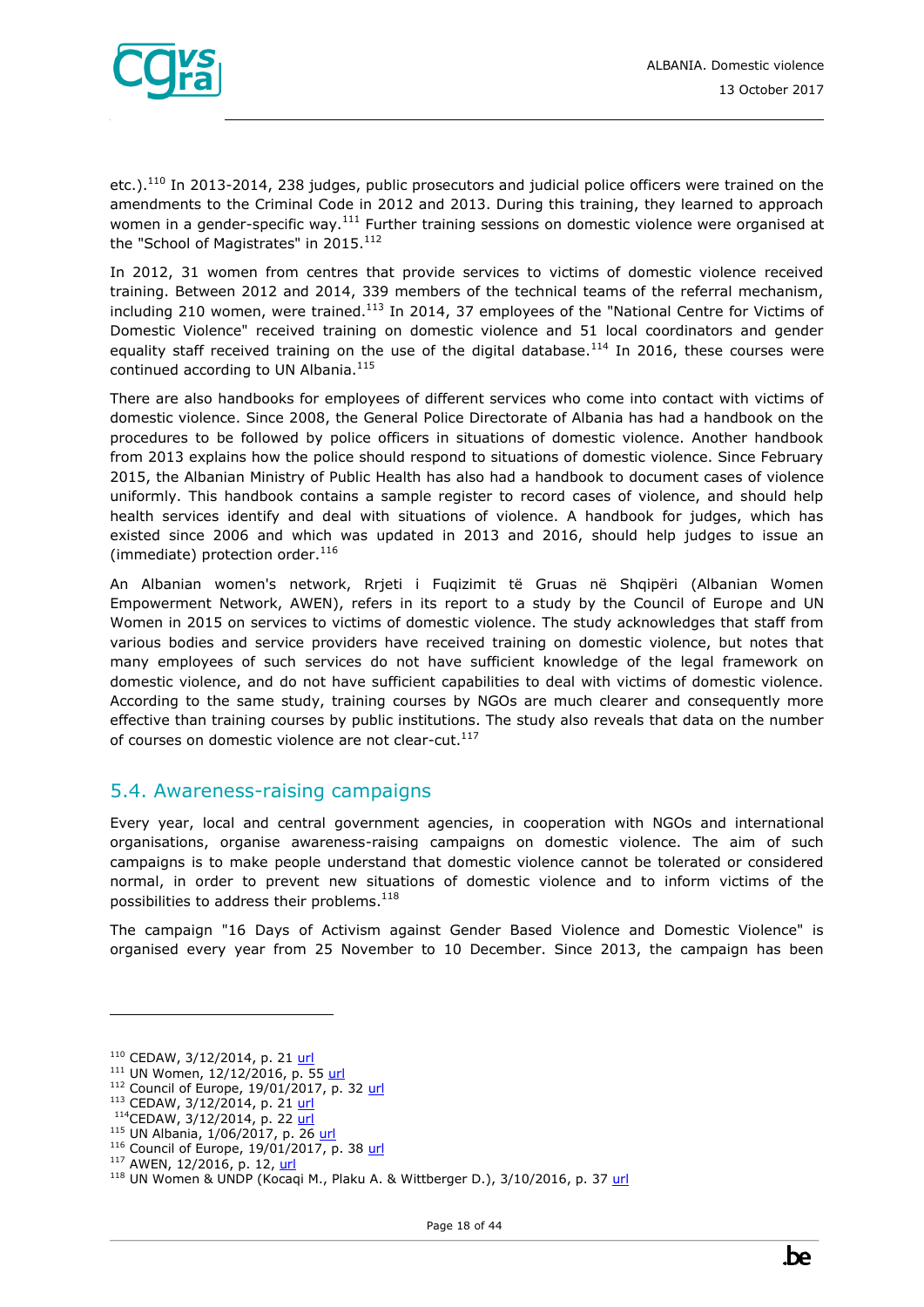

seeking to actively involve more men and boys in the fight against violence against women.<sup>119</sup> In 2015, this campaign involved religious authorities in the fight against gender-related violence.<sup>120</sup>

"He for She" is a campaign, launched by UN Women in March 2014 and subsequently supported by the Ministry of Social Welfare and Youth, which aims to involve men and boys to combat gender stereotypes.<sup>121</sup>

"UNiTE to End Violence against Women" is a UN initiative which takes place during the campaign "16 Days of Activism".<sup>122</sup>

Another campaign entitled "I Choose to Live without Violence" was launched on 25 November 2016 by the Ministry of Social Welfare in collaboration with UNDP, UN Women and UNFPA. This campaign calls on women to report violence and provides information about solutions and services.<sup>123</sup>

Albania's first national report, published by the Council of Europe, reveals that awareness-raising campaigns have led to different attitudes towards gender-related violence, and increased reporting of domestic violence.<sup>124</sup> During a fact-finding mission to Albania in March 2017, Cedoca spoke with Mirela Arqimandriti of GADC. In her opinion, victims of domestic violence are much better informed since the campaigns, in terms of what to do to lodge a complaint.  $^{125}$ 

# <span id="page-18-0"></span>6. Implementation of protective measures

According to several international organisations, the legal framework to protect victims of domestic violence has significantly improved. A report by UN Women and UNDP in 2016 refers to the amendments to the Criminal Code in the area of domestic violence: heavier penalties for offenders, aggravating circumstances if a crime occurs during or after the issue of a protection order, and rape within marriage and sexual harassment are considered as crimes. Despite progress in terms of legislation, policies and strengthening the institutional framework, UN Women and UNDP believe that additional efforts are needed to ensure full protection and effective preventive measures.<sup>126</sup> The Albanian Helsinki Committee, the European Commission and CEDAW experts have similarly criticised the implementation of the legal framework.<sup>127</sup>

## <span id="page-18-1"></span>6.1. Reports and protection orders

#### <span id="page-18-2"></span>6.1.1. Procedure and figures

Victims of domestic violence can obtain protection from the Albanian authorities in two ways. The first is at the initiative of the victim. Victims can go to the nearest police station to report domestic violence. In this case, the police make an assessment of the specific situation and inform the court in order to issue an (immediate) protection order. The victim can also apply for an (immediate) protection order in the district court of his or her permanent or temporary residence. The procedure

<sup>119</sup> CEDAW, 8/07/2016, [url;](http://www.ohchr.org/EN/NewsEvents/Pages/DisplayNews.aspx?NewsID=20263&LangID=E) Council of Europe, 19/01/2017, p. 2[7 url](https://rm.coe.int/16806dd216)

<sup>&</sup>lt;sup>120</sup> UN Women & UNDP (Kocaqi M., Plaku A. & Wittberger D.), 3/10/2016, p. 38 [url](https://un.org.al/publications/albania-gender-brief-%E2%80%93-2016)

<sup>&</sup>lt;sup>121</sup> HeforShe, [url;](http://www.heforshe.org/en) UNDP, 24/11/2016, [url](http://www.al.undp.org/content/albania/en/home/presscenter/articles/2016/11/24/-i-choose-to-live-without-violence-campaign-launched-in-tirana.html)

<sup>122</sup> UNDP, 2016, url

 $123$  UNDP, 24/11/2016, [url](http://www.al.undp.org/content/albania/en/home/presscenter/articles/2016/11/24/-i-choose-to-live-without-violence-campaign-launched-in-tirana.html)

 $124$  Council of Europe,  $19/01/2017$ , p. 9 [url](https://rm.coe.int/16806dd216)

<sup>&</sup>lt;sup>125</sup> Arqimandriti M, Director, GADC, interview, Tirana, 20/03/2017.

<sup>&</sup>lt;sup>126</sup> UN Women & UNDP (Kocaqi M., Plaku A. & Wittberger D.), 3/10/2016, p. 39 [url](https://un.org.al/publications/albania-gender-brief-%E2%80%93-2016)

<sup>&</sup>lt;sup>127</sup> Albanian Helsinki Committee, 12/2015, p. 11 [url;](https://ec.europa.eu/neighbourhood-enlargement/sites/near/files/pdf/key_documents/2016/20161109_report_albania.pdf) European Commission,  $9/11/2016$ , p. 65 url; CEDAW, 8/07/2016, [url](http://www.ohchr.org/EN/NewsEvents/Pages/DisplayNews.aspx?NewsID=20263&LangID=E)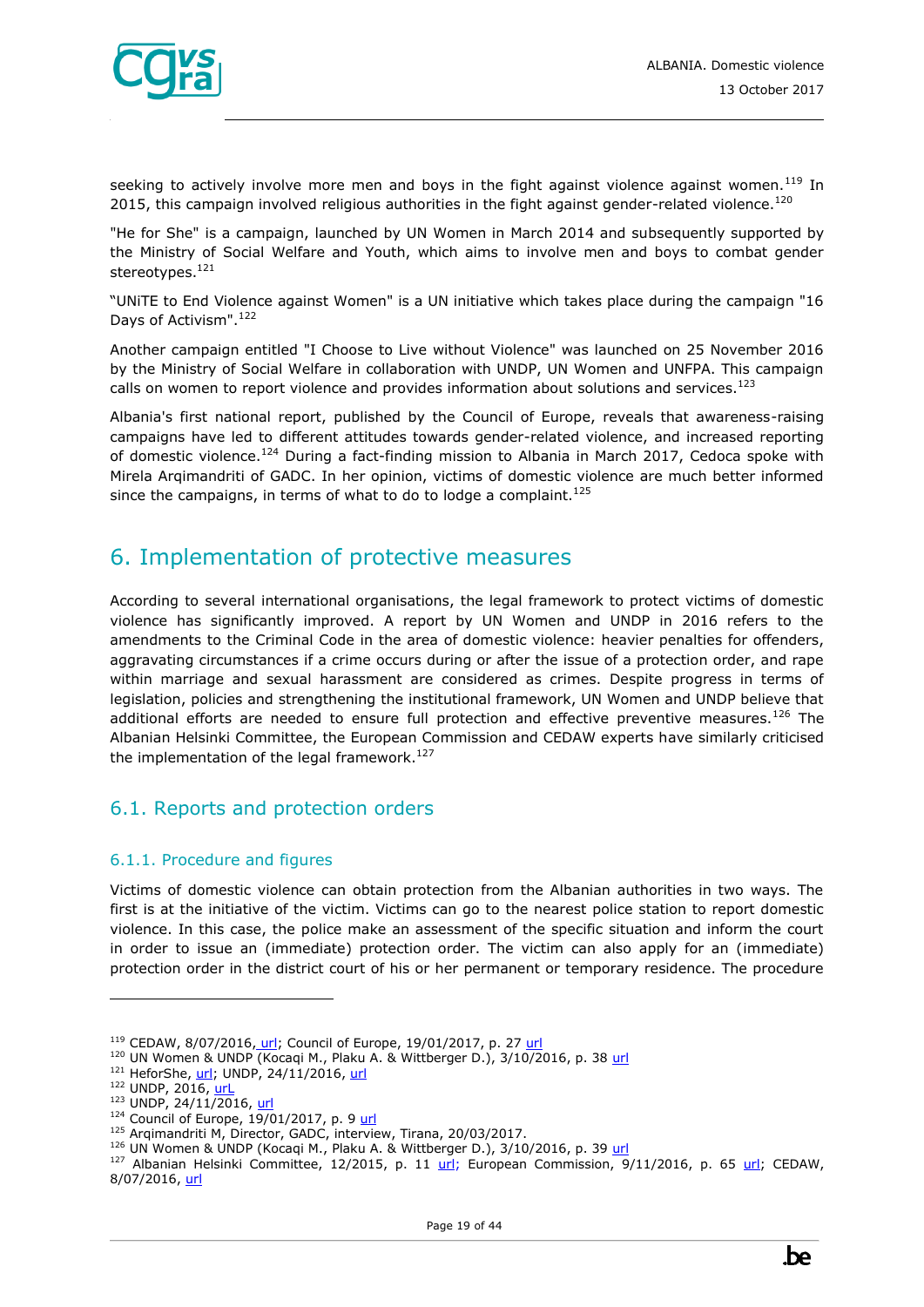

is described in the chapter "Legislation" (see point 3 above).<sup>128</sup> The second way to obtain an (immediate) protection order is through the "National Referral Mechanism". Each body involved in the referral mechanism is required to inform the other members of the mechanism and to do everything in their power to protect the victim and prevent any recurrence of violence. There are several criticisms of the operation of this mechanism (see point 5.1 National Referral Mechanism).<sup>129</sup>

Figures in newspaper articles on the number of reports of domestic violence filed in the first eight months of 2017 range between 2000 and 3000. The same newspapers report that courts issued 1563 protection orders during the same period. According to the Independent Balkans News Agency, 458 people were arrested in the first nine months of 2017.<sup>130</sup>

In 2016, the police recorded 4163 complaints relating to domestic violence.<sup>131</sup>

In 2015, the police recorded 3867 complaints relating to domestic violence. A protection order was applied for in 2148 situations. The police made 730 arrests and jailed 130 people.<sup>132</sup>

In 2014, there were 4121 reports of domestic violence and 2422 applications for protection orders.<sup>133</sup>

In 2013, the police received 3020 reports of domestic violence. 1851 applications for protection orders were submitted in that year.<sup>134</sup>

#### <span id="page-19-0"></span>6.1.2. Reports of domestic violence

Several sources indicate that not all victims of domestic violence complain or seek help.<sup>135</sup> According to the CEDAW Committee, gender-related violence continues to be under-reported because people do not want to disgrace the family, are afraid of retribution, do not know the appeal possibilities, and have little confidence in the system due to long legal proceedings and limited reactions from police officers.<sup>136</sup>

According to a representative of the Regional Police Directorate in Shkodër, socioeconomic and cultural factors prevent women from complaining, or pressure is exerted on them not to lodge a complaint.<sup>137</sup> The Albanian Helsinki Committee (AHC) and Mentor Kikia, a lawyer and human rights activist, also highlight socio-economic factors. The AHC highlights the fact that women often do not lodge a complaint, or they withdraw their complaint, because they have no possibility to provide for themselves.<sup>138</sup> According to Kikia, it is more difficult for people in rural areas to complain because women there do not know their rights and consider marital violence to be normal. Kikia goes on to say that, in principle, every victim can report domestic violence and that the police and local authorities are reliable, but the problem situation remains because the victim and the perpetrator are often forced to live in the same house. $139$ 

<sup>128</sup> Council of Europe, 19/01/2017, p. 16, 41 [url](https://rm.coe.int/16806dd216)

 $129$  Council of Europe, 19/01/2017, p. 41 [url](https://rm.coe.int/16806dd216)

<sup>&</sup>lt;sup>130</sup> Albanian Daily News, 5/09/2017, [url;](http://www.albaniannews.com/index.php?idm=15118&mod=2) Albanian Daily News, 7/09/2017[, url;](http://albaniannews.com/index.php?idm=15153&mod=2) Independent Balkan News Agency, 7/09/2017, [url](http://balkaneu.com/cases-of-domestic-violence-in-albania-rise-one-person-dies-each-month/)

 $1^{31}$  UN Albania, 1/06/2017, p. 26 [url;](http://un.org.al/sites/default/files/UN_junweb.pdf) UN Albania, 25/03/2017 [url](http://www.un.org.al/stories/sweden-helps-make-homes-violence-free-albania)

<sup>&</sup>lt;sup>132</sup> General Directorate of the Albanian State Police via UN Women & UNDP (Kocaqi M., Plaku A. & Wittberger D.), 3/10/2016, p. 36 [url](https://un.org.al/publications/albania-gender-brief-%E2%80%93-2016)

 $133$  UN Women & UNDP (Kocaqi M., Plaku A. & Wittberger D.), 3/10/2016, p. 47 [url](https://un.org.al/publications/albania-gender-brief-%E2%80%93-2016)

<sup>134</sup> UN Women & UNDP (Kocaqi M., Plaku A. & Wittberger D.), 3/10/2016, p. 47 [url](https://un.org.al/publications/albania-gender-brief-%E2%80%93-2016)

<sup>&</sup>lt;sup>135</sup> CEDAW, 8/07/2016, [url;](http://www.ohchr.org/EN/NewsEvents/Pages/DisplayNews.aspx?NewsID=20263&LangID=E) Albanian Helsinki Committee, 04/2017, p. 2[8 url](http://www.ahc.org.al/wp-content/uploads/2017/07/AHCAnnualReportEngPrint.pdf)

<sup>136</sup> CEDAW, 8/07/2016, [url](http://www.ohchr.org/EN/NewsEvents/Pages/DisplayNews.aspx?NewsID=20263&LangID=E)

<sup>137</sup> Regional Police Directorate of Shkodër, interview, Shkodër, 16/03/2017

<sup>138</sup> Albanian Helsinki Committee, 12/2015, p. 11 [url](http://www.ahc.org.al/wp-content/uploads/2016/12/Report_on_the_human_rights.pdf)

<sup>139</sup> Kikia M, journalist and human rights activist, interview, Tirana, 14/03/2017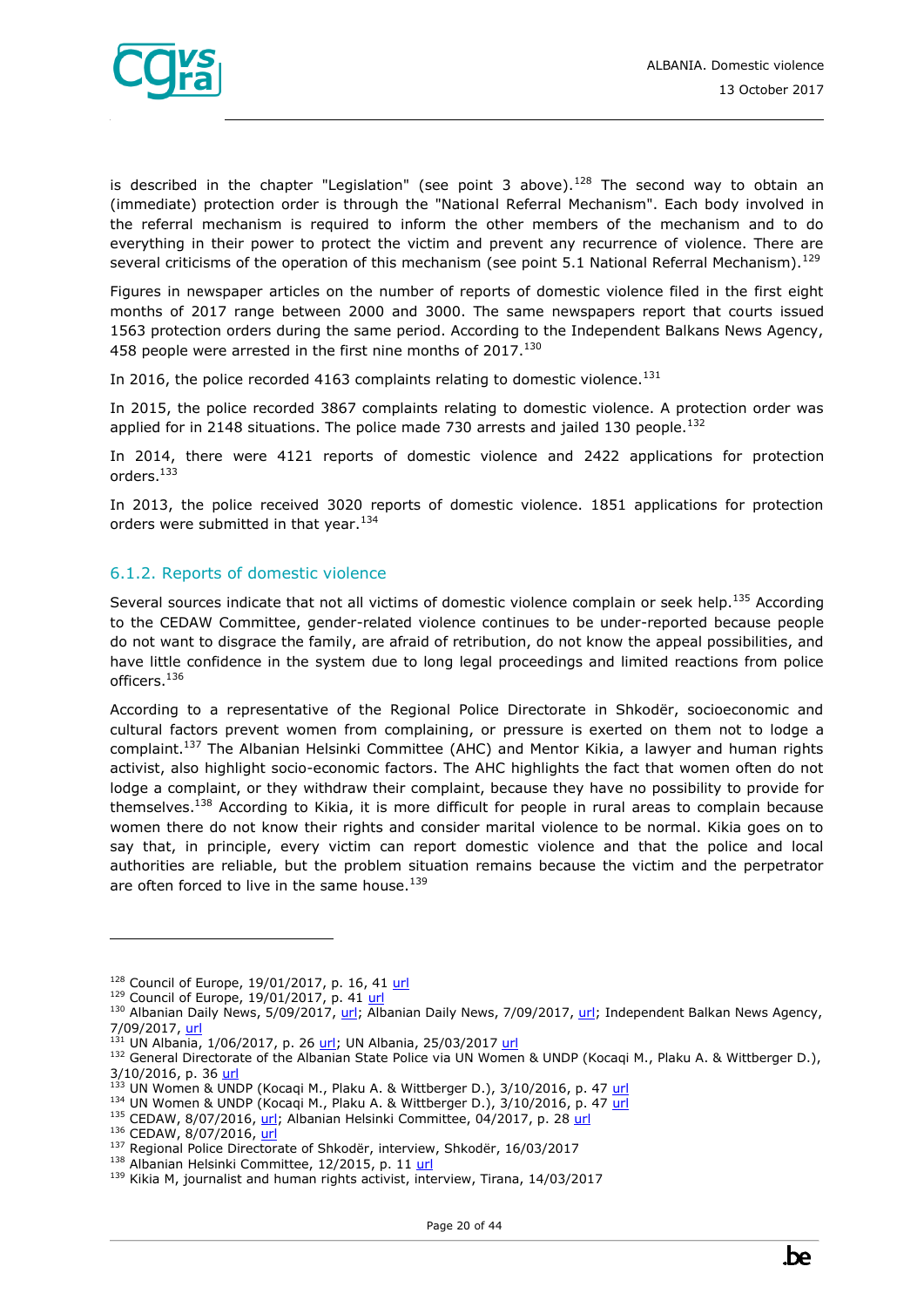

In a report by the GADC, uncertainty about obtaining effective protection is cited as one of the reasons why many women are afraid to lodge a complaint. The report refers to a situation of a divorced woman who was subjected to violence on several occasions by her ex-husband, despite the fact that three restraining orders were imposed on him in the space of three years.<sup>140</sup>

In an online newspaper article by Tirana Times, the head of the Albanian Women Empowerment Network (AWEN) stated that between 5 and 15% of victims report domestic violence. In her opinion, this is because domestic violence is regarded as an individual or family problem and not as a crime or social problem. According to the head of AWEN, victims are also afraid of bringing shame to their family or are unable to support themselves and their children in the event of a separation or divorce.<sup>141</sup>

The 2013 INSTAT investigation found that 8.4% of all correspondents had sought help. The majority of people who had asked for help did so among family members (92%), parents-in-law (61%) and/or friends (29%). A minority had sought help from the police (17%), a doctor or medical service (15%), a lawyer (15%), a judge (11%) or a social service (11%).<sup>142</sup>

According to UN Women, an increasing number of people report domestic violence and more and more people are asking for help. In their opinion, this is because the population is increasingly aware that domestic violence is a crime and must be reported. The report notes that sexual violence, especially in marriages, is still often taboo and under-reported.<sup>143</sup>

A judge in Shkodër, with whom Cedoca spoke during a fact-finding mission to Albania, said that victims used to be ashamed to say that they were beaten by their husbands, but that nowadays more women admit that they have been put under pressure by their husbands. The judge attributes this to women's organisations such as *Gruaja tek Gruaja* (Women to Women).<sup>144</sup>

#### <span id="page-20-0"></span>6.1.3. Issuing and implementing the protection order

An application for a protection order does not automatically result in its issuance. The Albanian Helsinki Committee (AHC) monitored 97 hearings on domestic violence and protection orders between July and October 2016. They found that 37% of the cases were dismissed because the victim did not appear in court, or had stated that the dispute was over.<sup>145</sup> Amnesty International stated in its 2016 annual report that 406 applications for protection orders were submitted in Tirana between January and August 2015. Of these, 118 applications were granted. 251 applicants had withdrawn their application or did not appear in court because the perpetrator(s) or family members exerted pressure on them.<sup>146</sup> In its 2017 annual report, Amnesty International does not mention domestic violence in Albania.<sup>147</sup> In 2014, Amnesty International stated that two thirds of the applications for protection orders in Tirana were withdrawn or terminated. When the protection order was issued, it was often not applied.<sup>148</sup>

In 2011 and 2012, Aurela Bozo, a lawyer and human rights activist, carried out a study with other experts into the application of the law on domestic violence by judges.<sup>149</sup> In 2015, Bozo stated in an article that a protection order will not be issued if the complainant does not appear during the trial

<sup>&</sup>lt;sup>140</sup> GADC, 10/06/2016, p. 12 [url](http://tbinternet.ohchr.org/Treaties/CEDAW/Shared%20Documents/ALB/INT_CEDAW_NGO_ALB_24256_E.pdf)

 $141$  Tirana Times,  $11/11/2016$ [, url](http://www.tiranatimes.com/?p=129869)

<sup>142</sup> INSTAT (Haarr Dr. R.N.), 11/2013, pp. 55-56 [url](http://www.instat.gov.al/media/225815/domestic_violence_in_albania_2013.pdf)

<sup>&</sup>lt;sup>143</sup> UN Women & UNDP (Kocaqi M., Plaku A. & Wittberger D.), 3/10/2016, p. 36 [url](https://un.org.al/publications/albania-gender-brief-%E2%80%93-2016)

<sup>144</sup> Judge, Shkodër District Court, interview, Shkodër, 17/03/2016

<sup>&</sup>lt;sup>145</sup> Albanian Helsinki Committee, 04/2017, p. 28 [url](http://www.ahc.org.al/wp-content/uploads/2017/07/AHCAnnualReportEngPrint.pdf)

 $146$  Amnesty International, 24/02/2016, p. 64 [url](https://www.amnesty.org/en/latest/research/2016/02/annual-report-201516/)

 $147$  Amnesty International, 22/02/2017, p. 62 [url](https://www.amnesty.org/download/Documents/POL1048002017ENGLISH.PDF)

<sup>148</sup> Amnesty International, 11/03/2015, p. 54 [url](https://www.amnesty.org/download/Documents/POL1000012015ENGLISH.PDF)

<sup>&</sup>lt;sup>149</sup> CLCI, 12/2013, [url](http://www.qag-al.org/ang/html/2014/raporti_english.pdf)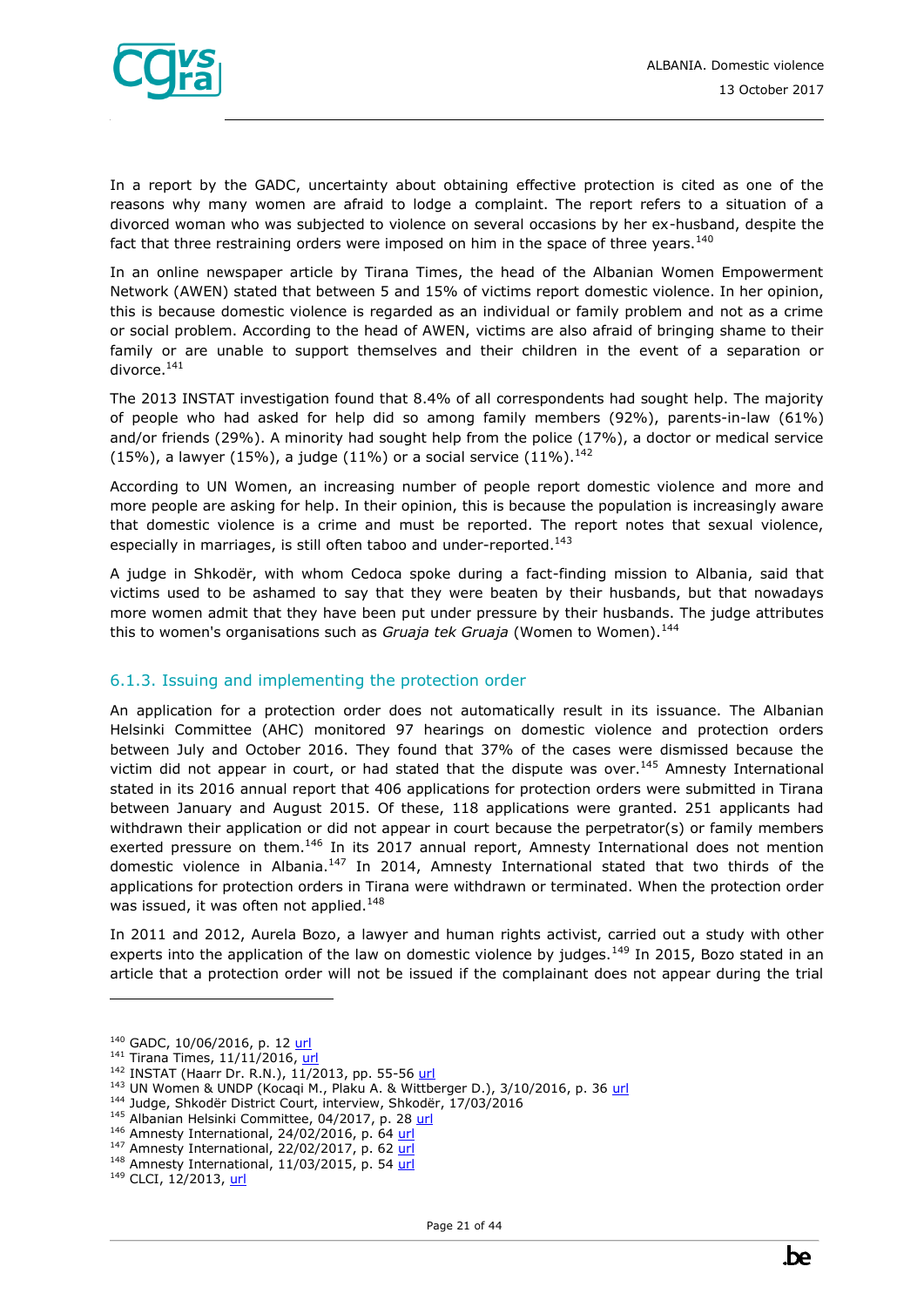

or if the complainant wishes to terminate the trial. Bozo believes that victims of domestic violence take such a decision only out of fear of further violence. In her opinion, victims' fear is also linked to uncertainty about the implementation of protection measures and the effective protection that the victim will receive from the authorities.<sup>150</sup>

The 2006 law on domestic violence stipulates that the police and the Public Prosecution Service are entitled to take the case to court and ask for a protection order even if the victim has withdrawn the complaint or application.<sup>151</sup> In this way, the offender can still be prosecuted if the victim is afraid to file a report or has withdrawn his/her complaint for fear of retribution by the offender. According to Bozo, neither the police nor the Public Prosecution Service have exercised this right.<sup>152</sup> According to UN Women, far fewer cases would be dismissed if the police and the Public Prosecution Service exercised this right properly. Nonetheless, according to UN Women, bad practices are not the norm everywhere. They refer to an investigation by the "High Council of Justice", published in January 2014, which found that the police in Elbasan referred 40 cases to court on their own initiative during the study period. $153$ 

The study by the "High Council of Justice" also found that the legal deadlines for issuing a protection order in situations of domestic violence were not respected in 183 of the 2689 cases. Another 2013 study referred to by UN Women in its report confirms that court proceedings are often postponed because there is insufficient time to gather evidence. The same study indicates that the legal terms of regular protection orders (15 days) are violated more often than immediate protection orders (48 hours). According to UN Women, non-compliance with legal deadlines and lengthy legal proceedings is contrary to the law on domestic violence, which states that immediate action must be taken to protect a victim and prevent further incidents.<sup>154</sup>

Another problem is that competent authorities do not implement the protection order or the offender breaches the protection order. Between 2011 and 2014, the number of breaches increased. Protection orders were breached 86 times in 2011, 119 times in 2012, 138 times in 2013 and 151 times in 2014. In 2015, protection orders were not respected by the offender in 112 cases.<sup>155</sup> According to UN Women, this is due to the lack of coordination between different actors responsible for implementing a judicial protection order.<sup>156</sup> UN Women states that the courts process protection order procedures swiftly, but the enforcement authorities, including the bailiff, the police and local government departments, do not react as quickly.<sup>157</sup> In addition to UN Women, the European Commission, Amnesty International and the Ombudsman also note that there are problems with the implementation of protection orders.<sup>158</sup>

Mirela Arqimandriti of the GADC draws the same conclusions and believes that there are insufficient resources and staff to ensure that the protection order is enforced. The police are one of the actors responsible for ensuring that a protection order is executed and, in Arqimandriti's opinion, they intervene when they are informed about a situation, for example when the offender comes to the victim's house and threatens the victim. Arqimandriti also points out that the social worker who is competent to monitor the situation is usually also the local coordinator and gender equality officer of the municipality, who has various other competences. According to Arqimandriti, it is impossible for

<sup>&</sup>lt;sup>150</sup> Bozo A., (CLCI), 6/01/2015, p. [5 url](http://www.mcser.org/journal/index.php/mjss/article/download/5560/5363)

<sup>151</sup> *Law on Measures against Violence in Family Relations*, 18/12/2006, [url;](http://www.legislationline.org/download/action/download/id/6712/file/Albania_law_measures_against_violence_in_family_relations_2006_en.pdf) *Ligji për Masa ndaj Dhunës në Marrëdhëniet Familjare*, 30/09/2010, [url](http://www.vendime.al/wp-content/uploads/2015/08/LIGJI-Nr.-9669-dt-18.12.2006-%E2%80%9CP%C3%8BR-MASA-NDAJ-DHUN%C3%8BS-N%C3%8B-MARR%C3%8BDH%C3%8BNIET-FAMILJARE%E2%80%9D.pdf)

<sup>152</sup> Bozo A., (CLCI), 6/01/2015, p. [5 url](http://www.mcser.org/journal/index.php/mjss/article/download/5560/5363)

<sup>153</sup> UN Women, 12/12/2016, p. 54 [url](https://un.org.al/sites/default/files/CEDAW-Avokati-EN.PDF)

<sup>154</sup> UN Women, 12/12/2016, p. 55 [url](https://un.org.al/sites/default/files/CEDAW-Avokati-EN.PDF)

<sup>&</sup>lt;sup>155</sup> UN Women & UNDP (Kocaqi M., Plaku A. & Wittberger D.), 3/10/2016, p. 36 [url;](https://un.org.al/publications/albania-gender-brief-%E2%80%93-2016) Council of Europe, 19/01/2017, p. 65 [url](https://rm.coe.int/16806dd216)

 $156$  UN Women, 12/12/2016, p. 56 [url](https://un.org.al/sites/default/files/CEDAW-Avokati-EN.PDF)

<sup>&</sup>lt;sup>157</sup> UN Women, 12/12/2016, p. 12  $url$  $url$  $url$ ; People's Advocate of the Republic of Albania, 02/2015, p. 9  $url$ </u></u>

<sup>&</sup>lt;sup>158</sup> Amnesty International, 11/03/2015, p. 54  $url$ ; European Commission, 9/11/2016, p. 65  $url$ </u></u>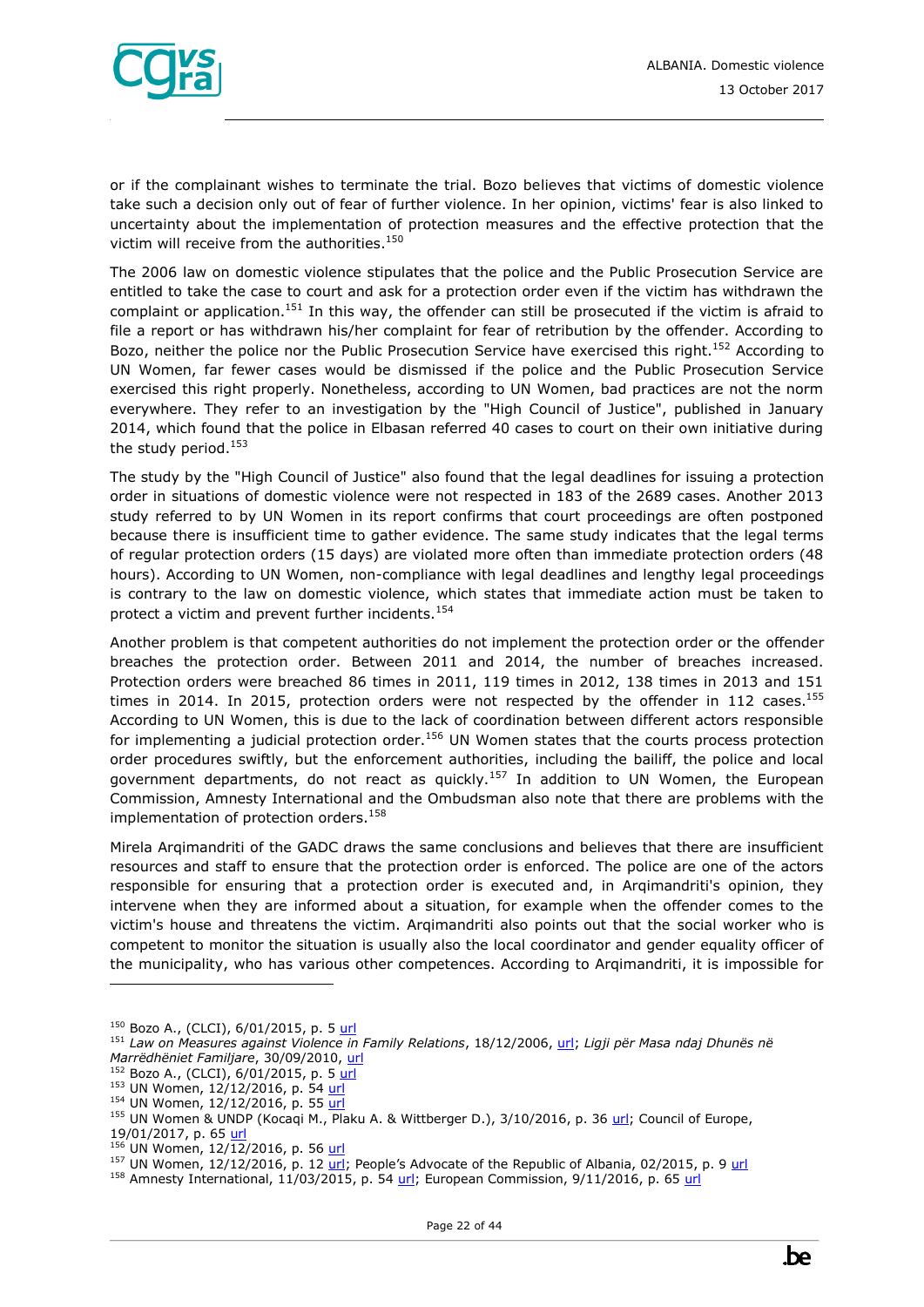

one person to monitor all situations of domestic violence in his/her municipality. In her opinion, due to a lack of supervision of the enforcement of the protection order, many women are forced to stay in the same house as the offender without any quarantee of protection.<sup>159</sup>

## <span id="page-22-0"></span>6.2. Role and action of the police

A representative of the Regional Police Directorate in Shkodër states that the police follow strict procedures on domestic violence. According to this source, there is zero tolerance for domestic violence. This means that the police act immediately when they are informed about a situation of domestic violence. In his opinion, all resources are deployed to arrest perpetrators. Women who lodge a complaint at the police station will receive appropriate treatment. According to this source, the police have psychologists at their disposal and employ a sufficient number of female officers.<sup>160</sup>

In July 2016, a representative from the Albanian government reported to the CEDAW Committee that 14% of the police force is made up of women.<sup>161</sup> The Albanian state police has set a 50% quota for the recruitment of women and has launched a special recruitment campaign for women only.<sup>162</sup>

According to the Human Rights Report of the US Department of State (USDOS) in 2017, the police have often received no training on domestic violence, and they lack adequate capabilities to deal effectively with domestic violence.<sup>163</sup>

In 2016 and 2017, the OSCE organised training on domestic violence in the police academy and in all 12 regional police directorates. The OSCE notes that the number of registered cases and judicial proceedings initiated increased in the cities where OSCE training was organised. Nevertheless, according to the OSCE, there are still several areas for improvement. In order to build capacity and unity within the police, there is a need for a robust and long-term training programme in the police academy. There is also a need for training on interviewing techniques in order to interview victims of domestic violence more effectively. According to the OSCE, such training does not yet exist. The OSCE also notes that complaints about domestic violence are recorded in the same way as complaints about minor crimes or accidents. This ensures that essential information in a file, such as person's history and a psychological report, is often missing. The evidence is consequently less robust and judicial proceedings are then deferred. In addition to training courses, the OSCE organised campaigns between 2012 and 2016 at the police academy in various Albanian cities. During the campaigns, 1,000 students took part in a week of activities on domestic violence: awareness-raising campaign material was distributed, simulations of reporting an incident were made, school debates were carried out and there was a forum with members of parliament. Since 2016, raising awareness in the municipalities has been the responsibility of the Albanian state police. According to the OSCE, progress is slow-going as a result of a high staff turnover within the police force. $^{164}$ 

The NGO GADC also organised training courses for police officers and other actors of the referral mechanism and noted in its report that the training courses did not have the desired sustainable and effective impact. According to GADC, this is partly due to frequent dismissals and changes within the police and other government agencies.<sup>165</sup> In the opinion of GADC's director, Mirela Arqimandriti, the police have paid much more attention to cases of domestic violence since they have been trained.

<sup>159</sup> Arqimandriti M, Director, GADC, Skype conversation, 22/09/2017

<sup>&</sup>lt;sup>160</sup> Regional Police Directorate of Shkodër, Interview, Shkodër, 16/03/2017

<sup>&</sup>lt;sup>161</sup> CEDAW, 8/07/2016, [url](http://www.ohchr.org/EN/NewsEvents/Pages/DisplayNews.aspx?NewsID=20263&LangID=E)

<sup>&</sup>lt;sup>162</sup> Ministry of Social Welfare and Youth of the Republic of Albania, 20/10/2016, p. 15 [url](http://www.legislationline.org/download/action/download/id/7343/file/Albania_National_strategy_action_plan_gender_equality_2016-2020_en.pdf)

<sup>163</sup> United States Department of State, 3/03/2017, p. 19 [url](https://www.state.gov/j/drl/rls/hrrpt/2016/eur/265388.htm)

<sup>164</sup> OSCE, e-mail, 18/09/2017

<sup>&</sup>lt;sup>165</sup> GADC, 10/06/2016, p. 11 [url](http://tbinternet.ohchr.org/Treaties/CEDAW/Shared%20Documents/ALB/INT_CEDAW_NGO_ALB_24256_E.pdf)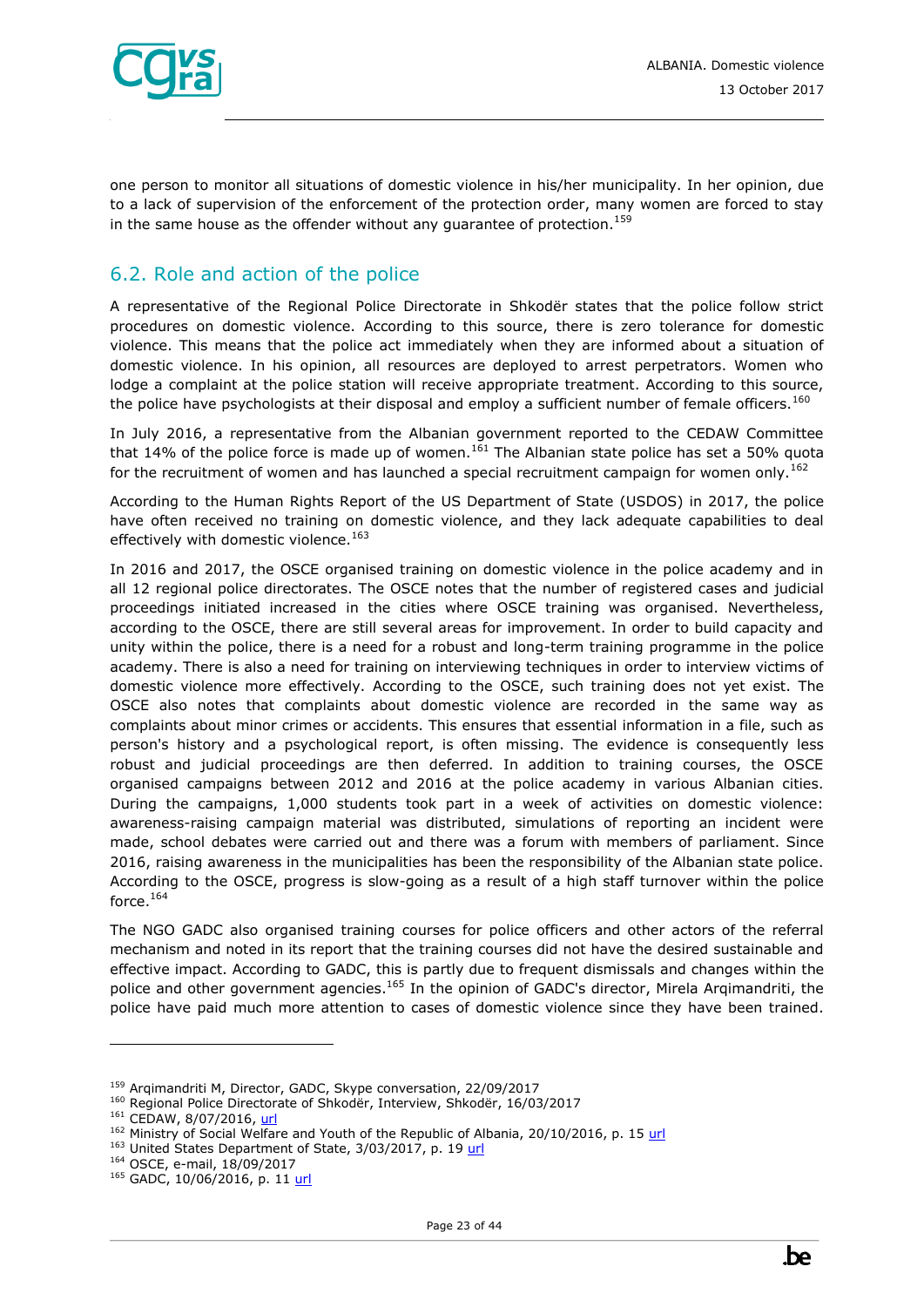

She also believes that there are situations in which a police officer does not take any action and sends a victim home "because the husband is drunk".<sup>166</sup> Nevertheless, Argimandriti believes that the police assume their responsibility in cases of domestic violence and follow strict procedures. In her opinion, the presence of a psychologist and a social worker during the police investigation can strengthen the functioning of the police in order to delve deeper into situations of domestic violence.<sup>167</sup>

The Ombudsman is aware of situations in which the police (and other actors) have attempted to reconcile victims and perpetrators of domestic violence.<sup>168</sup> In 2014, the Ombudsman wrote a recommendation to the General Director of the State Police, entitled "Improving Police preventive work and the effectiveness of the law enforcement agencies in combating criminal acts of domestic violence". This highlights the fact that the police must be closer to the community, and must cooperate with local authorities, perform judicial police tasks in a more efficient and effective manner so that perpetrators are brought to justice, and ensure that victims of domestic violence can reintegrate into society.<sup>169</sup>

In addition to the Ombudsman, UN Women and UNDP note in their report of October 2016 that many actors, including the police, tend to mediate or negotiate in cases of domestic violence and violence against women.<sup>170</sup> At the same time, UN Women and UNDP argue that the increasing number of reports of domestic violence is an indication that there is more confidence in competent state institutions. In their opinion, the changes in legislation on domestic violence and genderrelated violence have made it possible for institutions to deal with such situations much more effectively, which also contributes to greater confidence in state institutions.<sup>171</sup> According to UNDP, the number of arrests in cases of domestic violence rose by 24% in 2015 compared to  $2014$ .<sup>172</sup>

# <span id="page-23-0"></span>6.3. Judicial prosecution

According to UN Women, domestic violence - given the number of applications for protection orders - is considered a criminal offence at the administrative level, but there may be a certain level of oversight in initiating criminal proceedings in cases of domestic violence. As such, it would appear that domestic violence is indirectly regarded as less serious. UN Women believes that criminal proceedings are usually initiated when there are clearly visible injuries or repeated violence.<sup>173</sup> At the same time, UN Women states that Albania has made considerable legislative progress in order to better protect victims of domestic violence and gender-related violence, and effectively punish perpetrators in accordance with the amended Criminal Code.<sup>174</sup>

In 2015, there were 3866 reports of domestic violence. A protection order was applied for in 2148 situations. Criminal proceedings were initiated in 1719 cases and 1300 cases of these were prosecuted.<sup>175</sup> In 2014, judicial proceedings were initiated in 1699 out of 4121 cases.<sup>176</sup> Cedoca does not have figures for 2016 and 2017.

<sup>&</sup>lt;sup>166</sup> Arqimandriti M, Director, GADC, interview, Tirana, 20/03/2017.

<sup>167</sup> Arqimandriti M, Director, GADC, interview, Tirana, 20/03/2017; Skype conversation, 22/09/2017

<sup>&</sup>lt;sup>168</sup> UN Women, 12/12/2016, p. 62 [url](https://un.org.al/sites/default/files/CEDAW-Avokati-EN.PDF)

<sup>&</sup>lt;sup>169</sup> UN Women, 12/12/2016, p. 61 [url](https://un.org.al/sites/default/files/CEDAW-Avokati-EN.PDF)

 $^{170}$  UN Women & UNDP (Kocaqi M., Plaku A. & Wittberger D.), 3/10/2016, p. 40 [url](https://un.org.al/publications/albania-gender-brief-%E2%80%93-2016)

<sup>&</sup>lt;sup>171</sup> UN Women & UNDP (Kocaqi M., Plaku A. & Wittberger D.), 3/10/2016, p. 34 [url](https://un.org.al/publications/albania-gender-brief-%E2%80%93-2016)

 $172$  UNDP, s.d.[, url;](http://www.eurasia.undp.org/content/rbec/en/home/ourwork/democratic-governance-and-peacebuilding/successstories/albania--zero-tolerance-for-domestic-violence.html) UNDP, s.d., [url](http://www.al.undp.org/content/albania/en/home/ourwork/povertyreduction/successstories/women-speak-out-against-domestic-violence--.html)

<sup>&</sup>lt;sup>173</sup>UN Women & UNDP (Kocaqi M., Plaku A. & Wittberger D.), 3/10/2016, p. 36 [url](https://un.org.al/publications/albania-gender-brief-%E2%80%93-2016)

<sup>&</sup>lt;sup>174</sup>UN Women & UNDP (Kocaqi M., Plaku A. & Wittberger D.), 3/10/2016, p. 40 [url](https://un.org.al/publications/albania-gender-brief-%E2%80%93-2016)

<sup>175</sup> General Directorate of the Albanian State Police via UN Women & UNDP (Kocaqi M., Plaku A. & Wittberger D.),  $3/10/2016$ , p.  $34 \text{ m}$ ; Council of Europe,  $19/01/2017$ , p. 65 [url](https://rm.coe.int/16806dd216)

<sup>&</sup>lt;sup>5</sup> Council of Europe, 19/01/2017, p. 65 <u>url</u>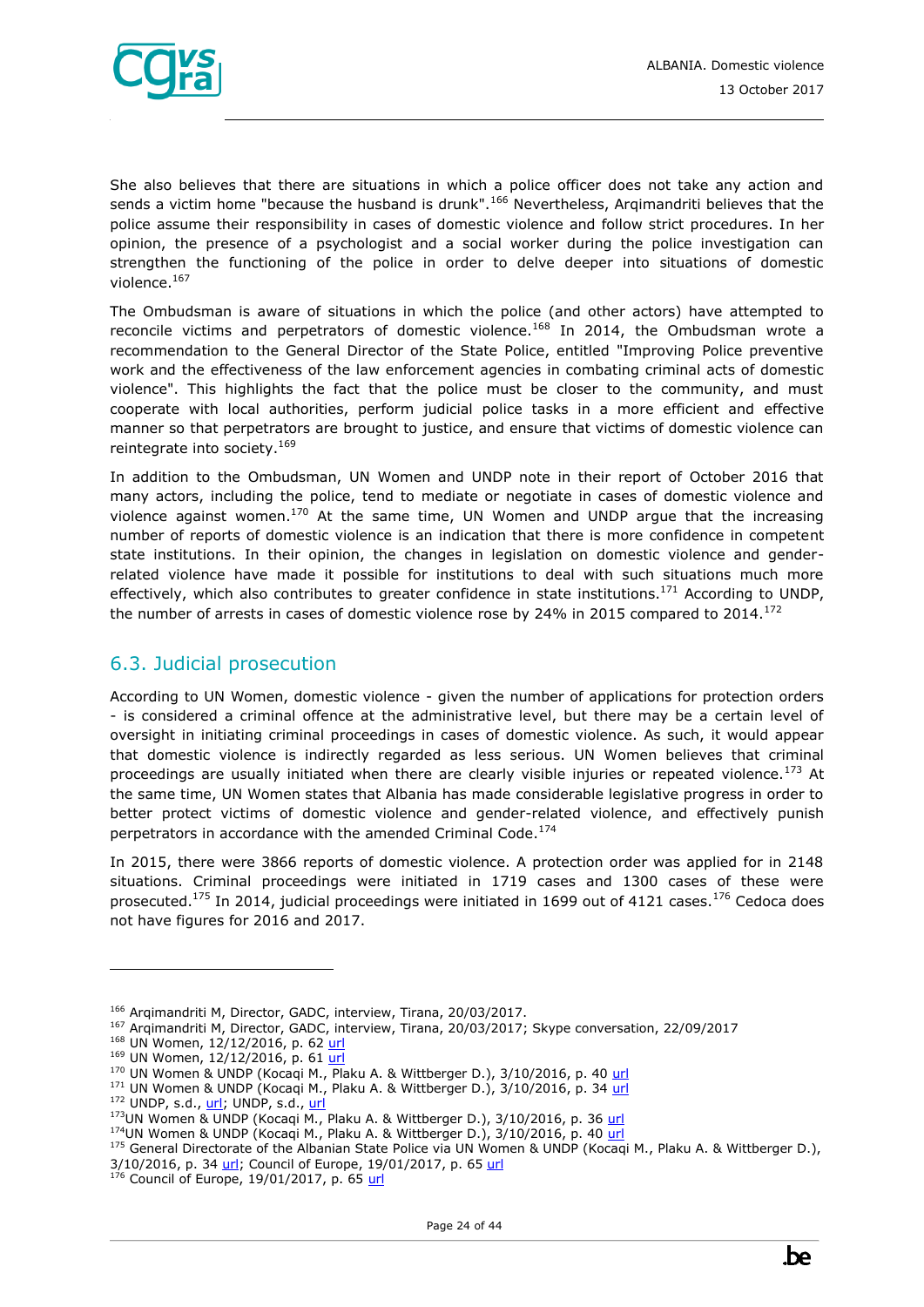

The first national report from the MSWY presents figures on judicial proceedings in cases of domestic violence. The figures in the report come from the Albanian State Police and the Ministry of Justice. In 2015, 821 perpetrators were convicted: 9 people received a fine and 804 were sentenced to two years' imprisonment, 8 were sentenced to between two and five years' imprisonment. In 2014, 516 people were convicted: 16 people received a fine and 492 were sentenced to two years' imprisonment, 8 were sentenced to between two and five years' imprisonment.<sup>177</sup>

The 2014 figures to which UN Women refers differ slightly from the figures in the first national report. In addition, the report states that in 2014, legal proceedings were also instituted against 55 persons for infringements under article 321 of the Criminal Code on "acts contrary to judicial decisions". 3 people received a fine and 52 were sentenced to imprisonment for up to two years.<sup>178</sup>

According to Amnesty International, at the court of Tirana in 2012, the year in which domestic violence was included as a criminal offence in the Criminal Code, 35 cases were registered under article 130/a concerning domestic violence. Of these, 23 cases were closed by the end of 2012. Five offenders were sentenced to a maximum of one year's imprisonment, three people were given suspended sentences and 15 were granted amnesties for the acts committed before 30 September  $2012.<sup>179</sup>$  In its annual human rights report for 2014, Amnesty International states that judicial proceedings take too long and that the legal deadlines for issuing a protection order were not respected. Amnesty International bases its assertions on a study by the "High Council of Justice" from June 2014. $^{180}$ 

The NGO GADC notes in its report that there are situations in which courts process a case too swiftly. GADC states that such situations have led to repeats of violence and new complaints. According to GADC, the efforts of the courts are not sufficient to protect women, even though the legal framework allows for this possibility.<sup>181</sup> Mirela Argimandriti of GADC states that judges do not take sufficient responsibility to handle cases of domestic violence with due care, unlike the police. In her opinion, the practice of judges shows that the entire system set up to protect victims of domestic violence has failed. Arqimandriti refers to the murder of a female judge from Shkodër in August 2017 by her ex-husband. According to Arqimandriti, to the extent known, the judge did not solicit NGOs, helplines or refuges, but used the legal system to obtain protection. The judicial system was unable to protect her. Arqimandriti believes that the murdered judge had twice received a protection order and withdrew her third application herself. Arqimandriti told Cedoca that in 2015, the ex-husband of the judge was sentenced to three years' imprisonment for attempted murder. After having served one and a half years of his sentence, he received amnesty at the start of 2017 and was released early. Five months after his release, he committed the murder. According to Arqimandriti, the ex-husband claimed his innocence during the hearing, stating that he could no longer remember what had happened. He also spoke of his love for his ex-wife and the fact that she had defrauded him after the divorce. Arqimandriti believes that lawyers abuse the legal system and try to circumvent the law by demanding more lenient penalties for perpetrators of domestic violence, for example by claiming that the offender was in a psychotic state, or by bribing judges. Arqimandriti also believes that it is wrong to grant amnesty to perpetrators of domestic violence. She believes that the judicial system will function better after the screening process of judges, which recently started and will be completed in a year's time.<sup>182</sup>

<sup>177</sup> Council of Europe, 19/01/2017, p. 65 [url](https://rm.coe.int/16806dd216)

 $178$  Ministry of Justice of the Republic of Albania via UN Women,  $12/12/2016$ , p. 6[1 url](https://un.org.al/sites/default/files/CEDAW-Avokati-EN.PDF)

 $179$  Amnesty International,  $1/10/2013$ , pp. 4-[5 url](https://www.amnesty.org/en/documents/eur11/004/2013/en/)

 $180$  Amnesty International, 11/03/2015, p. 54  $url$ </u>

<sup>&</sup>lt;sup>181</sup> GADC, 10/06/2016, p. 14 [url](http://tbinternet.ohchr.org/Treaties/CEDAW/Shared%20Documents/ALB/INT_CEDAW_NGO_ALB_24256_E.pdf)

<sup>182</sup> Arqimandriti M, Director, GADC, Skype conversation, 22/09/2017; Top Channel, 31/08/2017[, url](http://m.top-channel.tv/lajme/english/artikull.php?id=20798)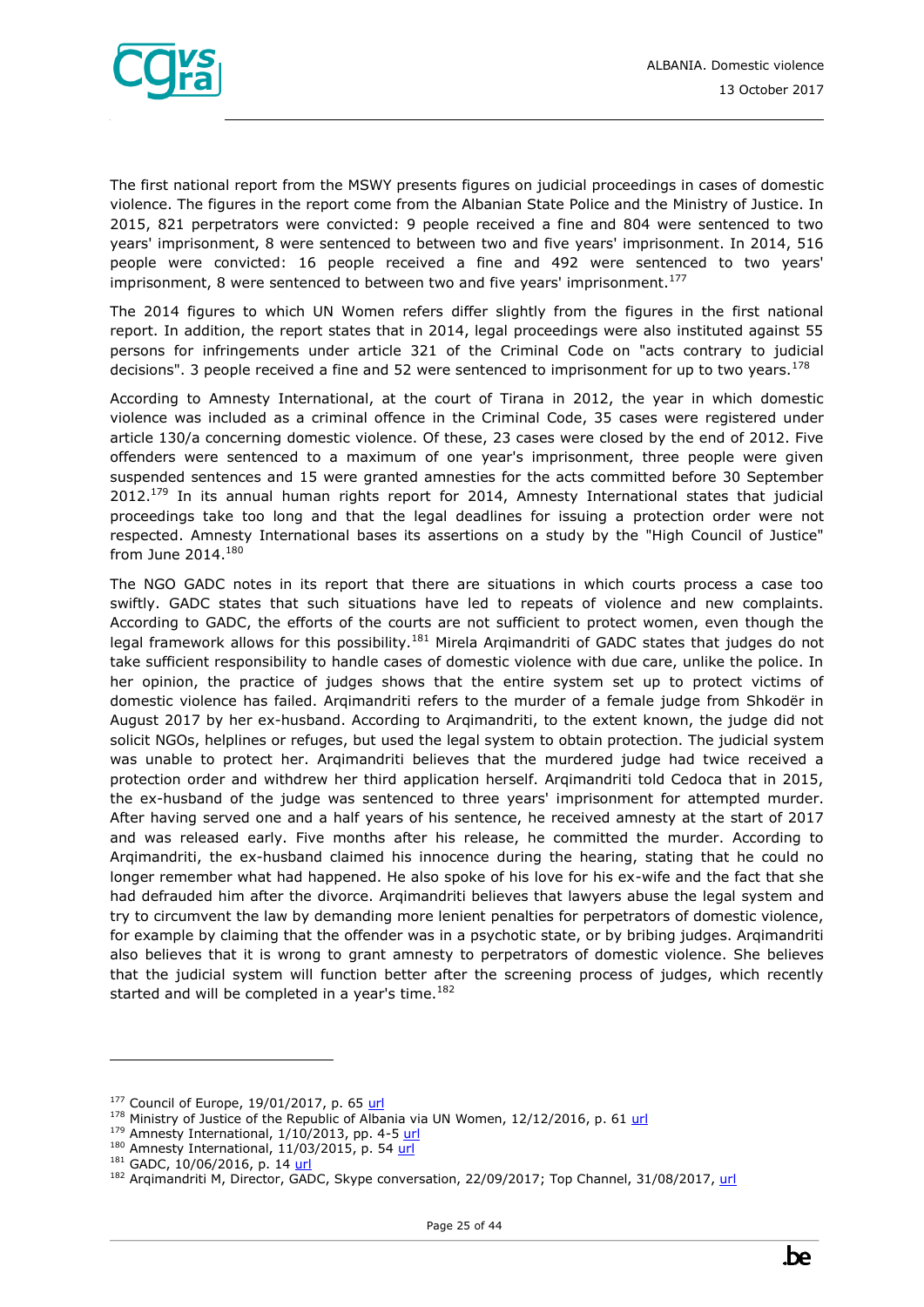

According to the OSCE, impunity is widespread in the Albanian judicial system in cases of domestic violence. For this reason, the murdered Albanian judge had requested the help of the American Ambassador to Tirana instead of seeking help through the Albanian judicial system. The OSCE notes that the media claimed that the judge had a protection order, but this did not appear to be the  $case.<sup>183</sup>$ 

Both the US Department of State (USDOS) and UN Women note in their report that victims rarely report marital abuse, and that rape within marriage was not prosecuted. According to USDOS, both the authorities and the population have a distorted perception of marital rape, as it is often not considered a crime.<sup>184</sup> According to UN Women, there are few legal proceedings for sexual violence between partners or spouses, but sexual violence has led to divorce.<sup>185</sup>

The Albanian Ombudsman notes that the burden of proof may complicate the judicial procedure. The Ombudsman states in his annual report of 2014 that it is difficult to demonstrate psychological violence and perpetrators consequently often go unpunished.<sup>186</sup> In his annual report for 2016, the Ombudsman states that family conflicts remain a cause for concern in Albania. The Ombudsman recommends that victims immediately turn to the police, the Public Prosecution Service and the judiciary and cooperate closely with them. In the event of obstacles in the judicial process, people can rely on the Ombudsman to further investigate and settle cases.<sup>187</sup>

## <span id="page-25-0"></span>6.4. Right to information

Albania's first national report on domestic violence to GREVIO, drawn up under the guidance of the Ministry of Social Welfare and Youth (MSWY) and published by the Council of Europe, draws attention to the importance of informing victims of domestic violence in good time about all the options available to them, what protection measures are in place and what steps have been taken by competent bodies. This is a requirement of the Istanbul Convention, to which Albania is a signatory. Victims also need to be informed about the impact of protection measures and their time frame. Victims should also be informed about the referral mechanism, existing services for victims, their right to free legal assistance and their right to financial support when they have a protection order. According to the first national report, victims are often insufficiently informed and think that an application for a protection order is the same as filing for divorce.<sup>188</sup> The procedures for divorce are set out in the "Family Code"<sup>189</sup> and the "Civil Procedure Code"<sup>190</sup>.

There were victims of domestic violence who complained to the Ombudsman because they were not informed about the steps taken by the police or decisions of the district courts. In 2014, the Ombudsman examined these complaints. The investigation revealed that some police officers had not complied with the legal provisions in force.<sup>191</sup> In their report of December 2016, UN Women and the Ombudsman made recommendations to better inform victims of ongoing investigations and prosecutions, and to inform them when an offender is released, or has escaped.<sup>192</sup>

ł

<sup>187</sup> People's Advocate of the Republic of Albania, 04/2017, p. 93 [url](http://www.avokatipopullit.gov.al/sites/default/files/RAPORTET/RAPORTET_VJETORE/Report_2016.pdf)

<sup>183</sup> OVSE, e-mail, 18/09/2017; Tirana Times, 8/09/2017, [url](http://www.tiranatimes.com/?p=133709)

<sup>&</sup>lt;sup>184</sup> United States Department of State, 3/03/2017, p. 19 [url](https://www.state.gov/j/drl/rls/hrrpt/2016/eur/265388.htm)

<sup>185</sup> UN Women, 12/12/2016, pp. 61-62 [url](https://un.org.al/sites/default/files/CEDAW-Avokati-EN.PDF)

<sup>&</sup>lt;sup>186</sup> People's Advocate of the Republic of Albania, 02/2015, p. 9 url

<sup>188</sup> Council of Europe, 19/01/2017, p. 41 [url](https://rm.coe.int/16806dd216)

<sup>189</sup> *Family Code of Albania*, 8/05/2003 [url;](https://www.ilo.org/dyn/natlex/docs/ELECTRONIC/65148/89474/F1958881334/ALB65148%20(English).pdf) *Kodi i Familjes* 30/06/2016, [url](http://www.qbz.gov.al/botime/Kodi%20i%20Familjes-%20i%20azhurnuar%202016.pdf) 

<sup>190</sup> *Civil Procedure Code*, 29/03/1996 (most recent amendments 30/03/2017) [url](http://www.euralius.eu/index.php/en/library/albanian-legislation/send/51-civil-procedure/101-civil-procedure-code-en)

<sup>191</sup> UN Women, 12/12/2016, p. 57 [url](https://un.org.al/sites/default/files/CEDAW-Avokati-EN.PDF)

<sup>192</sup> UN Women, 12/12/2016, p. 60, 63 [url](https://un.org.al/sites/default/files/CEDAW-Avokati-EN.PDF)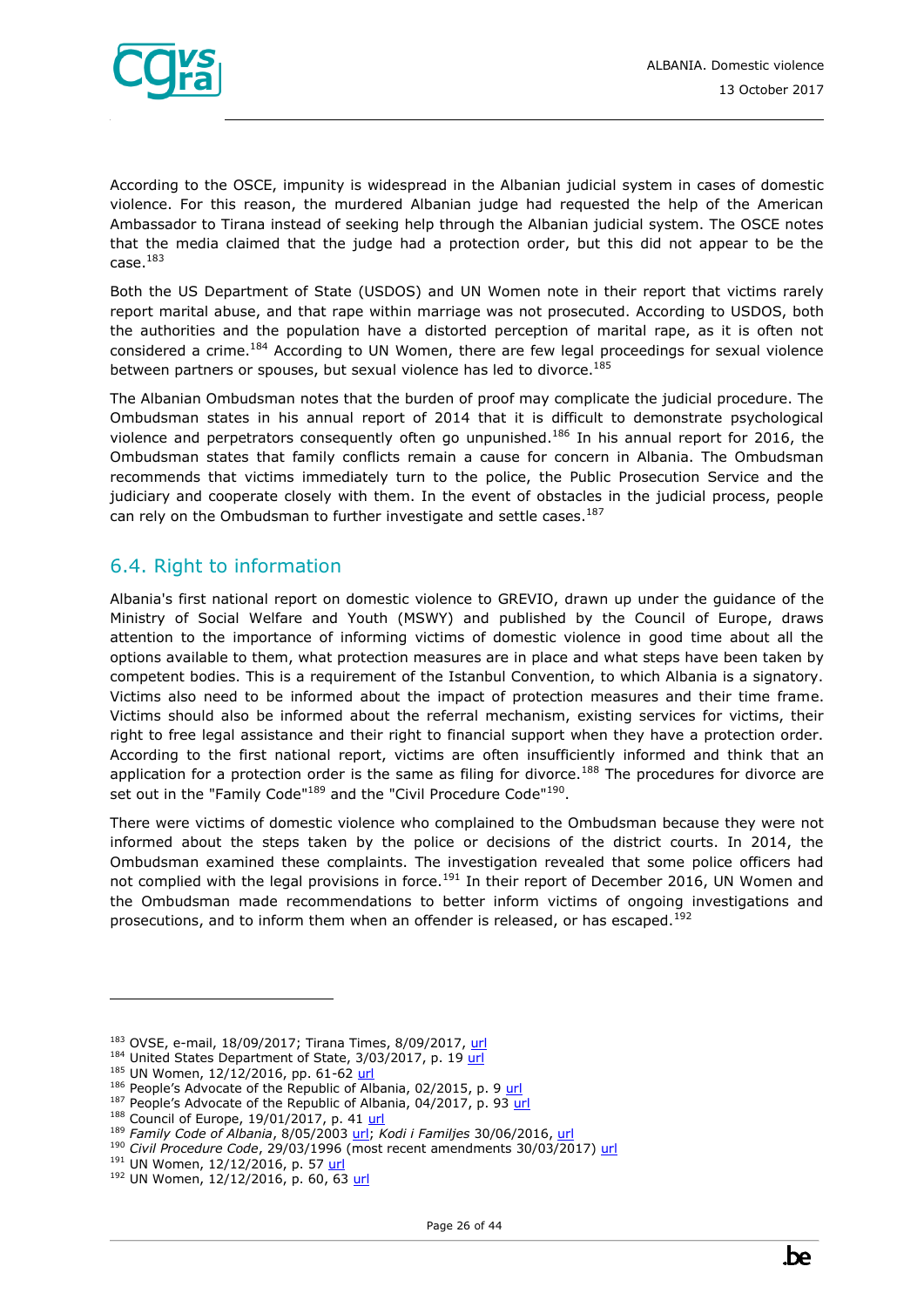

## <span id="page-26-0"></span>6.5. Treatment programmes for offenders

Treatment programmes for perpetrators of domestic violence are relatively new in Albania and demand exceeds supply.<sup>193</sup> There are several services that offer such treatment programmes. A treatment programme can be initiated at the request of the victim or perpetrator, or because it was ordered by the court. Treatment is often based on family therapy and mediation, but can also consist of anger management, relationship counselling, relationship therapy, group therapy, etc.<sup>194</sup>

UN Women believes that mediation or negotiation in situations of domestic violence should be avoided because the relationship between victim and perpetrator is unbalanced. Additional efforts are also required to ensure that all actors place responsibility on the perpetrator.<sup>195</sup>

The MSWY's first national report contains various criticisms of the treatment programmes: not all programmes are completed, not all staff have received appropriate training, and there is insufficient knowledge and a lack of resources.<sup>196</sup>

Two services are however put in a positive light: the "Counselling Line for Men and Boys" service in Tirana (Albanian*: Linja e Këshillimit për Burra dhe Djem*) and the "Counselling Office for Boys and Men" service in Shkodër (Albanian: *Qendra e Këshillimit për Burrat dhe Djemtë*). Both were established in 2014. The initiators are the NGOs "Counselling Centre for Women and Girls" (Albanian: *Qendra e Këshilimit per Gra dhe Vajza*) in Tirana and "Women to Women" (Albanian*: Gruaja tek Gruaja tek Gruaja*) in Shkodër. The aim of these services is to help men change their behaviour. All consultants are men who have been trained by international organisations to advise offenders and cooperate with other relevant actors. In April 2017, due to the high demand for guidance for offenders in other cities in Albania, a new training course for consultants was launched, which will take place every two years. $197$ 

According to Mirela Arqimandriti, there are too few initiatives to change the behaviour and mentality of the perpetrators in a constructive manner. In her opinion, the existing services offered by treatment programmes do this rather superficially instead of structurally.<sup>198</sup>

# <span id="page-26-1"></span>7. Services for victims of domestic violence

Services are either short-term or long-term. Short-term services are: an immediate protection order, security, health care, shelter (and transport to a safe place), information about and assistance in initiating legal proceedings and applying for and obtaining an (immediate) protection order. Depending on the situation, other short-term services may also be offered. Long-term services include: employment and housing, social assistance, legal advice, divorce assistance, counselling and psychotherapy, rehabilitation and reintegration support, support for children.<sup>199</sup>

In 2015, the Council of Europe and UN Women conducted research into services for victims of domestic violence. They found that there were 61 services, of which 42 offered general assistance services and 19 specialised assistance. Most of these services (62%) spend less than half their time on victims of domestic violence. The report also notes that many specialised NGOs rely on volunteers and part-time staff due to lack of financial support. The report also notes that most of the

<sup>&</sup>lt;sup>193</sup> Council of Europe, 19/01/2017, p. 34 [url](https://rm.coe.int/16806dd216)

<sup>194</sup> Council of Europe and UN Women (Kelly Dr. L. & Lovett Dr. J.), 06/2015, p. 54

<sup>&</sup>lt;sup>195</sup> UN Women & UNDP (Kocaqi M., Plaku A. & Wittberger D.), 3/10/2016, p. 40 [url](https://un.org.al/publications/albania-gender-brief-%E2%80%93-2016)

<sup>&</sup>lt;sup>196</sup> Council of Europe, 19/01/2017, p. 34 [url](https://rm.coe.int/16806dd216)

<sup>197</sup> Men Care, 28/06/2017[, url](http://men-care.org/2017/06/28/treatment-perpetrators-domestic-violence-counseling-help-perpetrators-change-violent-behavior-family/)

<sup>&</sup>lt;sup>198</sup> Arqimandriti M, Director, GADC, Skype conversation, 22/09/2017

<sup>199</sup> Council of Europe, 19/01/2017, p. 19 [url](https://rm.coe.int/16806dd216)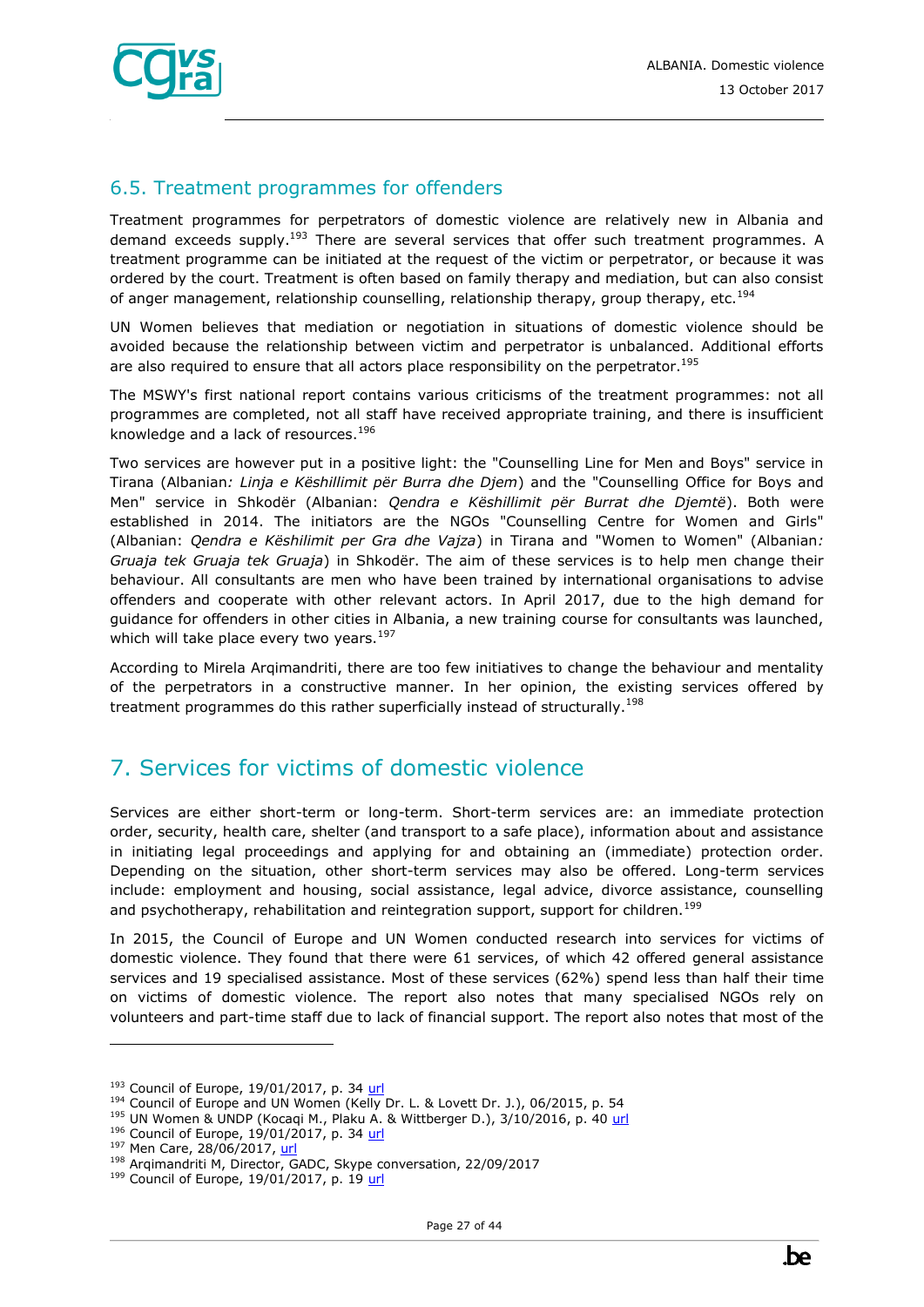

services are located in large cities or municipalities. In rural and suburban areas, there are usually no services, which makes access to such services more difficult for many women. The report further states that there are still obstacles to informing women about the existence of certain services. Not all services disseminate information about their services and others do so mainly through their own websites or brochures in public places, and to a much lesser extent on websites of public authorities and women's networks, via medical services or via television. According to the report, many vulnerable and poor women are not reached because they have no internet access or do not know how to use it.<sup>200</sup>

UN Women and UNDP state that Albanian women often do not have access to basic services that can provide them with safety and protection. Existing services tend to suffer from a lack of financial support.<sup>201</sup> Both UN Women and the European Commission note that the provision of services to victims of domestic violence needs to increase, that the quality and geographical distribution of services needs to improve, and that the services should also be within reach and accessible.<sup>202</sup>

## <span id="page-27-0"></span>7.1. Refuges

According to the Council of Europe and UN Women, there are ten refuges in Albania with a total reception capacity of around 163 beds. Not all refuges are intended for victims of domestic violence. One of these is specifically for children with disabilities, and another is for LGBT people. The tenth and most recent refuge is an emergency shelter set up in 2015 by Caritas in Shkodër, which should accommodate ten people. This means that there is a shortage of 127 beds, according to international standards. In 2013, 180 beds were still needed.<sup>203</sup> According to the report by Women Against Violence in Europe (WAVE) in 2016, no refuge has closed its doors since 2013, but they are facing financial difficulties and most depend on international donors.<sup>204</sup> UN Women is one of the international donors who financially supports the municipalities of Tirana, Vlorë, Fier and Berat, in order to take in victims of domestic violence and provide services in 2017.<sup>205</sup>

According to the report of the Council of Europe and UN Women, refuges in Albania are situated in secret locations in Tirana, Elbasan, Vlorë and Shkodër. Two are run by the government, one by a religious organisation and the others by NGOs. The report also refers to hidden actors, such as religious communities, who shelter victims of domestic violence. The Catholic Church of Lezhë in northern Albania is an example of this.<sup>206</sup> In his report of April 2013, the UN Special Rapporteur stated that there are two refuges belonging to the Albanian authorities and seven belonging to NGOs: two in Tirana and one in Berat, Korça, Elbasan, Vlorë and Gjirokastër.<sup>207</sup> In 2014, a source from the Immigration and Refugee Board of Canada referred to the same locations as the UN Special Rapporteur, with the exception of Gjirokastër.<sup>208</sup>

According to GADC's director, Mirela Arqimandriti, there are currently four refuges which exclusively take in victims of domestic violence: one run by the Albanian authorities in Tirana, which accommodates 35 people and three others run by NGOs and with 10 to 15 beds (in Vlorë, Tirana and Elbasan). There are also two other emergency refuges which provide 24-hour shelter (in Elbasan and Shkodër). The refuges run by NGOs are not financially supported by the government and, according

 $200$  Council of Europe and UN Women (Kelly Dr. L. & Lovett Dr. J.), 06/2015, pp. 34-36, 43, 92

 $201$  UN Women & UNDP (Kocaqi M., Plaku A. & Wittberger D.), 3/10/2016, p. 39 [url](https://un.org.al/publications/albania-gender-brief-%E2%80%93-2016)

<sup>&</sup>lt;sup>202</sup> European Commission, Albania 2016 Report, 9/11/2016, pp. 21, 66 [url;](https://ec.europa.eu/neighbourhood-enlargement/sites/near/files/pdf/key_documents/2016/20161109_report_albania.pdf) UN Women, 12/12/2016, p. 12 [url](https://un.org.al/sites/default/files/CEDAW-Avokati-EN.PDF)

<sup>&</sup>lt;sup>203</sup> Council of Europe and UN Women (Kelly Dr. L. & Lovett Dr. J.), 06/2015, pp. 44-47

<sup>&</sup>lt;sup>204</sup> WAVE, 14/07/2016, p. 6, [url](http://fileserver.wave-network.org/researchreports/WAVEReport2015_Compilation_Country_Profiles.pdf)

<sup>205</sup> UN Albania, 1/06/2017, p. 26 [url](http://un.org.al/sites/default/files/UN_junweb.pdf)

<sup>&</sup>lt;sup>206</sup> Council of Europe and UN Women (Kelly Dr. L. & Lovett Dr. J.), 06/2015, pp. 45-46

 $207$  UN Human Rights Council (Heyns C), 23/04/2013, p. 12 [url](http://www.ohchr.org/Documents/HRBodies/HRCouncil/RegularSession/Session23/A.HRC.23.47.Add.4_EN.pdf)

<sup>&</sup>lt;sup>208</sup> Immigration and Refugee Board of Canada, 30/04/2014, p. 7[, url](http://www.refworld.org/docid/537db1d64.html)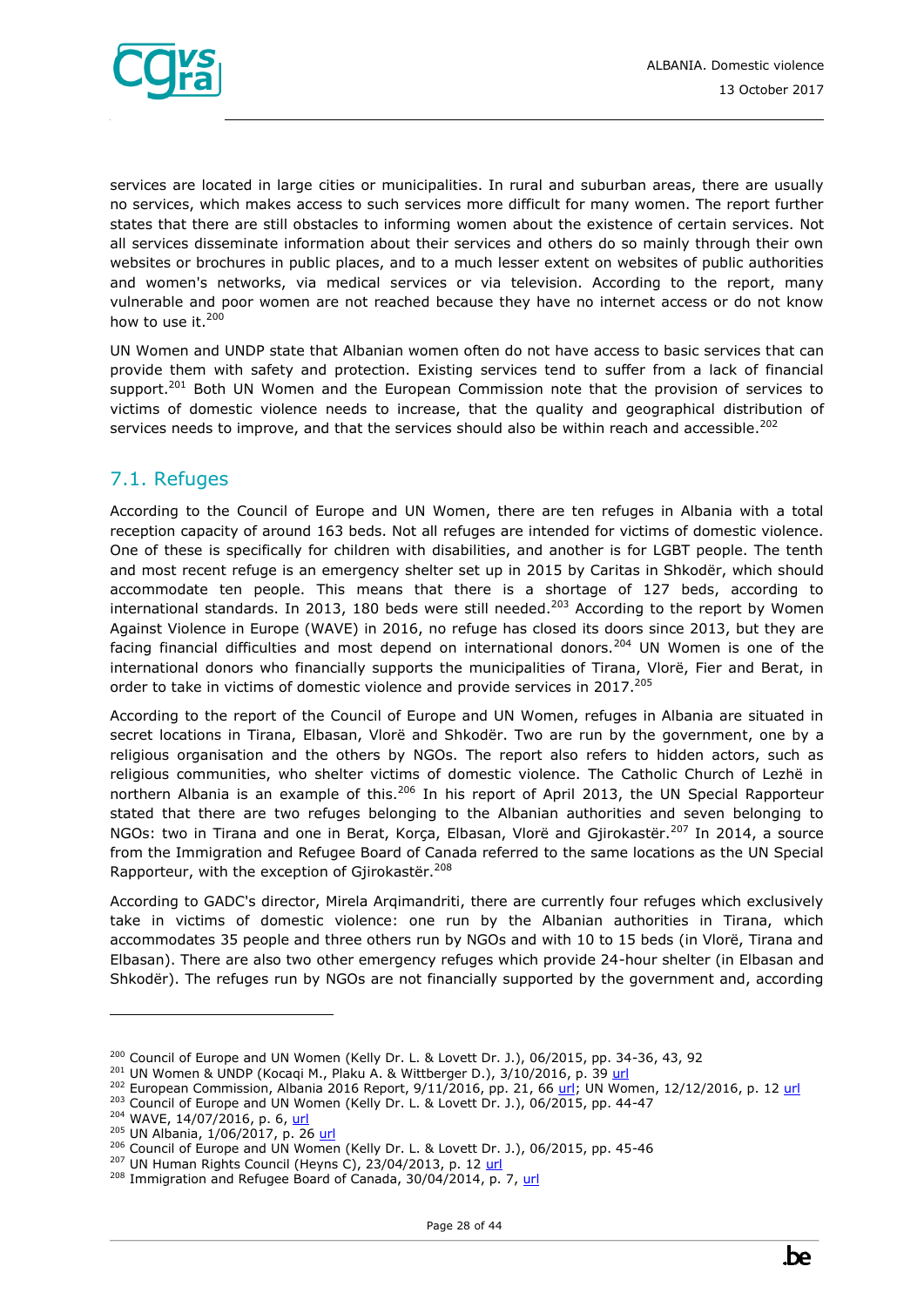

to Arqimandriti, are not sufficiently monitored. Due to lack of funding, the future of some refuges is uncertain. According to Arqimandriti, there are also refuges for other target groups, including victims of human trafficking, who provide a number of beds to victims of domestic violence. In her opinion, it is usually the most serious cases, for example women with serious injuries, who end up in a refuge. They generally stay in the refuge between six months and one year, and live independently afterwards. They are psychologically supported during their stay at the refuge, and given help to find work. Their children can go to school. According to Arqimandriti, the refuge run by the Albanian government functions very well. She also notes that not all victims of domestic violence want to stay in a refuge. This may have something to do with their job, which they wish to continue, or caring for their children.<sup>209</sup>

According to the Council of Europe and UN Women's report on the provision of services to victims of domestic violence, the reception capacity of refuges varies from five to fifty people. "Vatra" in Vlorë, "ARSIS" in Tirana and "Women's Forum Elbasan" (Albanian: *Forumi Gruas Elbasan*) have five places, "Other Vision" (Albanian: *Tjetër Vizion*) in Elbasan has fifteen places, "Different & Equal" (Albanian: *Të Ndryshëm & Të Barabartë*) in Tirana has fifteen places for women and three to five extra places for children, the "National Shelter for Domestic Violence Victims" (Albanian: *Qendra Kombëtare për Viktimat e Dhunës*) has 36 beds and the "National Shelter for Victims of Trafficking" (Albanian: *Qëndra Kombëtare Pritëse e Viktimave të Trafikimit*) has 50 places. The "Shelter for Abused Women and Girls" (Albanian: *Strehëza për Gra dhe Vajza të Abuzuara*) in Tirana has twelve beds for women and children, and a special refuge for LGBT people can accommodate eight people.<sup>210</sup>

In some refuges, the stay is limited to less than one week, in other places women can stay for three to six months, in the two refuges operated by the authorities, the stay varies from seven to twelve months, and in one refuge, the stay is unlimited. Women are allowed to leave the refuge between 6.00am and 10.00pm, except in life-threatening situations.<sup>211</sup>

In all refuges, women are allowed to take their children with them, but in most refuges a maximum age of fourteen years applies to boys. There is no age limit for girls. In some refuges, the maximum age limit for boys is eight. In the refuges of the Albanian government, eighteen years is the maximum age in principle, but in reality boys over fourteen need to submit a psychosocial report. One of the NGOs places mothers with sons in apartments to prevent mothers and children from being separated from each other.<sup>212</sup>

Women with mental health problems or disabilities can find a place in the majority of refuges. In centres where women with mental health problems or serious health problems cannot stay, they are referred to a specialised service or hospital.<sup>213</sup>

The admission conditions were laid down in a Ministerial Decree of June 2012, which was revised in December 2014. Since December 2014, women only need to have a protection order. In the past, they needed a police referral document in addition to the protection order, as well as a written report from the municipality and a report from a court doctor. During the study of the Council of Europe and UN Women in 2015, some refuges indicated that it was enough for them that an application for a protection order had been submitted, or that an official procedure had been used to obtain victim status. There are also refuges which admit women without a protection order when they have been referred by the police or another actor from the referral mechanism. However, it

<sup>&</sup>lt;sup>209</sup> Argimandriti M, Director, GADC, interview, Tirana, 20/03/2017; Skype conversation, 22/09/2017

<sup>&</sup>lt;sup>210</sup> Council of Europe and UN Women (Kelly Dr. L. & Lovett Dr. J.), 06/2015, pp. 44, 117

<sup>&</sup>lt;sup>211</sup> Council of Europe and UN Women (Kelly Dr. L. & Lovett Dr. J.), 06/2015, p. 46

 $212$  Council of Europe and UN Women (Kelly Dr. L. & Lovett Dr. J.), 06/2015, p. 46

<sup>213</sup> Council of Europe and UN Women (Kelly Dr. L. & Lovett Dr. J.), 06/2015, pp. 46-47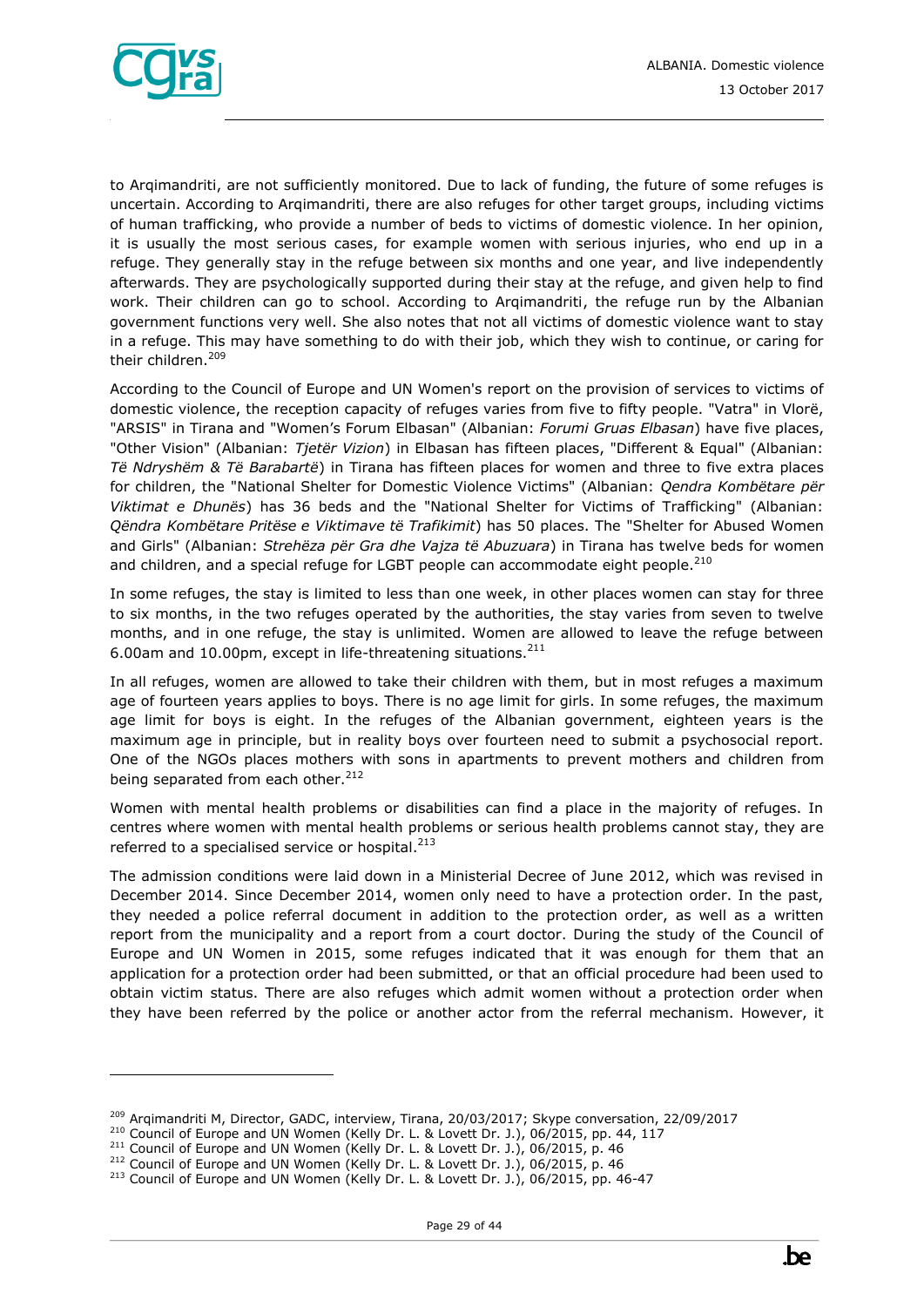

remains essential that victims are able to submit a written report from the authority that refers him/her.<sup>214</sup>

In its report of December 2016, UN Women believes that the admission conditions are too strict. In their opinion, it is unfair that only victims who have reported an incident, applied for a protection order or wish to testify against the perpetrator are entitled to shelter. UN Women further states that there are still too few reception facilities at the local level, which makes women hesitate to report cases, and miss opportunities to get help.<sup>215</sup>

The "National Centre for the Treatment of Victims of Domestic Violence" was set up in April 2011 to address the lack of services at the local level.<sup>216</sup> In 2016, this centre drew attention to rehabilitation and reintegration with the help of government agencies and NGOs. As a result, almost 55% of women who were accommodated in a refuge were successfully reintegrated, compared to 38% in 2014. Reintegration was made possible through employment, social housing and legal aid. $217$  In 2015, this centre helped 75 people, including 28 women and 47 children. Of these, 55 people were new to the centre.<sup>218</sup> From April 2011 to September 2014, 174 people of whom 69 were women and 105 were children, had solicited this centre. The centre provides food, clothing, temporary shelter within the centre, individual support and advice, psychosocial support, children's programmes, education, group therapy, medical assistance, legal advice, vocational training, rehabilitation activities, help with reintegration into the family or society, follow-up of the situation, etc. In 2012, the centre was the subject of an inspection following complaints about living conditions there. The Ombudsman then drew up a series of recommendations which, according to UN Women, were all complied with.<sup>219</sup>

In 2014, 145 women and 179 children found shelter in eight refuges. According to the refuges, they did not have to refuse any women in 2014 for reasons of lack of space, although in four situations there was no room for the children due to a shortage of beds. Yet, according to the Council of Europe and UN Women, the refuges are not accessible to all women and girls who need them. The report points out that the refuges are in secret locations and that there are strict conditions in order to obtain a place. Actors within the referral mechanism, including the police, believe that there is an urgent need for additional places which are easily accessible.<sup>220</sup> Experts from the CEDAW Committee also highlight this need.<sup>221</sup>

The increasing number of applications for a protection order means that there is an increased need for emergency accommodation pending the issue of the protection order.<sup>222</sup> UN Women stresses the importance of giving women shelter during the 48 hours in which the court must decide on an immediate protection order. According to UN Women, they are exposed to significant risk if they do not receive accommodation during that period. $223$ 

<sup>&</sup>lt;sup>214</sup> Council of Europe and UN Women (Kelly Dr L. & Lovett Dr. J.), 06/2015, p. 46;UN Women, 12/12/2016, p. 58 [url](https://un.org.al/sites/default/files/CEDAW-Avokati-EN.PDF)

<sup>&</sup>lt;sup>215</sup> UN Women, 12/12/2016, p. 58 <u>url</u>

<sup>&</sup>lt;sup>216</sup> UN Women, 12/12/2016, p. 58 [url](https://un.org.al/sites/default/files/CEDAW-Avokati-EN.PDF)

<sup>&</sup>lt;sup>217</sup> UN Albania, 1/06/2017, p. 26 [url](http://un.org.al/sites/default/files/UN_junweb.pdf)

 $218$  Council of Europe, 19/01/2017, p. 46 [url](https://rm.coe.int/16806dd216)

<sup>&</sup>lt;sup>219</sup> UN Women, 12/12/2016, p. 58 [url](https://un.org.al/sites/default/files/CEDAW-Avokati-EN.PDF)

<sup>&</sup>lt;sup>220</sup> Council of Europe and UN Women (Kelly Dr. L. & Lovett Dr. J.), 06/2015, p. 45

<sup>&</sup>lt;sup>221</sup> CEDAW, 8/07/2016, [url](http://www.ohchr.org/EN/NewsEvents/Pages/DisplayNews.aspx?NewsID=20263&LangID=E)

<sup>&</sup>lt;sup>222</sup> Council of Europe and UN Women (Kelly Dr. L. & Lovett Dr. J.), 06/2015, p. 45

<sup>&</sup>lt;sup>223</sup> UN Women, 12/12/2016, pp. 56, 58 [url](https://un.org.al/sites/default/files/CEDAW-Avokati-EN.PDF)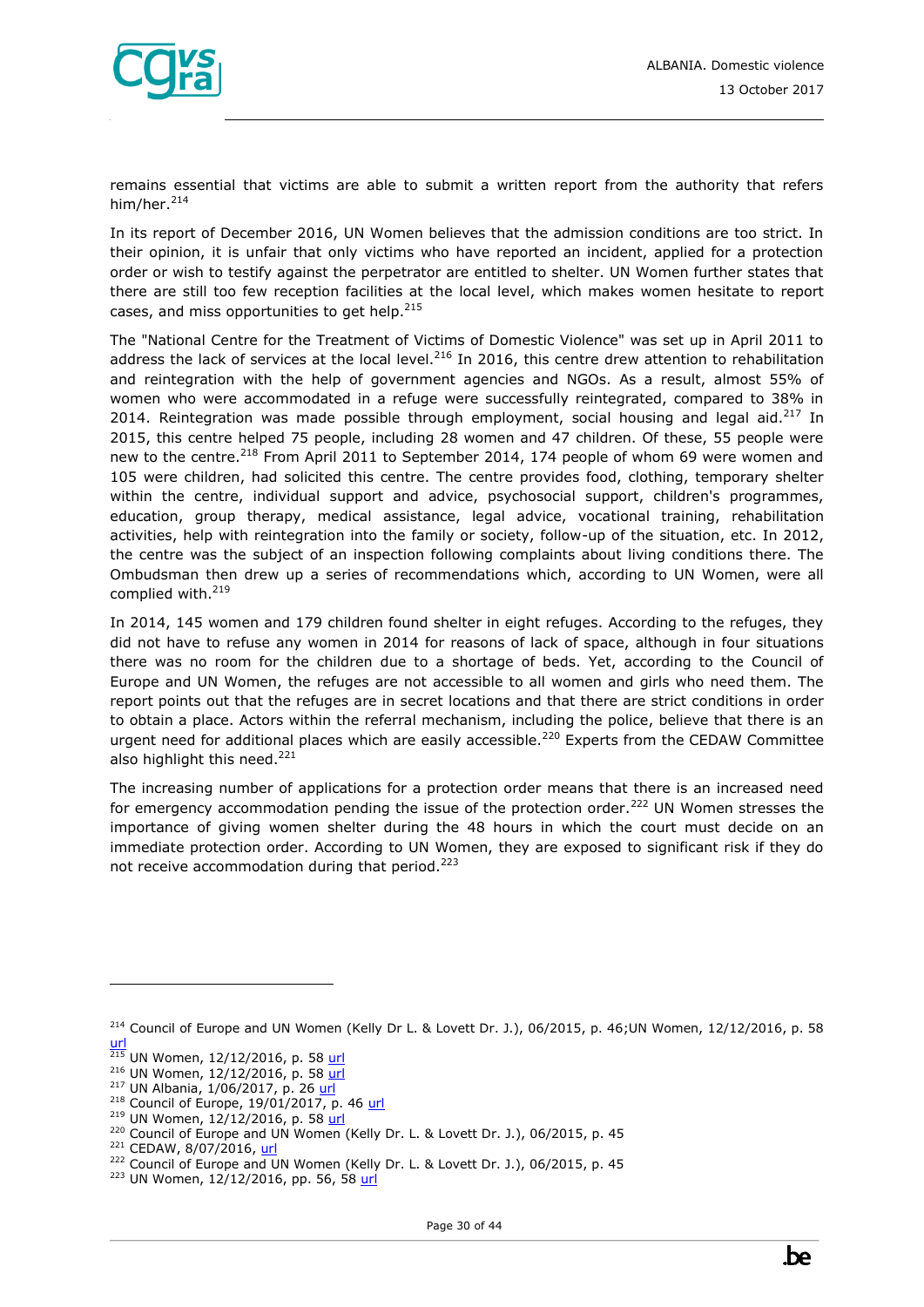

# <span id="page-30-0"></span>7.2. 24-hour emergency line

There are various helplines in Albania for victims of domestic violence. These services are mainly provided by NGOs, but in most situations they are not available free of charge or on a continuous basis. Two helplines are free but are not manned 24 hours a day due to lack of financial resources. The free helpline "Counselling Line for Women and Girls" (Albanian: *Linja e Këshillimit për Gra dhe Vajza*) (0800 4020) was established in 1996 by the NGO "Counseling Centre for Women and Girls" (Albanian: *Qendra e Këshillimit për Gra dhe Vajza*) and is considered to be the national helpline.<sup>224</sup> The other free helpline is that of the "Community Development Center" (Albanian*: Qendra për Zhvillim Komunitar*) under the name "Today for the Future" (Albanian: *Sot për të Ardhmen*) (0800 9888).<sup>225</sup>

Several municipalities also have a helpline for victims of domestic violence, but these calls are neither free nor available 24 hours a day.<sup>226</sup>

Some helplines ask for personal information, while others do not. Victims can also contact a helpline anonymously. All calls are recorded in an electronic register accessible only to specialised staff. The data is encoded or encrypted in most situations. All helplines are obliged to inform other actors within the referral mechanism when they have received a call. In most situations, the members of the technical team are informed. Personal information is only shared at the request of the local coordinator of the municipality, the police department or the economic department and the social service. In other situations, only statistics are shared.<sup>227</sup>

There is no guarantee that telephone calls to a helpline cannot be traced. In their report, the Council of Europe and UN Women highlight the risk that the husband may discover that his wife has called a helpline from the call history of the telephone.<sup>228</sup>

There is also a free national children's helpline available 24 hours a day, 7 days a week: ALO  $116.^{229}$ This helpline received more than 27,000 calls in 2016, 80% of which were exploratory conversations. According to UN Albania, the increasing number of calls indicates an increasing awareness of the need to report violence.<sup>230</sup>

## <span id="page-30-1"></span>7.3. Medical assistance

Health care in Albania is largely public and accessible to all, but the budgets earmarked in this respect are small. This means that in practice patients often pay for services that are actually  $free.^{231}$  According to an INSTAT study in 2013, victims of domestic violence had to pay between 1,000 and 10,000 old Lek (between 1 and 10 dollars) to a medical service or doctor.<sup>232</sup>

The Council of Europe and UN Women's report on the provision of services to victims of domestic violence in 2015 does not highlight this problem - as is the case in other recent reports on domestic violence - but notes that people without valid health insurance have to pay for a specialised examination.<sup>233</sup> This report also states that there are no obstacles for victims of domestic violence to

<sup>224</sup> Counselling Line for Women and Girls (Albanian: *Linja e Këshillimit për Gra dhe Vajza*), [url;](http://www.hotlinealbania.org/) Council of Europe and UN Women (Kelly Dr L. & Lovett Dr. J.), 06/2015, p. 48;WAVE, 14/07/2016, p. 5 [url](http://fileserver.wave-network.org/researchreports/WAVEReport2015_Compilation_Country_Profiles.pdf)

 $225$  Community Development Center - Today for the Future, [url](http://www.cdc-tff.org/web/en/gender-equality-and-services-for-victimes-of-domestic-violence/)

<sup>&</sup>lt;sup>226</sup> Council of Europe and UN Women (Kelly Dr. L. & Lovett Dr. J.), 06/2015, p. 48

<sup>&</sup>lt;sup>227</sup> Council of Europe and UN Women (Kelly Dr. L. & Lovett Dr. J.), 06/2015, p. 48

<sup>&</sup>lt;sup>228</sup> Council of Europe and UN Women (Kelly Dr. L. & Lovett Dr. J.), 06/2015, p. 48

<sup>&</sup>lt;sup>229</sup> ALO 116, [url](http://www.alo116.al/en)

<sup>&</sup>lt;sup>230</sup> UN Albania, 1/06/2017, pp. 26, 44 [url](http://un.org.al/sites/default/files/UN_junweb.pdf)

<sup>&</sup>lt;sup>231</sup> Frontiers in Public Health (Tomini S. M., Groot W., Pavlova M. & Tomini F.), 28/08/2015, [url](https://www.ncbi.nlm.nih.gov/pmc/articles/PMC4551817/)

<sup>&</sup>lt;sup>232</sup> INSTAT (Haarr Dr. R.N.), 11/2013, , p. 56 [url](http://www.instat.gov.al/media/225815/domestic_violence_in_albania_2013.pdf)

<sup>&</sup>lt;sup>233</sup> Council of Europe and UN Women (Kelly Dr. L. & Lovett Dr. J.), 06/2015, p. 68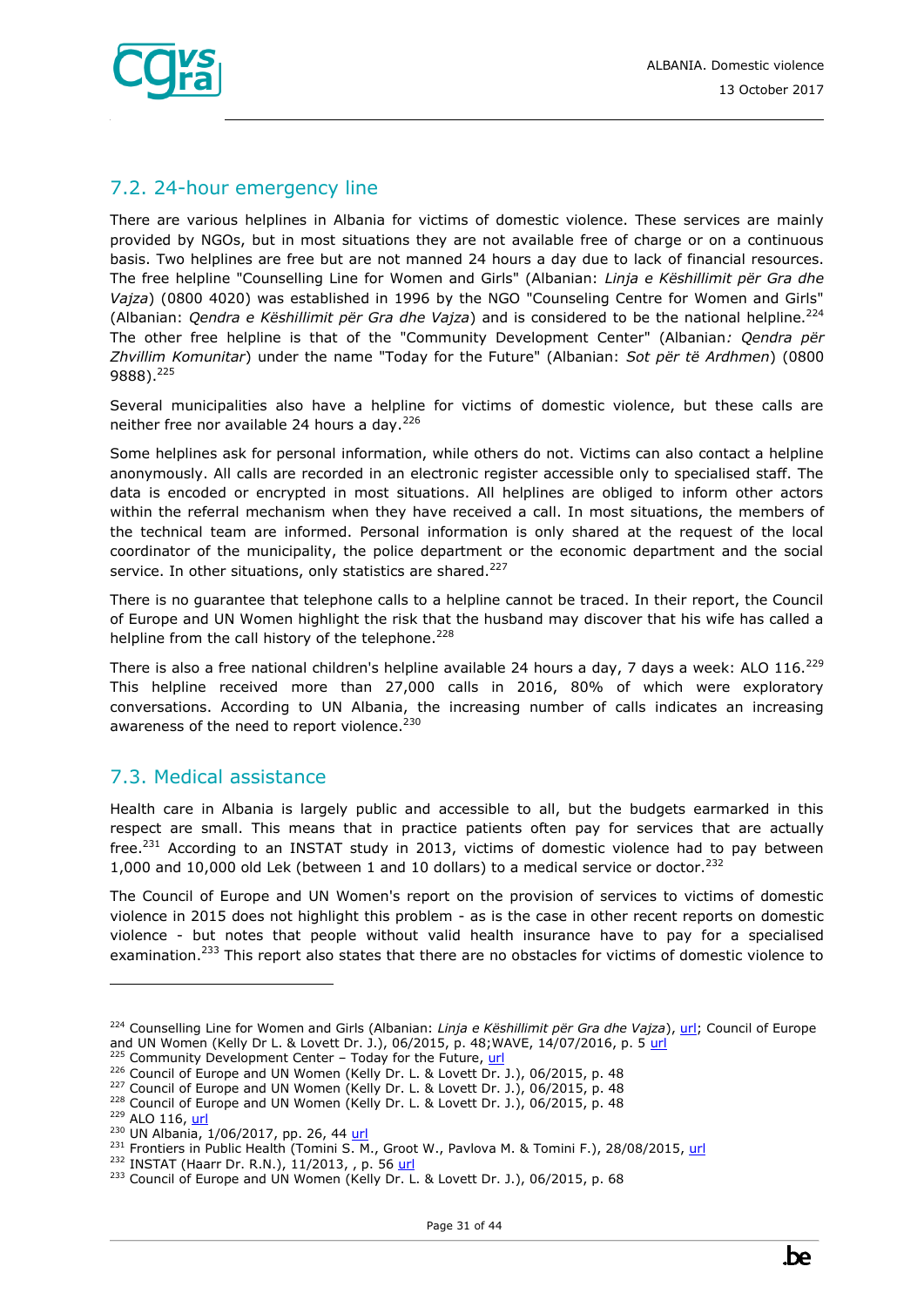obtain medical care, but doctors often fail to comply with the legal obligation to draw up a medical report of injuries, and provide help to the victim. Some doctors believe that this is the responsibility of a court doctor, or they do not go to the trouble themselves because the victim does not request it. Doctors are required by law to indicate on an image of a body where the victim has been injured. This report may be useful for the victim to demonstrate that a doctor has examined them after one or more incidents of violence. An examination by a court doctor can only take place after an official referral by the police or the Public Prosecution Service. Some NGOs also refer victims to a court doctor.<sup>234</sup>

According to the NGO GADC, health care should be made more accessible to victims of domestic violence. In its June 2016 report, GADC stated that it is not possible for many victims of domestic violence to immediately go to a doctor, and that they often face financial problems. GADC notes that when women are referred to a doctor a few days after a violent incident, to have the injuries determined, the examination is often unnecessary because the injuries are no longer visible.<sup>235</sup>

Medical services are part of the "National Referral Mechanism" in the municipalities where this system has been developed (see point 5.1 National Referral Mechanism). Health care professionals are obliged to inform the other actors within the mechanism when they become aware of a situation of domestic violence, and to register this information in the online database (see section 5.2. National online database). According to UN Women, there is a need in the health sector for improvement in identifying situations of domestic violence. In addition, medical services should, among other things, pay more attention to providing psychological assistance in addition to care, and always provide a medical certificate at the request of the victim or judicial authorities.<sup>236</sup>

# <span id="page-31-0"></span>7.4. Financial support and housing

One of the priorities of the "National Strategy for Social Protection 2015-2020" is to provide financial support for the most vulnerable groups. These include women and children who are victims of domestic violence, women at the head of the family and families suffering from social exclusion, such as Roma and people with mental disabilities.<sup>237</sup>

The "Social Assistance and Services Law" of 2005 was amended in 2011, and again in April 2016.<sup>238</sup> This law states that victims of domestic violence are entitled to benefits of 3,000 Albanian Lek per month during the period of validity of the protection order. The law also provides that both spouses may apply for economic assistance during divorce proceedings. In this case, they receive half of the amount. According to UN Women, the procedure for claiming financial support is straightforward. The documents to be submitted in this respect are: a family certificate, a copy of the identity card and the protection order. UN Women states that women have had increased access to social assistance and services since the law was amended. Furthermore, UN Women believes that some municipalities set a good example in terms of financial support for women with a protection order.<sup>239</sup>

In July 2016, representatives from the Albanian government declared that there had been three major reforms to ensure women's economic independence. For one of the reforms, a pilot project was launched in 2016 in three regions, covering 40% of the population. This reform meant that the benefit was paid to the women of the family, since women were able to manage it more effectively. Victims of domestic violence, like other vulnerable groups, were among the beneficiaries. In July

<sup>&</sup>lt;sup>234</sup> Council of Europe and UN Women (Kelly Dr. L. & Lovett Dr. J.), 06/2015, p. 42

<sup>&</sup>lt;sup>235</sup> GADC, 10/06/2016, p. 14 [url](http://tbinternet.ohchr.org/Treaties/CEDAW/Shared%20Documents/ALB/INT_CEDAW_NGO_ALB_24256_E.pdf)

<sup>236</sup> UN Women, 12/12/2016, p. 57 [url](https://un.org.al/sites/default/files/CEDAW-Avokati-EN.PDF)

<sup>&</sup>lt;sup>237</sup> Ministry of Social Welfare and Youth of the Republic of Albania, 23/12/2016, p. 28 [url](https://www.unicef.org/albania/National_Strategy_for_Social_Protection2015-2020_en.pdf)

<sup>&</sup>lt;sup>238</sup> INSTAT, 8/06/2017, p. 17 [url;](http://www.instat.gov.al/media/393214/burrat_dhe_grat__ne_shqiperi_2017_libri.pdf) UN Women, 12/12/2016, pp. 64-6[5 url](https://un.org.al/sites/default/files/CEDAW-Avokati-EN.PDF)

<sup>239</sup> UN Women, 12/12/2016, pp. 64-65 [url](https://un.org.al/sites/default/files/CEDAW-Avokati-EN.PDF)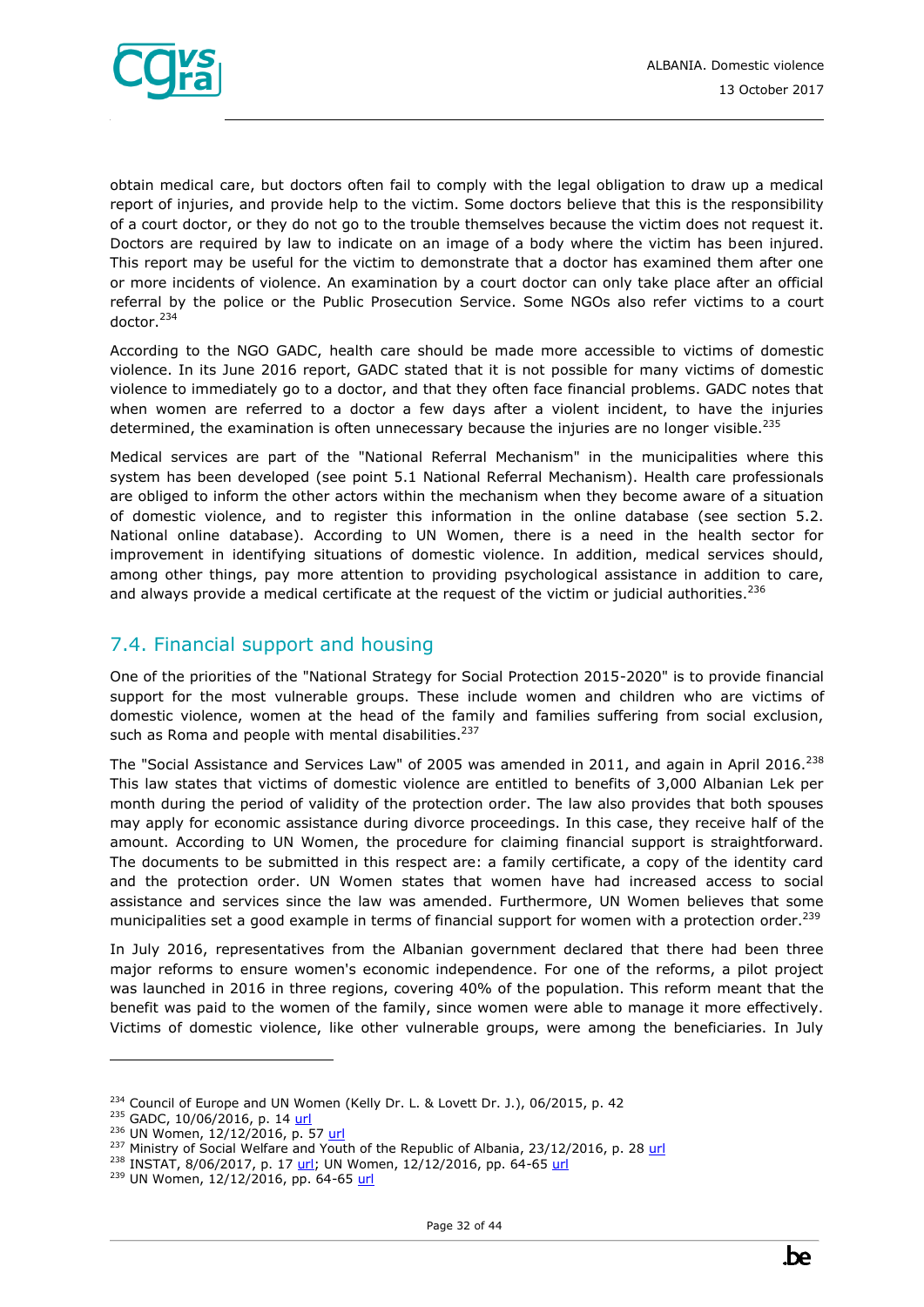

2016, 9,253 women as head of the family and 86 victims of domestic violence received benefits. Representatives of the Albanian authorities highlighted these reforms in response to CEDAW experts' criticism during a discussion of the fourth periodic report of December 2014. During this discussion, CEDAW experts noted that women are disadvantaged in the legislation with regard to property rights, which in their view has a negative impact on their economic independence. $240$ 

In addition to economic independence, housing is also cited in various reports as an essential factor for re-integration after a situation of domestic violence.<sup>241</sup> The Ombudsman notes in his report on 2015 that there are too few possibilities, both nationally and locally, to support victims of domestic violence to rebuild their lives.<sup>242</sup>

Similarly to the Ombudsman, UN Women highlights the difficulties that victims of domestic violence face in finding housing and securing their own livelihoods. However, the "Law on Social Programs for Housing Inhabitants in Urban Areas" $243$  envisages that they are entitled to this. $244$ 

An application for social housing must be submitted in the municipality. The local council decides on an application through an evaluation system. Within ten days of the decision, candidates may request a second evaluation. The "National Strategy on Social Housing 2016-2025" states that there should be more transparency about the scoring system in order to qualify for a social housing, that vulnerable groups should be better informed, and that there is a need for a clear division of responsibilities between the various bodies. Victims of domestic violence are specifically mentioned as a vulnerable group which should be given priority attention when allocating social housing.<sup>245</sup>

A UNDP study in 2014, in which 27 out of 61 Albanian municipalities participated, showed that victims of domestic violence were less inclined to apply for social housing. Of all six applications, none of the women were allocated housing. Most of the applications were made by women who headed a family. Of 739 applications, 138 women received social housing.<sup>246</sup>

Mirela Arqimandriti of GADC states that there are no legal provisions requiring the parent serving a prison sentence to place his property and/or finances at the disposal of his children. In the situation of the murdered judge (see 6.1 Judicial prosecution) the municipality made an apartment available free of charge for one year, while the uncle of the children receives the income from their father's business.<sup>247</sup>

## <span id="page-32-0"></span>7.5. Free legal assistance

The 2008 "Law on Legal Aid<sup>248</sup>" was amended in 2013 to make legal aid more accessible to victims of domestic violence.<sup>249</sup> Negotiations were under way in 2016 to revise the law again so that everyone has a right to free legal aid.<sup>250</sup>

Since the 2013 amendments, victims of domestic violence have been explicitly mentioned in the "Law on Legal Aid". Beneficiaries must show that they are either members of the social protection programme or meet the conditions for admission, or that they are victims of domestic violence or

<sup>&</sup>lt;sup>240</sup> CEDAW, 8/07/2016, [url](http://www.ohchr.org/EN/NewsEvents/Pages/DisplayNews.aspx?NewsID=20263&LangID=E)

 $241$  UN Women & UNDP (Kocagi M., Plaku A. & Wittberger D.), 3/10/2016, p. 39 [url](https://un.org.al/publications/albania-gender-brief-%E2%80%93-2016)

<sup>&</sup>lt;sup>242</sup> People's Advocate of the Republic of Albania (Albanian: Avokati Popullit), 02/2016, pp. 13, 83 [url](http://www.avokatipopullit.gov.al/sites/default/files/ctools/REPORT%20ENGLISH%202015.pdf)

<sup>243</sup> *Law 9232/2004, amended on 10.05.2012* cfr. UN Women, 12/12/2016, p. 76 [url](https://un.org.al/sites/default/files/CEDAW-Avokati-EN.PDF)

<sup>&</sup>lt;sup>244</sup> UN Women, 12/12/2016, p. 71 [url](https://un.org.al/sites/default/files/CEDAW-Avokati-EN.PDF)

<sup>&</sup>lt;sup>245</sup> Ministry of Urban Development of the Republic of Albania, 06/2016, pp. 13-14, 37 [url](http://www.al.undp.org/content/albania/en/home/library/poverty/social-housing-strategy-2016---2025.html)

<sup>&</sup>lt;sup>246</sup> UNDP, 29/10/2014, pp. 6, 28-29  $url$ ; Ministry of Urban Development of the Republic of Albania, 06/2016, p.</u> 19 <u>url</u>

<sup>&</sup>lt;sup>247</sup> Arqimandriti M, Director, GADC, Skype conversation, 22/09/2017

<sup>248</sup> *Law on Legal Aid*, 22/12/2008[, url](http://www.euralius.eu/pdf/13.Law%20on%20Legal%20Aid,%20promulgated%20on%2012_01_2009_en.pdf)

<sup>&</sup>lt;sup>248</sup> Law on Legal Aid, 22/12/2008, <u>urlective sof Domestic Violence, [url](http://www.ohchr.org/EN/NewsEvents/Pages/DisplayNews.aspx?NewsID=20263&LangID=E)</u>; CEDAW, 8/07/2016, <u>url.</u><br><sup>249</sup> Law No 143/2013 Legal Aid to Survivors of Domestic Violence, <u>url</u>; CEDAW, 8/07/2016, <u>url.</u>

<sup>&</sup>lt;sup>250</sup> EURALIUS, 17/03/2016[, url](http://www.euralius.eu/index.php/en/news/211-abolishment-of-state-commission-for-legal-aid)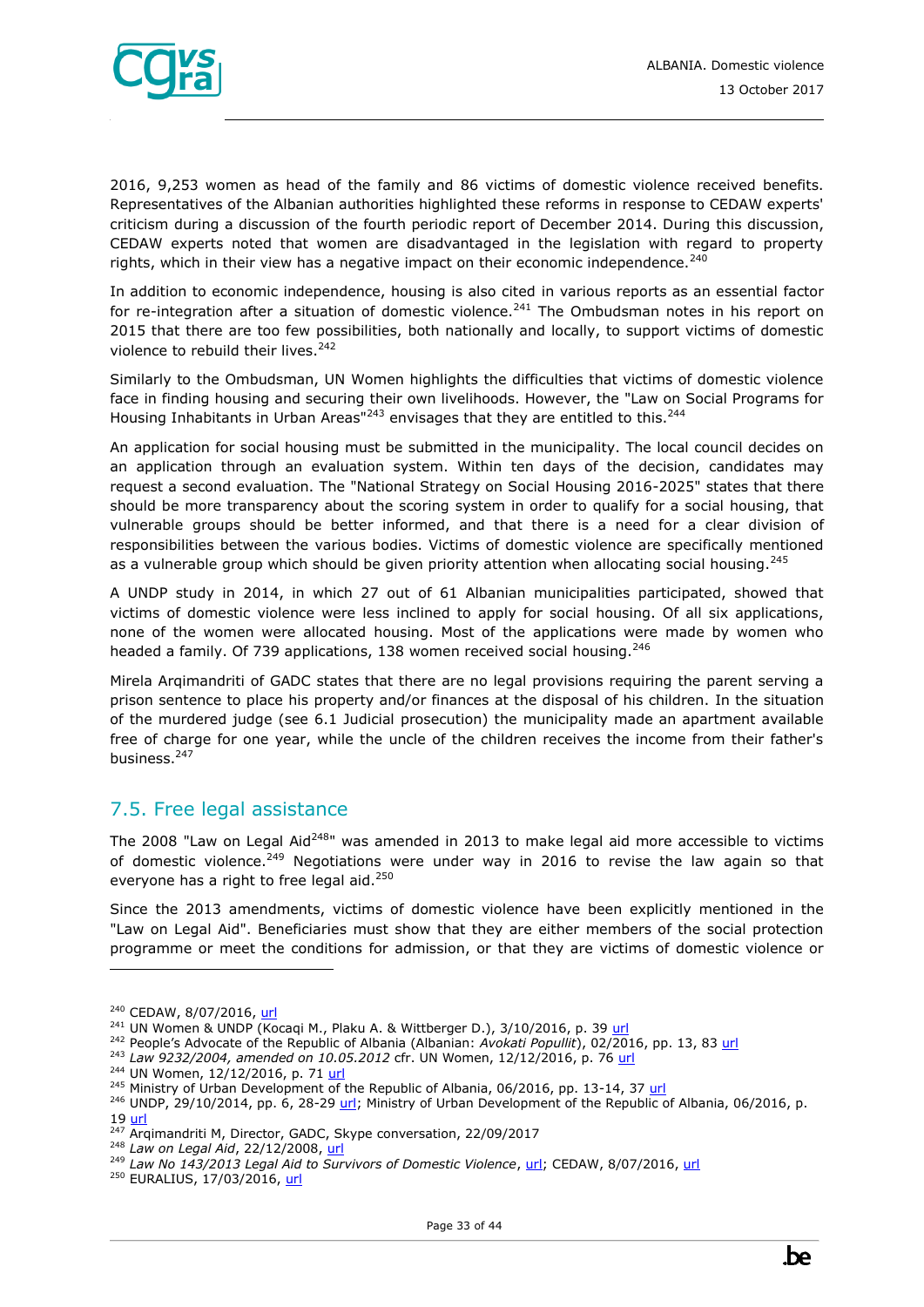

human trafficking. According to the law, legal aid also means that victims of domestic violence are exempted from the legal costs and other administrative costs involved.<sup>251</sup>

The Albanian Ministry of Justice opened an office in its building in Tirana in May 2016 where legal advice is given free of charge.<sup>252</sup> Since 2013, the law faculty of the University of Tirana has also had a legal advice office.<sup>253</sup> The intention is to open additional legal advice offices in Durrës, Elbasan, Shkodër, Kukës, Korcë and Fier. A 2016 study by the "Cooperation & Development Institute" on legal aid in Albania notes that it is too early to draw conclusions on the efficiency of legal advice offices.<sup>254</sup>

Various NGOs also provide free legal advice.<sup>255</sup> One of them is the "Center for Legal Civic Initiatives" (CLCI) (Albanian: *Qendra për Nisma Ligjore Qytetare*). In addition to free legal advice, the centre also offers free psychosocial support.<sup>256</sup> An article from UNDP from March 2016 states that this centre has provided 700 women with free legal advice and counselling. Every year, an average of 120 vulnerable women are assisted free of charge in court by CLCI employees.<sup>257</sup>

According to the Ombudsman, the lack of legal advice offices hampers access to justice for women of all social classes.<sup>258</sup>

As regards the right to free legal aid, the Ombudsman notes that citizens are poorly informed about this right and that the procedure for requesting free legal aid is complex. The Ombudsman further states that there are people who have applied for free legal aid but have not received it because the necessary documents were not submitted in time.<sup>259</sup> An application must be submitted to the "Legal Aid Committee" of the Ministry of Justice. If the Ombudsman receives such applications, he or she will inform the applicant of the procedure and immediately forward the request to the competent body. $260$ 

According to UN Women, free legal aid is essential for victims of domestic violence because it lowers the threshold for bringing legal proceedings against the offender and claiming compensation. UN Women stresses that the number of women who have received free legal aid is small in relation to the number of women who need it. $^{261}$ 

In the first half of 2014, two women applied for free legal aid in the "Legal Aid Committee".<sup>262</sup> In 2015, the "Legal Aid Committee" reported that legal costs were covered in 153 cases, without mentioning how many of these cases victims of domestic violence were assisted.<sup>263</sup> Cedoca does not have figures for other years.

#### <span id="page-33-0"></span>7.6. Non-governmental services

Various reports, including UN Women's reports, the third national strategy on gender equality and the CEDAW Committee, highlight the importance of NGOs, civil society organisations and women's

<sup>251</sup> UN Women, 12/12/2016, p. 19 [url](https://un.org.al/sites/default/files/CEDAW-Avokati-EN.PDF)

<sup>&</sup>lt;sup>252</sup> Cooperation and Development Institute (Xhaferaj O.), 10/2016, pp. 4-5 [url;](http://www.ohchr.org/EN/NewsEvents/Pages/DisplayNews.aspx?NewsID=20263&LangID=E) CEDAW, 8/07/2016, url; Albanian Daily News, 13/05/2017, [url](http://www.albaniannews.com/index.php?idm=5970&mod=2)

 $253$  USAID,  $6/11/2014$ , [url](https://www.usaid.gov/albania/news-information/press-releases/legal-clinic-tirana-university-law-faculty-celebrates-1st)

<sup>&</sup>lt;sup>254</sup> Cooperation and Development Institute (Xhaferaj O.), 10/2016, pp. 4-5 [url](https://dgap.org/sites/default/files/article_downloads/cooperation_and_development_institute_empowering_roma_and_egyptian_communities.pdf)

 $255$  Council of Europe and UN Women (Kelly Dr. L. & Lovett Dr. J.), 06/2015, p. 37

<sup>&</sup>lt;sup>256</sup> Center for Legal Civic Initiatives, [url](http://www.qag-al.org/ang/html/about.htm)

<sup>&</sup>lt;sup>257</sup>UNDP, 31/03/2016[, url](http://www.al.undp.org/content/albania/en/home/ourwork/povertyreduction/successstories/free-legal-aid-helps-women-forge-ahead-in-albania-.html)

<sup>258</sup> People's Advocate of the Republic of Albania (Albanian: *Avokati Popullit*), 04/2017, p. 82 [url](http://www.avokatipopullit.gov.al/sites/default/files/RAPORTET/RAPORTET_VJETORE/Report_2016.pdf)

<sup>259</sup> UN Women, 12/12/2016, pp. 19, 22, 57 [url](https://un.org.al/sites/default/files/CEDAW-Avokati-EN.PDF)

<sup>260</sup> People's Advocate of the Republic of Albania (Albanian: *Avokati Popullit*), 02/2016, p. 53 [url](http://www.avokatipopullit.gov.al/sites/default/files/RAPORTET/RAPORTET_VJETORE/Report_2016.pdf)

<sup>&</sup>lt;sup>261</sup> UN Women, 12/12/2016, pp. 12, 19, 22, 57 [url](https://un.org.al/sites/default/files/CEDAW-Avokati-EN.PDF)

<sup>&</sup>lt;sup>262</sup> CEDAW, 3/12/2014, pp. 5, 10, 20 [url](http://undocs.org/CEDAW/C/ALB/4)

<sup>&</sup>lt;sup>263</sup> Council of Europe, 19/01/2017, p. 48 [url](https://rm.coe.int/16806dd216)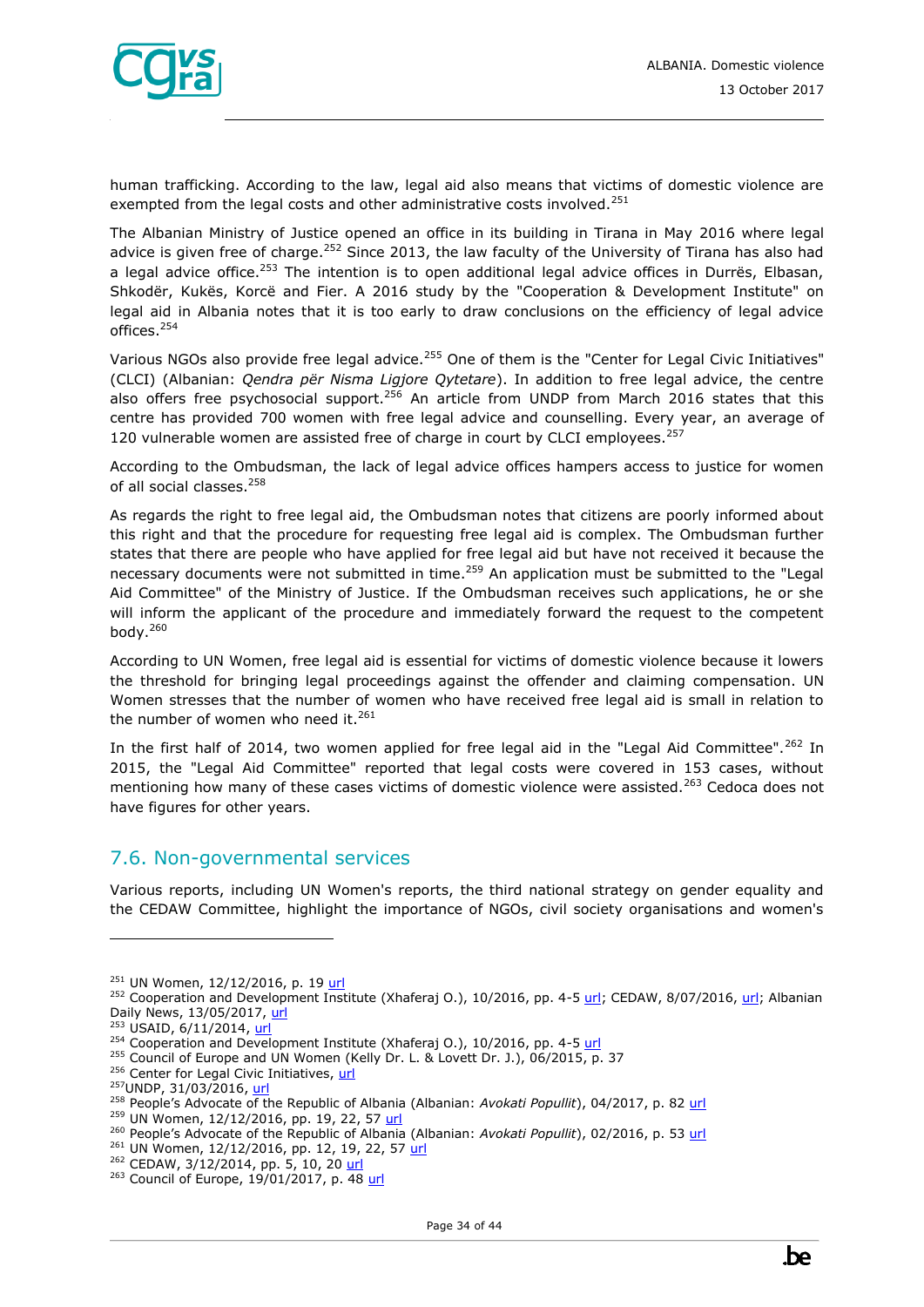

networks in the area of victim services, organisation of training and combating domestic violence in general.<sup>264</sup> The third national strategy points out that NGOs have taken on tasks which are actually the responsibility of the Albanian authorities. It is also noted that local authorities respond better to situations of domestic violence by cooperating with NGOs or applying the advice of NGOs in their work. For many people, NGOs are the only way to access services because services such as refuges, advice and free legal aid are mainly provided by donor-dependent NGOs. The third national strategy points out that the Albanian authorities should provide more financial and structural support to NGOs providing services to victims of domestic violence, and that there is a need for increased cooperation between public authorities and NGOs.<sup>265</sup>

In Tirana, victims of domestic violence can go to the "Center for Legal Civic Initiatives (CLCI) (Albanian*: Qendra për Nisma Ligjore Qytetare*) for free legal advice, legal assistance and psychosocial support.<sup>266</sup> "Human's Rights in Democracy Center" (Albanian*: Qendra të Drejtat e Njeriut në Demokraci*) offers the same services in Tirana and Tropojë.<sup>267</sup> "Community Development Centre – Today for the Future" (Albanian: *Qendra për Zhvillim Komunitar* – *Sot për të Ardhmen*) also provides legal advice and psychosocial support in Tirana, Durrës, Burrël en Pukë.<sup>268</sup> "Tirana Legal Aid Society" (TLAS) (Albanian: *Sherbimi Ligjor Falas Tirane*) exists in both Tirana and Durrës, Fier, Lushnjë, Elbasan and Berat, and provides legal advice for free.<sup>269</sup>

At the "Counselling Centre for Women and Girls (Albanian: *Qendra e Këshillimit për Gra dhe Vajza*) in Tirana, victims of domestic violence can seek advice and offenders can follow a treatment programme. "Bethany Social Services" (Albanian: *Sherbimet Sociale Bethany*) offers services to pregnant women in problem situations and provides advice and medical care to women and children. The NGOs "Terre des Hommes" and "ARSIS" offer services to children.<sup>270</sup> "Albanian Center for Population and Development" (Albanian: *Qendra për Popullsinë dhe Zhvillimin*) is an NGO which, among other activities, provides medical care to victims of domestic violence. $^{271}$ 

In Shkodër, victims of domestic violence can turn to the NGO "Women to Women" (Albanian: *Gruaja tek Gruaja*) for crisis shelter, advice and legal support. In addition, this NGO organises career guidance and training for victims of domestic violence, as well as treatment programmes for perpetrators of domestic violence. This NGO is also active in the field of prevention and organises "Women to Women" training for actors who come into contact with victims of domestic violence.<sup>272</sup> Another NGO in Shkodër dealing with women's rights and victims of domestic violence is called "Easy Steps" (Albanian: *Hapa in Lehte*).<sup>273</sup>

In Durrës there is the "Association of Women with Social Problems" (Albanian: *Shoqata e Grave me Probleme Sociale*). Victims of domestic violence can receive psychosocial assistance, medical care and legal advice.<sup>274</sup>

In Elbasan, the NGOs "Women Forum" (Albanian: *Forumi i Gruas*) and "Other Vision" (Albanian: *Tjeter Vizion*) provide services to victims of domestic violence.<sup>275</sup>

<sup>&</sup>lt;sup>264</sup> CEDAW, 8/07/2016, [url;](http://www.ohchr.org/EN/NewsEvents/Pages/DisplayNews.aspx?NewsID=20263&LangID=E) Ministry of Social Welfare and Youth of the Republic of Albania, 26/10/2016, p. 14 [url;](http://www.legislationline.org/download/action/download/id/7343/file/Albania_National_strategy_action_plan_gender_equality_2016-2020_en.pdf) UN Women, 12/12/2016, p. 59 [url](https://un.org.al/sites/default/files/CEDAW-Avokati-EN.PDF)

 $\frac{265}{100}$  Ministry of Social Welfare and Youth of the Republic of Albania, 26/10/2016, p. 14 [url](http://www.legislationline.org/download/action/download/id/7343/file/Albania_National_strategy_action_plan_gender_equality_2016-2020_en.pdf)

<sup>&</sup>lt;sup>266</sup> Center for Legal Civic Initiatives, [url](http://www.qag-al.org/ang/html/about.htm)

<sup>&</sup>lt;sup>267</sup> Human's Rights in Democracy Center, [url](http://hrdc.al/lang/en/index.html)

 $268$  Community Development Center – Today for the Future, [url](http://www.cdc-tff.org/web/en/gender-equality-and-services-for-victimes-of-domestic-violence/)

<sup>&</sup>lt;sup>269</sup> Tirana Legal Aid Society, [url;](http://www.tlas.org.al/en) Council of Europe and UN Women (Kelly Dr. L. & Lovett Dr. J.), 06/2015, p. 117

<sup>&</sup>lt;sup>270</sup> Terre des Hommes, [url;](https://www.tdh.ch/en/our-interventions/albania) Council of Europe and UN Women (Kelly Dr. L. & Lovett Dr. J.), 06/2015, p. 117 <sup>271</sup> Albanian Center for Population and Development, [url;](http://acpd.org.al/kreu-eng/) Council of Europe and UN Women (Kelly Dr. L. & Lovett

Dr. J.), 06/2015, p. 117

<sup>272</sup> Women to Women (Albanian: *Gruaja tek Gruaja*), [url;](http://www.gruajatekgruaja.com/index.php/en/) Council of Europe and UN Women (Kelly Dr. L. & Lovett Dr. J.), 06/2015, p. 117

<sup>273</sup> Easy Steps (Albanian: *Hapa te Lehte*)[, url;](http://hapatelehte.org/) [url](https://www.facebook.com/qendrasociale.telehte?lst=100018047321329%3A100002476259203%3A1505738294) 

 $274$  AWEN,  $url$ </u>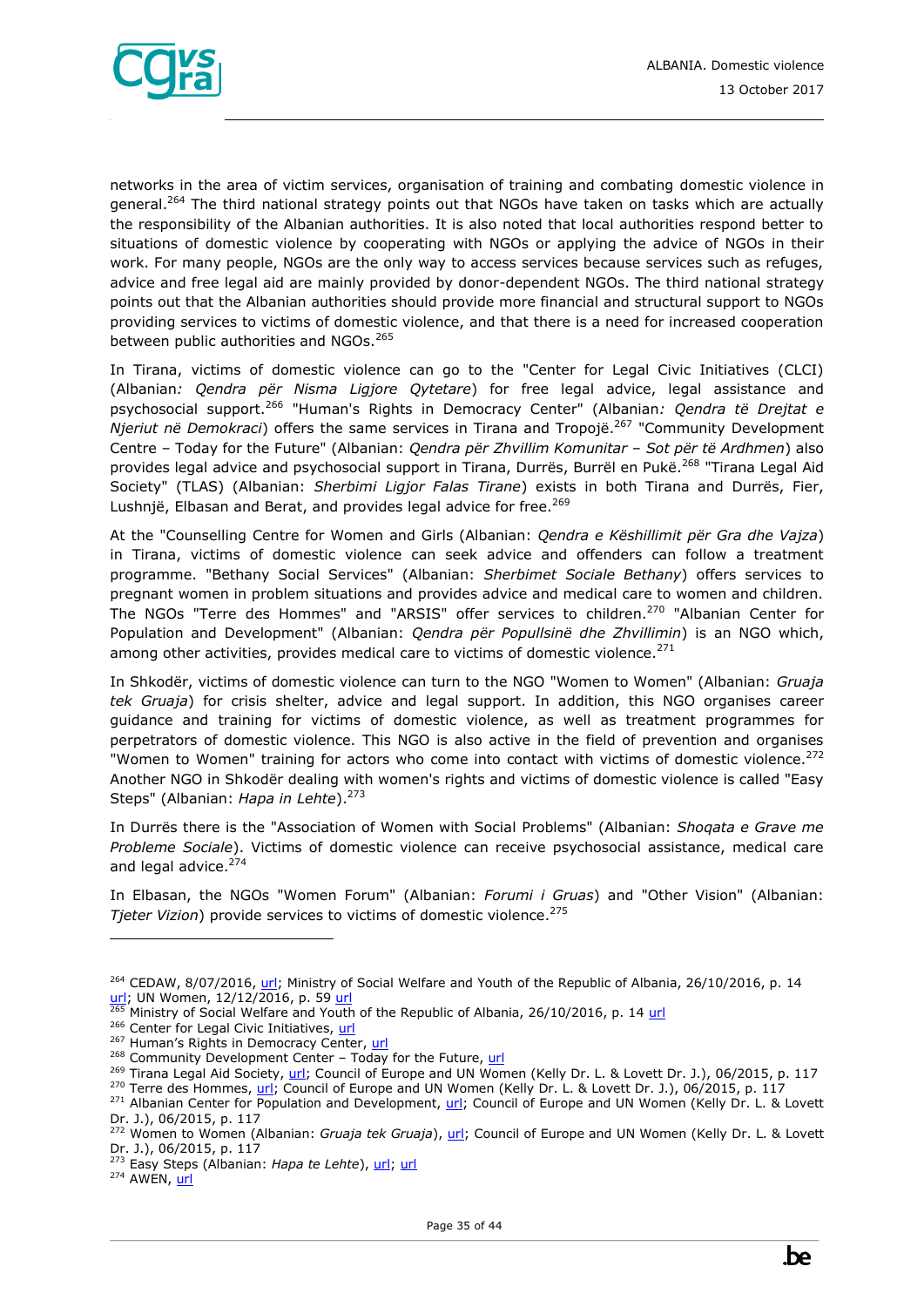

In Vlorë, victims of domestic violence can go to the centres called "Vatra" and "Aulona" for medical treatment, psychosocial support, referral and counselling. The "Vatra" centre also has an emergency shelter.<sup>276</sup>

In Podgradec there is the NGO "Me, The Woman" (Albanian: *Unë Gruaja*).<sup>277</sup>

In Sarandë, victims of domestic violence can turn to the NGO "Jona".<sup>278</sup>

Women's networks in Albania such as the "Albanian Women's Empowerment Network" (AWEN) (Albanian: *Rrjeti i Fuqizimit të Gruas në Shqipëri*) <sup>279</sup> consist of several women's centres and NGOs involved in gender issues. For example, Gender Alliance for Development Center (GADC) (Albanian: *Qendra Aleanca Gjinore për Zhvillim*) is part of AWEN and works with NGOs, international organisations and local and national government agencies to address gender issues.<sup>280</sup> The majority of the NGOs mentioned above belong to a women's network.<sup>281</sup>

The NGOs mentioned here are those referred to in reports on domestic violence. This does not mean that there are no other NGOs to which victims of domestic violence can turn.

<sup>276</sup> Vatra[, url;](http://www.qendravatra.org.al/) Aulona, [url](https://www.facebook.com/qendra.aulona)

<sup>275</sup> Woman Forum (Albanian: *Forumi i Gruas Elbasan*), [url;](http://www.forumigruaselbasan.org/) Other Vision (Albanian: *Tjeter Vizion*), [url](http://tjetervizion.org/)

 $277$  Me, The Woman (Albanian: Unë Gruaja), [url;](http://awenetwork.org/en/Network/me-the-woman-pogradec/) AWEN, [url](http://awenetwork.org/wp-content/uploads/2017/01/Draft-Istanbul-Convention-Monitoring-Report.pdf); AWEN, 12/2016, p. 29, url

<sup>&</sup>lt;sup>278</sup> Jona, [url;](https://www.facebook.com/ShoqataJona/) AWEN[, url;](http://awenetwork.org/en/Network/jona-association-saranda/) AWEN, 12/2016, p. 29, [url](http://awenetwork.org/wp-content/uploads/2017/01/Draft-Istanbul-Convention-Monitoring-Report.pdf)

 $279$  AWEN,  $url$ </u>

 $280$  GADC,  $url$ </u>

<sup>&</sup>lt;sup>281</sup> AWEN, 12/2016, p. 29, [url](http://awenetwork.org/wp-content/uploads/2017/01/Draft-Istanbul-Convention-Monitoring-Report.pdf)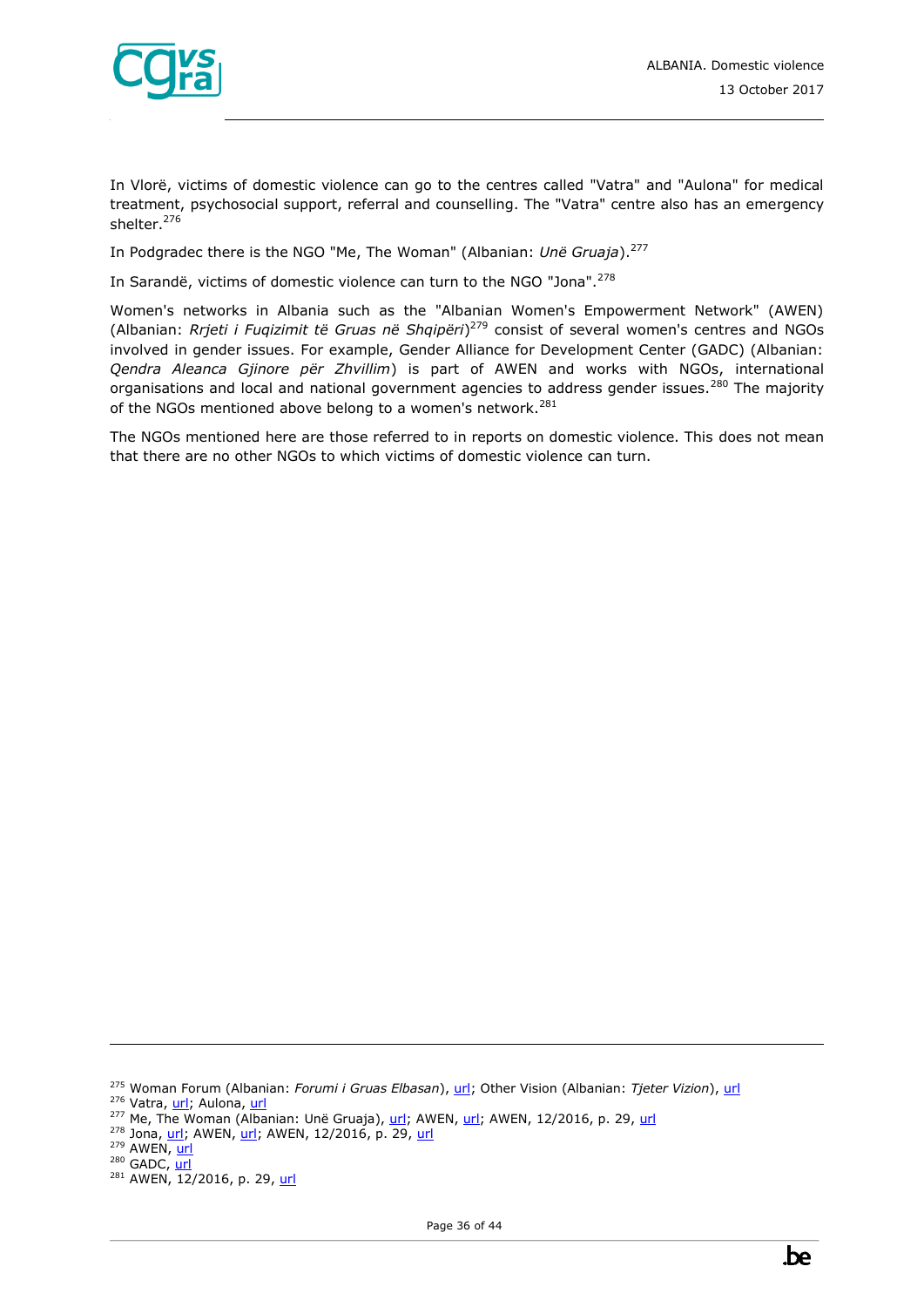

# <span id="page-36-0"></span>**Summary**

Domestic violence occurs in all sections of the Albanian population, but mainly affects women who are financially dependent on their husbands or partners. Economic problems, alcohol consumption and divorce are often at the root of violent incidents in family situations.

Domestic violence is regarded as normal and not a crime by a section of Albanian society. This is related to gender stereotypes and a patriarchal society in which women are subordinate to men. Awareness-raising campaigns have put women and girls in a more positive light, informed them about their rights and have led to a growing awareness among the Albanian population that domestic violence should not be tolerated, but punished.

Although the number of victims who report domestic violence is increasing every year, experts believe that there are still many women who do not report incidents of domestic violence out of shame or fear for new violent incidents. There are also women who do not complain out of uncertainty in getting protection, or because they do not have the resources to provide for themselves. Other women are insufficiently informed about their rights and the existing procedures. The number of murder cases related to domestic violence is alarming.

Albania has signed several international conventions and developed strategies to combat domestic violence. In 2012, domestic violence was included in the Criminal Code as a crime. Since then, Albania has adapted its domestic violence legislation on several occasions, as well as the severity of penalties for offenders. The legal framework to protect victims and convict perpetrators is praised by experts, but criticism is levelled at its implementation.

At the national level, the Ministry of Health and Welfare is responsible for tackling domestic violence. In addition, most other ministries also have a gender contact point. At the local level, gender equality staff are responsible for gender-related issues. This person is generally also the local coordinator of the referral mechanism in his or her municipality. This mechanism has been developed in the majority of municipalities and is made up of various actors (police, judiciary, education, NGOs, health sector, etc.) who are supposed to inform each other when they are informed of a situation of domestic violence and refer the victim to other services. The referral mechanism is being developed and is making progress, but efforts are still needed for it to be fully functional and sustainable.

This COI Focus explains how the Albanian authorities protect victims and prosecute perpetrators. Victims of domestic violence can lodge a complaint with the police who investigate the case and refer it to the court to issue a protection order and/or initiate legal proceedings. A protection order includes measures to protect the victim. Protective orders are not systematically implemented due to a lack of resources and staff to follow them up, which often forces victims to continue to live in the same house as the perpetrator.

The number of arrests of perpetrators of domestic violence has increased compared to a few years ago, as has the number of convictions. The general consensus is that the police are making efforts to assume their responsibilities in the fight against domestic violence, but that there are still several areas of improvement for it to function properly. Courts are accused of shirking their responsibility. Criticisms generally relate to corruption, bribery of judges, sloppy handling of cases, too lenient sentences and early releases. Experts believe that the judicial system will function better following the recently launched evaluation and reappointment process for judges and prosecutors.

The Albanian authorities have a limited supply of services to victims of domestic violence. Services are mainly provided by donor-dependent NGOs. Experts argue that there is a need for more services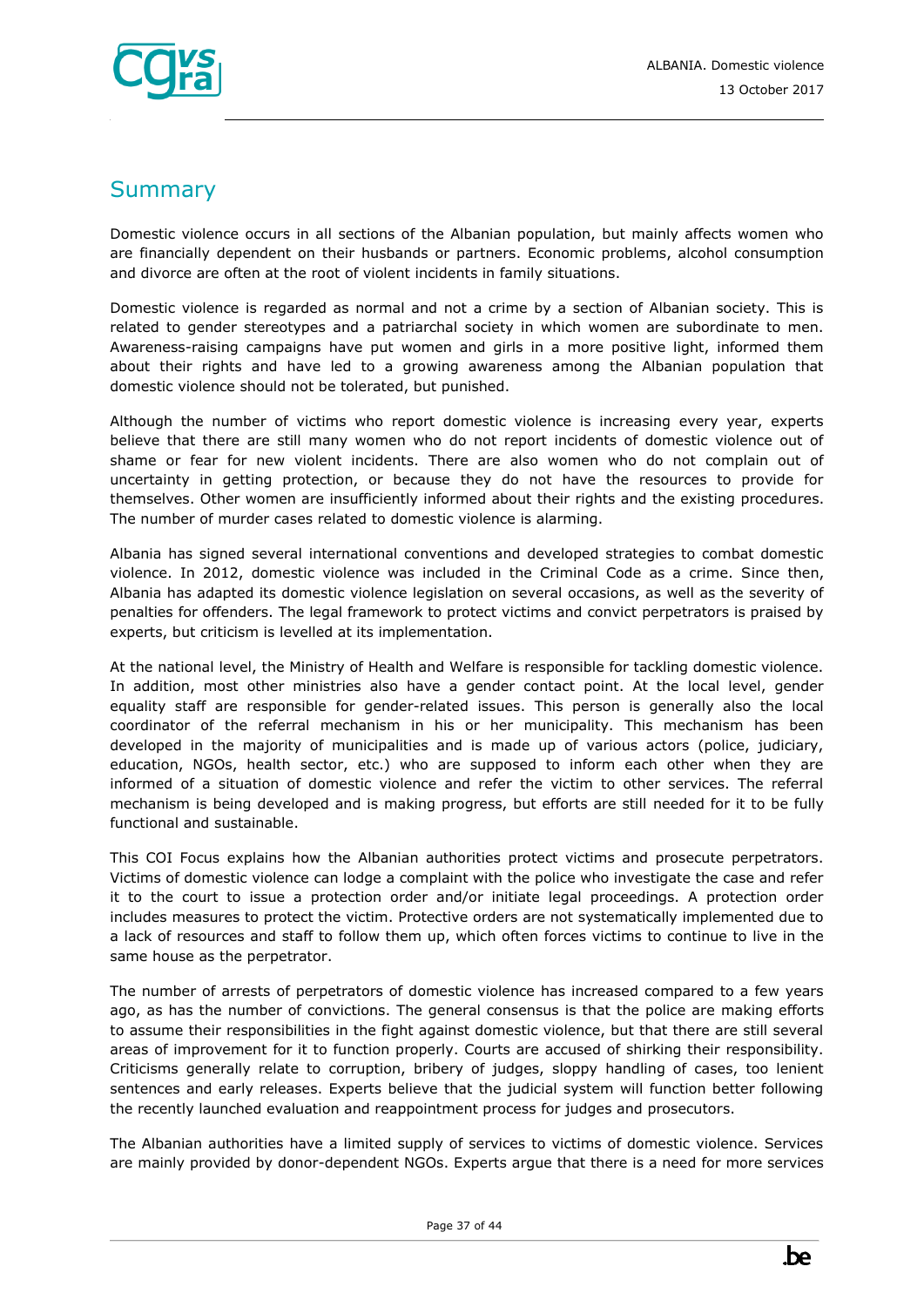

for victims of domestic violence and that accessibility, quality and geographical distribution should be improved. This applies for refuges, among other things. These are primarily located in large cities, but often face a shortage of capacity and financial problems. Victims who are accommodated in refuges are supported in order to be able to reintegrate and live independently. In 2016, more than half of the victims who were accommodated in a refuge successfully reintegrated. Experts believe that it is essential to take in victims while waiting for an immediate protection order to be issued.

There are various helplines for victims of domestic violence that are available 24 hours a day, free of charge or otherwise. A national helpline which complies with international standards is currently being developed. The national children's helpline is available 24 hours a day, free of charge.

Health care in Albania is accessible to victims of domestic violence and most services are free, but experts believe that there is room for improvement in identifying and recording situations of domestic violence.

According to various sources, housing and economic independence are essential factors for the reintegration of victims of domestic violence. Victims are entitled to benefits during the period of validity of the protection order. Victims of domestic violence are also entitled to social housing, but experts find that it is difficult to find housing for victims of domestic violence.

Furthermore, victims of domestic violence are entitled to free legal aid and free legal advice. Experts believe that the supply and geographical distribution of these services is limited, that many women are poorly informed about their right to legal aid and that the procedure for applying for it is complex.

In addition, there are also services that offer treatment programmes for offenders. Experts stress the need for such services, but at the same time point out the shortcomings of these treatment programmes.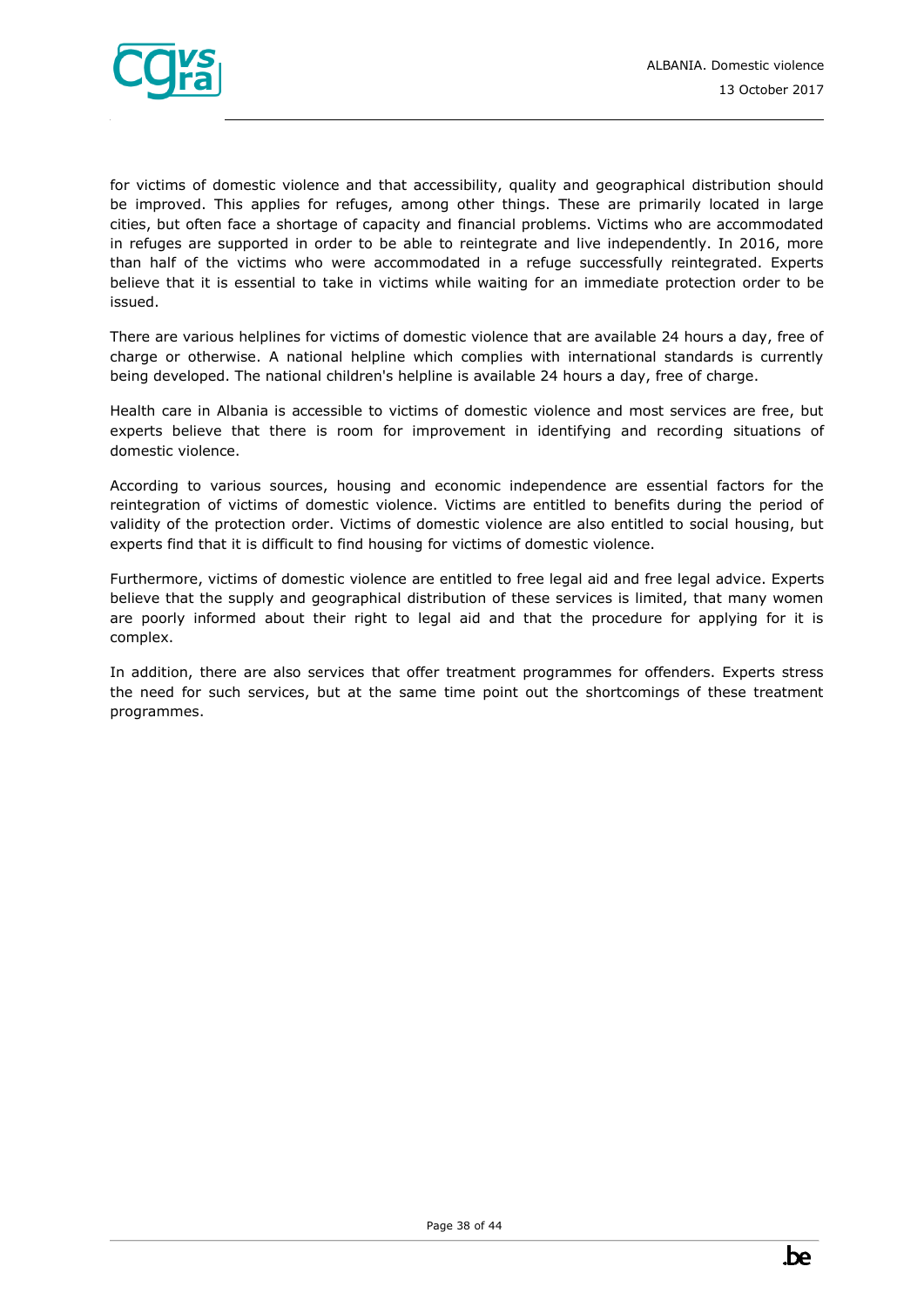

# <span id="page-38-0"></span>**Bibliography**

# Direct contacts

Arqimandriti M., Director, Gender Alliance for Development Center (GADC) (Albanian: *Qendra Aleanca Gjinore për Zhvillim*), interview, Tirana, 20/03/2017

Arqimandriti M., Director, Gender Alliance for Development Center (GADC) (Albanian: *Qendra Aleanca Gjinore për Zhvillim*), Skype conversation, 22/09/2017

Judge, Shkodër District Court, interview, Shkodër, 17/03/2016

Kikia M, journalist and human rights activist, interview, Tirana, 14/03/2017

Organisation for Security and Cooperation in Europe (OSCE), e-mail, 18/09/2017

Regional Police Directorate of Shkodër, interview, Shkodër, 16/03/2017

## Written and audiovisual sources

Albanian Center for Population and Development (ACPD), [website]<http://acpd.org.al/kreu-eng/> [consulted on 7/09/2017]

Albanian Center for Population and Development (ACPD*), Shadow Report: Healthcare Field – Case of Albania*, 02/2016,

[http://tbinternet.ohchr.org/Treaties/CEDAW/Shared%20Documents/ALB/INT\\_CEDAW\\_NGO\\_ALB\\_23255\\_E.pdf](http://tbinternet.ohchr.org/Treaties/CEDAW/Shared%20Documents/ALB/INT_CEDAW_NGO_ALB_23255_E.pdf) [consulted on 7/09/2017]

Albanian Daily News, *Legal Clinic, Manjani: Free Legal Consultation for the Citizens*, 13/05/2017, <http://www.albaniannews.com/index.php?idm=5970&mod=2> [consulted on 7/09/2017]

Albanian Daily News, *New Albanian Government with only 11 Ministries*, 27/08/2017, <http://www.albaniannews.com/index.php?idm=14955&mod=2> [consulted on 22/09/2017]

Albanian Daily News, *Public Sector Restructuring, 4711 Job Places at Risk*, 3/09/2017, <http://www.albaniannews.com/index.php?idm=15081&mod=2> [consulted on 22/09/2017]

Albanian Daily News, *Albania, 2000 Denunciations for Domestic Violence in 8 Months*, 5/09/2017, <http://www.albaniannews.com/index.php?idm=15118&mod=2> [consulted on 7/09/2017]

Albanian Daily News, *Alarming/Domestic Violence in Albania, a Victim in a Month*, 7/09/2017, <http://albaniannews.com/index.php?idm=15153&mod=2> [consulted on 7/09/2017]

Albanian Daily News, *Ministries/General Secretaries Appointed*, 16/09/2017, <http://www.albaniannews.com/index.php?idm=15339&mod=2> [consulted on 22/09/2017]

Albanian Helsinki Committee, *Report on the Situation of Respect for Human Rights in Albania for 2015*, 12/2015, [http://www.ahc.org.al/wp-content/uploads/2016/12/Report\\_on\\_the\\_human\\_rights.pdf](http://www.ahc.org.al/wp-content/uploads/2016/12/Report_on_the_human_rights.pdf) [consulted on 7/09/2017]

Albanian Helsinki Committee, *Report on the Situation of Respect for Human Rights and Freedoms in Albania during 2016*, 04/2017,<http://www.ahc.org.al/wp-content/uploads/2017/07/AHCAnnualReportEngPrint.pdf> [consulted on 7/09/2017]

Albanian Institute for Statistics (INSTAT) (Haarr Dr. R.N.), *Domestic Violence in Albania: National populationbased survey 2013*, 11/2013, http://www.instat.gov.al/media/225815/domestic\_violence\_in\_albania\_2013.pdf [consulted on 7/08/2017]

Albanian Institute for Statistics (INSTAT), *Women and Men in Albania 2016*, 13/06/2016, <http://www.instat.gov.al/en/publications/books/2016/women-and-men-in-albania-2016.aspx> [consulted on 7/08/2017]

Albanian Institute for Statistics (INSTAT), *Women and Men in Albania 2017*, 8/06/2017, [http://www.instat.gov.al/media/393214/burrat\\_dhe\\_grat\\_\\_ne\\_shqiperi\\_2017\\_libri.pdf](http://www.instat.gov.al/media/393214/burrat_dhe_grat__ne_shqiperi_2017_libri.pdf) [consulted on 7/09/2017]

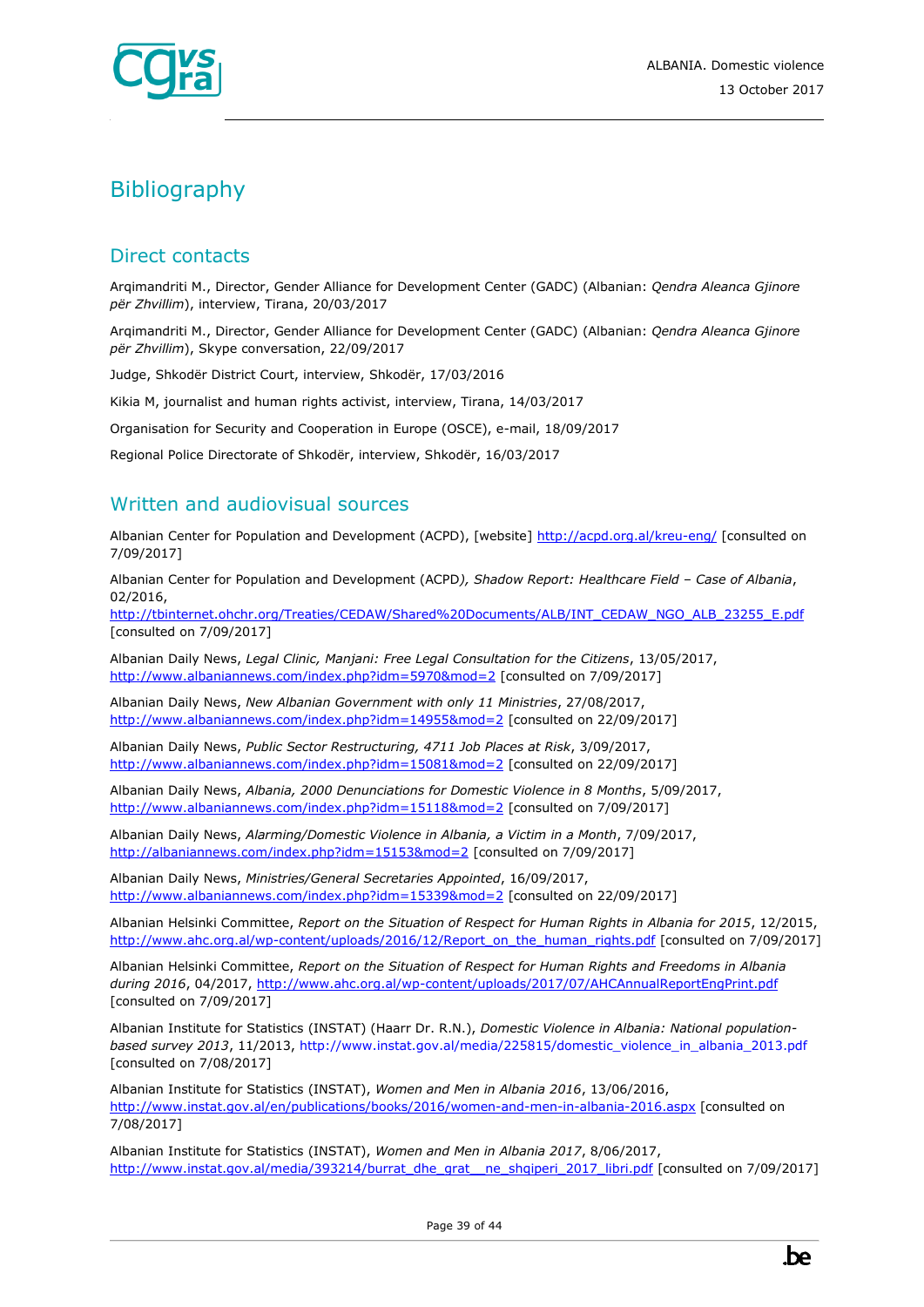

Albanian Women Empowerment Network (AWEN), [website]<http://awenetwork.org/en/> [consulted on 7/08/2017]

Albanian Women Empowerment Network (AWEN) (Guxholli A.), *Report on the implementation of the Council of Europe Convention on Preventing and Combating Violence against Women and Domestic Violence in Albania*, 12/2016,<http://awenetwork.org/wp-content/uploads/2017/01/Draft-Istanbul-Convention-Monitoring-Report.pdf> [consulted on 7/08/2017]

ALO 116, [website]<http://www.alo116.al/en> [consulted on 7/08/2017]

Amnesty International, *Albania: National implementation essential to improve human rights in Albania: Amnesty International Submission to the UN universal periodic review, April-May 2014*, 1/10/2013, <https://www.amnesty.org/en/documents/eur11/004/2013/en/> [consulted on 7/08/2017]

Amnesty International, *Amnesty International Report 2014/15*, 11/03/2015, <https://www.amnesty.org/download/Documents/POL1000012015ENGLISH.PDF> [consulted on 7/08/2017]

Amnesty International, *Amnesty International Report 2015/16*, 24/02/2016, <https://www.amnesty.org/en/latest/research/2016/02/annual-report-201516/> [consulted on 7/08/2017]

Amnesty International, *Amnesty International Report 2016/17*, 22/02/2017, <https://www.amnesty.org/download/Documents/POL1048002017ENGLISH.PDF> [consulted on 7/08/2017]

Aulona, [Facebook page] https://www.facebook.com/gendra.aulona [consulted on 7/08/2017]

BalkanWeb, *Femrat i vrasim dy here [We kill women twice*], 8/09/2017, [http://www.balkanweb.com/site/femrat](http://www.balkanweb.com/site/femrat-i-vrasim-dy-here/)[i-vrasim-dy-here/](http://www.balkanweb.com/site/femrat-i-vrasim-dy-here/) [consulted on 22/09/2017]

Bozo A., Center for Legal Civic Initiatives (CLCI), *Domestic Violence, Institutional Response and challenges in Addressing Domestic Violence in Albania*, in *Mediterranean Journal of Social Sciences*, Volume: 6 Issue: 1, 6/01/2015,<http://www.mcser.org/journal/index.php/mjss/article/download/5560/5363> [consulted on 7/08/2017]

Center for Legal Civic Initiatives (CLCI), [website] http://www.qaq-al.org/ang/html/about.htm [consulted on 7/08/2017]

Center for Legal Civic Initiatives (CLCI) (Bozo A., Mandro A., Anastasi A.), *Report on knowledge and*  implementation of the gender equality regulars in court decisions, 12/2013, http://www.qaq[al.org/ang/html/2014/raporti\\_english.pdf](http://www.qag-al.org/ang/html/2014/raporti_english.pdf) [consulted on 7/08/2017]

*Civil Procedure Code*, 29/03/1996 (most recent amendment on 30/03/2017), [http://www.euralius.eu/index.php/en/library/albanian-legislation/send/51-civil-procedure/101-civil-procedure](http://www.euralius.eu/index.php/en/library/albanian-legislation/send/51-civil-procedure/101-civil-procedure-code-en)[code-en](http://www.euralius.eu/index.php/en/library/albanian-legislation/send/51-civil-procedure/101-civil-procedure-code-en) [consulted on 7/08/2017]

Committee on the Elimination of Discrimination against Women (CEDAW), *Fourth periodic report of States parties due in 2014*, 3/12/2014,<http://undocs.org/CEDAW/C/ALB/4> [consulted on 7/08/2017]

Committee on the Elimination of Discrimination against Women (CEDAW), *Committee on the Elimination of Discrimination against Women considers the report of Albania*, 8/07/2016, <http://www.ohchr.org/EN/NewsEvents/Pages/DisplayNews.aspx?NewsID=20263&LangID=E> [consulted on 7/08/2017]

Committee on the Elimination of Discrimination against Women (CEDAW), *Concluding observations on the fourth periodic report of Albania*, 25/07/2016,

[http://tbinternet.ohchr.org/\\_layouts/treatybodyexternal/Download.aspx?symbolno=CEDAW/C/ALB/CO/4&Lang=E](http://tbinternet.ohchr.org/_layouts/treatybodyexternal/Download.aspx?symbolno=CEDAW/C/ALB/CO/4&Lang=En) [n](http://tbinternet.ohchr.org/_layouts/treatybodyexternal/Download.aspx?symbolno=CEDAW/C/ALB/CO/4&Lang=En) [consulted on 7/08/2017]

Community Development Center "Today for the Future", [website] <http://www.cdc-tff.org/web/en/> [consulted on 7/08/2017]

Cooperation and Development Institute (Xhaferaj O.), *Empowering Roma and Egyptian Communities through better Access to Legal Aid*, 10/2016,

[https://dgap.org/sites/default/files/article\\_downloads/cooperation\\_and\\_development\\_institute\\_empowering\\_rom](https://dgap.org/sites/default/files/article_downloads/cooperation_and_development_institute_empowering_roma_and_egyptian_communities.pdf) [a\\_and\\_egyptian\\_communities.pdf](https://dgap.org/sites/default/files/article_downloads/cooperation_and_development_institute_empowering_roma_and_egyptian_communities.pdf) [consulted on 7/08/2017]

Page 40 of 44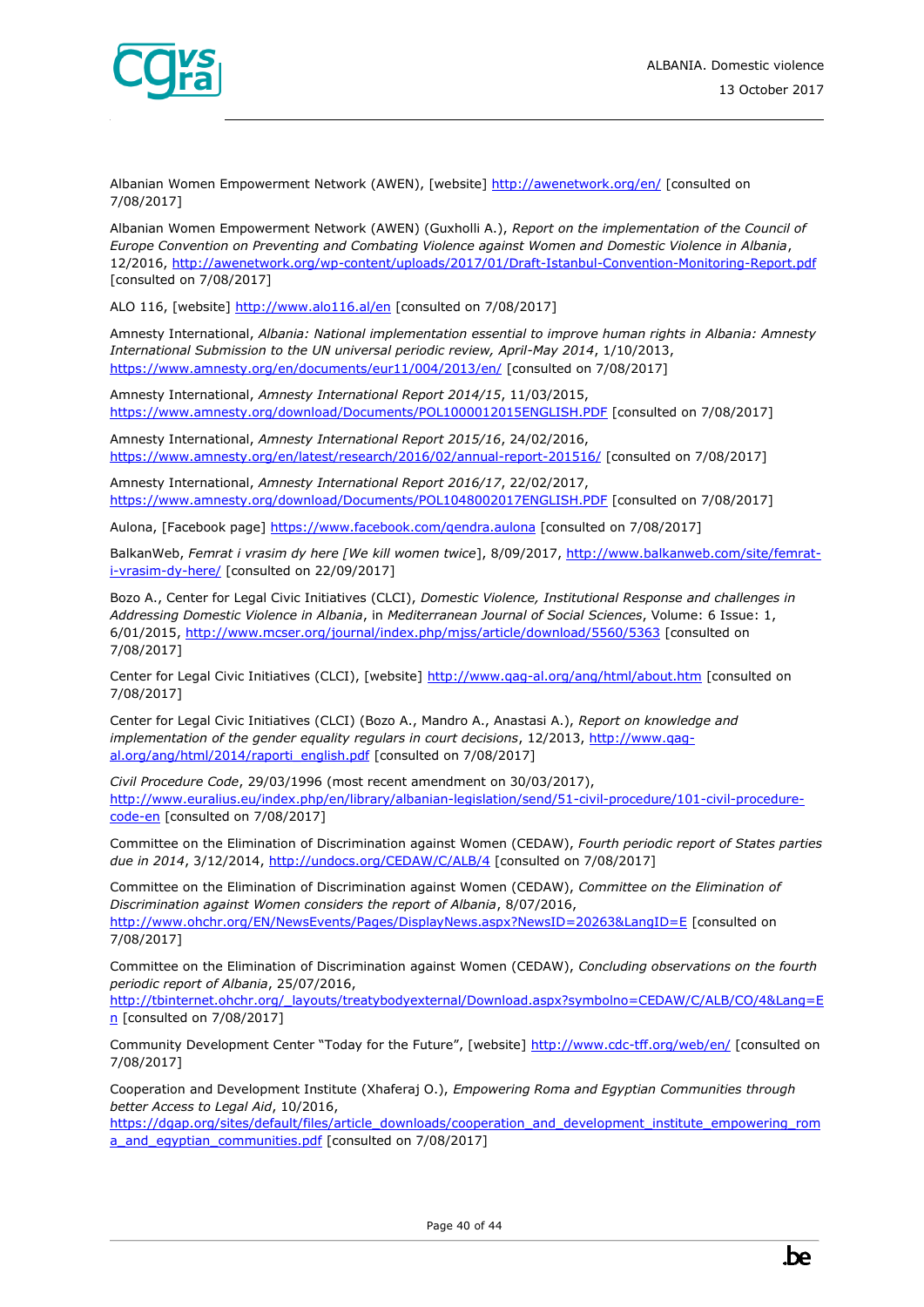

Council of Europe, *Council of Europe Convention on preventing and combating violence against women and domestic violence*, 11/05/2011,<https://rm.coe.int/168008482e> [consulted on 7/08/2017]

Council of Europe, *Report submitted by Albania pursuant to Article 68, paragraph 1 of the Council of Europe Convention on preventing and combating violence against women and domestic violence*, 19/01/2017, <https://rm.coe.int/16806dd216> [consulted on 7/08/2017]

Council of Europe, *Chart of signatures and ratifications of Treaty 210*, <https://www.coe.int/en/web/conventions/full-list/-/conventions/treaty/210/signatures> [consulted on 7/08/2017]

Council of Europe and UN Women (Kelly Dr. L. & Lovett Dr. J.), *Albania Final Report: Mapping Violence against Women and Girls Support Services*, 06/2015

Counseling Line for Women and Girls (Albanian: *Linja e Këshillimit për Gra dhe Vajza*), [website] <http://www.hotlinealbania.org/> [consulted on 7/08/2017]

*Criminal Code of the Republic of Albania*, 27/01/1995 (most recent amendment on 11/06/2015), <https://perma.cc/4M7P-E4CW> [consulted on 7/08/2017]

Dogjani A., *Domestic violence, a widespread phenomenon in Albania*, 16/01/2017, [http://iipccl.org/wp](http://iipccl.org/wp-content/uploads/2017/01/135-140.pdf)[content/uploads/2017/01/135-140.pdf](http://iipccl.org/wp-content/uploads/2017/01/135-140.pdf) [consulted on 7/08/2017]

Easy Steps (Albanian: *Hapa te Lehte*), [website] [http://hapatelehte.org](http://hapatelehte.org/) [consulted on 7/08/2017]

Easy Steps (Albanian: *Hapa te Lehte*), [Facebook page] [https://www.facebook.com/qendrasociale.telehte?lst=100018047321329%3A100002476259203%3A150573829](https://www.facebook.com/qendrasociale.telehte?lst=100018047321329%3A100002476259203%3A1505738294) [4](https://www.facebook.com/qendrasociale.telehte?lst=100018047321329%3A100002476259203%3A1505738294) [consulted on 7/08/2017]

EURALIUS, *Future of the Legal Aid System in Albania*, 17/03/2016, <http://www.euralius.eu/index.php/en/news/211-abolishment-of-state-commission-for-legal-aid> [consulted on 7/08/2017]

European Commission, *Albania 2016 Report*, 9/11/2016, [https://ec.europa.eu/neighbourhood](https://ec.europa.eu/neighbourhood-enlargement/sites/near/files/pdf/key_documents/2016/20161109_report_albania.pdf)[enlargement/sites/near/files/pdf/key\\_documents/2016/20161109\\_report\\_albania.pdf](https://ec.europa.eu/neighbourhood-enlargement/sites/near/files/pdf/key_documents/2016/20161109_report_albania.pdf) [consulted on 7/08/2017]

*Family Code of Albania*, 8/05/2003,

[https://www.ilo.org/dyn/natlex/docs/ELECTRONIC/65148/89474/F1958881334/ALB65148%20\(English\).pdf](https://www.ilo.org/dyn/natlex/docs/ELECTRONIC/65148/89474/F1958881334/ALB65148%20(English).pdf) [consulted on 7/08/2017]

Frontiers in Public Health (Tomini S. M., Groot W., Pavlova M. & Tomini F.), *Paying Out-of-Pocket and Informally for Health Care in Albania: The Impoverishing Effect on Households*, 28/08/2015, <https://www.ncbi.nlm.nih.gov/pmc/articles/PMC4551817/> [consulted on 7/08/2017]

Gender Alliance for Development Center (GADC) (Albanian: *Qendra Aleanca Gjinore për Zhvillim*), [website] [http://www.gadc.org.al](http://www.gadc.org.al/) [consulted on 7/08/2017]

Gender Alliance for Development Center (GADC) (Albanian: *Qendra Aleanca Gjinore për Zhvillim*), *Shadow Report*, 10/06/2016,

[http://tbinternet.ohchr.org/Treaties/CEDAW/Shared%20Documents/ALB/INT\\_CEDAW\\_NGO\\_ALB\\_24256\\_E.pdf](http://tbinternet.ohchr.org/Treaties/CEDAW/Shared%20Documents/ALB/INT_CEDAW_NGO_ALB_24256_E.pdf) [consulted on 7/08/2017]

Guxholli A. (Albanian Women Empowerment Network (AWEN)), *Report on the implementation of the Council of Europe Convention on Preventing and Combating Violence against Women and Domestic Violence in Albania*, 12/2016,<https://rm.coe.int/report-awen-final-draft-jan-17/1680717e19> [consulted on 7/08/2017]

HeforShe, [website]<http://www.heforshe.org/en> [consulted on 7/08/2017]

Human's Rights in Democracy Center, [website] <http://hrdc.al/lang/en/index.html> [consulted on 7/08/2017]

Immigration and Refugee Board of Canada, Albania*: Domestic violence, including legislation, state protection and support services available to victims (2011-April 2014)*, 30/04/2014, <http://www.refworld.org/docid/537db1d64.html> [consulted on 7/08/2017]

Independent Balkan News Agency (IBNA), *A judge gunned down in Tirana*, 31/08/2017, <http://www.balkaneu.com/a-judge-gunned-down-in-tirana/> [consulted on 7/09/2017]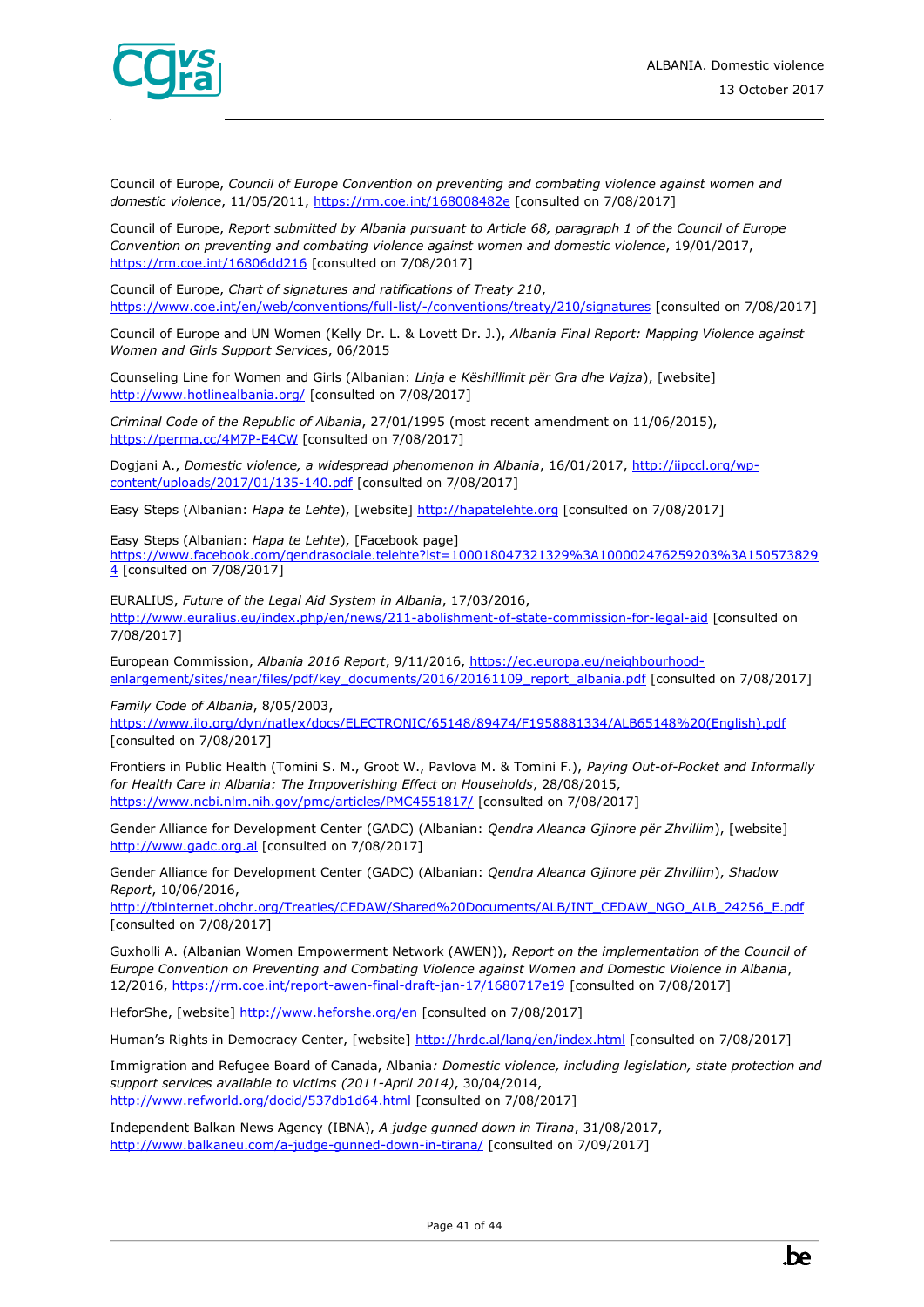

Independent Balkan News Agency (IBNA), *Cases of domestic violence in Albania rise, one person dies each month*, 7/09/2017, [http://balkaneu.com/cases-of-domestic-violence-in-albania-rise-one-person-dies-each](http://balkaneu.com/cases-of-domestic-violence-in-albania-rise-one-person-dies-each-month/)[month/](http://balkaneu.com/cases-of-domestic-violence-in-albania-rise-one-person-dies-each-month/) [7/09/2017]

International Organization for Migration (IOM), *National Action Plan for the Socio-Economic Re-Integration of Women and Girls Victims of Trafficking in the Republic of Albania*, 02/2016, [http://www.punetebrendshme.gov.al/files/priorities\\_files/16-04-19-04-28-](http://www.punetebrendshme.gov.al/files/priorities_files/16-04-19-04-28-08National_action_plan_for_the_socio-economic_re-integration_of_women_and_girls_victims_of_trafficking_in_the_Rep_of_Albania.pdf) 08National action plan for the socio-economic reintegration of women and girls victims of trafficking in the Rep of Albania.pdf [consulted on 7/08/2017]

Jona, [website]<https://www.facebook.com/ShoqataJona/> [consulted on 7/08/2017]

*Kodi i Familjes (Family Code)*, 30/06/2016, [http://www.qbz.gov.al/botime/Kodi%20i%20Familjes-](http://www.qbz.gov.al/botime/Kodi%20i%20Familjes-%20i%20azhurnuar%202016.pdf) [%20i%20azhurnuar%202016.pdf](http://www.qbz.gov.al/botime/Kodi%20i%20Familjes-%20i%20azhurnuar%202016.pdf) [consulted on 7/08/2017]

*Kodi Penal (*Translation*: Criminal Code),* 24/08/2017, [http://www.qbz.gov.al/botime/Kodi Penal-2017.pdf](http://www.qbz.gov.al/botime/Kodi%20Penal-2017.pdf) [consulted on 22/09/2017]

Law No 143/2013 Legal Aid to Survivors of Domestic Violence, 2013, [http://evaw-global](http://evaw-global-database.unwomen.org/en/countries/europe/albania/2013/law-no-143-2013-legal-aid-to-survivors-of-domestic-violence)[database.unwomen.org/en/countries/europe/albania/2013/law-no-143-2013-legal-aid-to-survivors-of-domestic](http://evaw-global-database.unwomen.org/en/countries/europe/albania/2013/law-no-143-2013-legal-aid-to-survivors-of-domestic-violence)[violence](http://evaw-global-database.unwomen.org/en/countries/europe/albania/2013/law-no-143-2013-legal-aid-to-survivors-of-domestic-violence) [consulted on 7/08/2017]

*Law on Legal Aid,* 22/12/2008,

[http://www.euralius.eu/pdf/13.Law%20on%20Legal%20Aid,%20promulgated%20on%2012\\_01\\_2009\\_en.pdf](http://www.euralius.eu/pdf/13.Law%20on%20Legal%20Aid,%20promulgated%20on%2012_01_2009_en.pdf) [consulted on 7/08/2017]

*Law on Measures against Violence in Family Relations*, 18/12/2006 (most recent amendment on 30/09/2010), [http://www.legislationline.org/download/action/download/id/6712/file/Albania\\_law\\_measures\\_against\\_violence\\_i](http://www.legislationline.org/download/action/download/id/6712/file/Albania_law_measures_against_violence_in_family_relations_2006_en.pdf) [n\\_family\\_relations\\_2006\\_en.pdf](http://www.legislationline.org/download/action/download/id/6712/file/Albania_law_measures_against_violence_in_family_relations_2006_en.pdf) [consulted on 7/08/2017]

Le Courrier des Balkans, *Violences conjugales en Albanie : « Le Marriage n'est pas une peine de mort »*, 22/09/2017,<https://www.courrierdesbalkans.fr/Albanie-l-augmentation-des-violences-conjugales-inquietent> [consulted on 22/09/2017]

*Ligji për Masa ndaj Dhunës në Marrëdhëniet Familjare (Law on Measures against Violence in Family Relations)*, 30/09/2010, [http://www.vendime.al/wp-content/uploads/2015/08/LIGJI-Nr.-9669-dt-18.12.2006-](http://www.vendime.al/wp-content/uploads/2015/08/LIGJI-Nr.-9669-dt-18.12.2006-%E2%80%9CP%C3%8BR-MASA-NDAJ-DHUN%C3%8BS-N%C3%8B-MARR%C3%8BDH%C3%8BNIET-FAMILJARE%E2%80%9D.pdf) [%E2%80%9CP%C3%8BR-MASA-NDAJ-DHUN%C3%8BS-N%C3%8B-MARR%C3%8BDH%C3%8BNIET-](http://www.vendime.al/wp-content/uploads/2015/08/LIGJI-Nr.-9669-dt-18.12.2006-%E2%80%9CP%C3%8BR-MASA-NDAJ-DHUN%C3%8BS-N%C3%8B-MARR%C3%8BDH%C3%8BNIET-FAMILJARE%E2%80%9D.pdf)[FAMILJARE%E2%80%9D.pdf](http://www.vendime.al/wp-content/uploads/2015/08/LIGJI-Nr.-9669-dt-18.12.2006-%E2%80%9CP%C3%8BR-MASA-NDAJ-DHUN%C3%8BS-N%C3%8B-MARR%C3%8BDH%C3%8BNIET-FAMILJARE%E2%80%9D.pdf) [consulted on 7/08/2017]

Me, The Woman (Albanian: *Unë Gruaja*), [Facebook page[\] https://www.facebook.com/unegruaja/](https://www.facebook.com/unegruaja/) [consulted on 7/08/2017]

Men Care, *The treatment of perpetrators of domestic violence: counseling to help perpetrators change their violent behavior in the family*, 28/06/2017, [http://men-care.org/2017/06/28/treatment-perpetrators-domestic](http://men-care.org/2017/06/28/treatment-perpetrators-domestic-violence-counseling-help-perpetrators-change-violent-behavior-family/)[violence-counseling-help-perpetrators-change-violent-behavior-family/](http://men-care.org/2017/06/28/treatment-perpetrators-domestic-violence-counseling-help-perpetrators-change-violent-behavior-family/) [consulted on 7/08/2017]

Metaj E. (Ministry of Social Welfare and Youth), *Final Report: Analysis of the Functioning of the Coordinated Community Response to Domestic Violence at the Local Level in Albania*, 3/06/2015, [http://www.al.undp.org/content/dam/albania/docs/misc/Final%20CCR%20Report%20June%202015%20engl.pdf](http://www.al.undp.org/content/dam/albania/docs/misc/Final%20CCR%20Report%20June%202015%20engl.pdf?download) [?download](http://www.al.undp.org/content/dam/albania/docs/misc/Final%20CCR%20Report%20June%202015%20engl.pdf?download) [consulted on 7/08/2017]

Ministry of Labour, Social Affairs and Equal Opportunities of the Republic of Albania, *National Strategy on Gender Equality and Elimination of Domestic Violence (2007-2010)*,19/12/2007, [www.osce.org/albania/32827?download=true](http://www.osce.org/albania/32827?download=true) [consulted on 7/08/2017]

Ministry of Labour, Social Affairs and Equal Opportunities of the Republic of Albania*, National Strategy on Gender Equality, Reduction of Gender-based Violence and Domestic violence*, 06/2011, [http://www.legislationline.org/download/action/download/id/6709/file/Albania\\_National\\_strategy\\_gender\\_equalit](http://www.legislationline.org/download/action/download/id/6709/file/Albania_National_strategy_gender_equality_gender_based_violence_2011-2015_eng.pdf) [y\\_gender\\_based\\_violence\\_2011-2015\\_eng.pdf](http://www.legislationline.org/download/action/download/id/6709/file/Albania_National_strategy_gender_equality_gender_based_violence_2011-2015_eng.pdf) [consulted on 7/08/2017]

Ministry of Justice of the Republic of Albania, *Kodi penal i republikës së Shqipërisë* [Criminal Code of the Republic of Albania], 01/2016, [http://www.pp.gov.al/web/kodi\\_penal\\_2016\\_1033.pdf](http://www.pp.gov.al/web/kodi_penal_2016_1033.pdf) [consulted on 7/08/2017]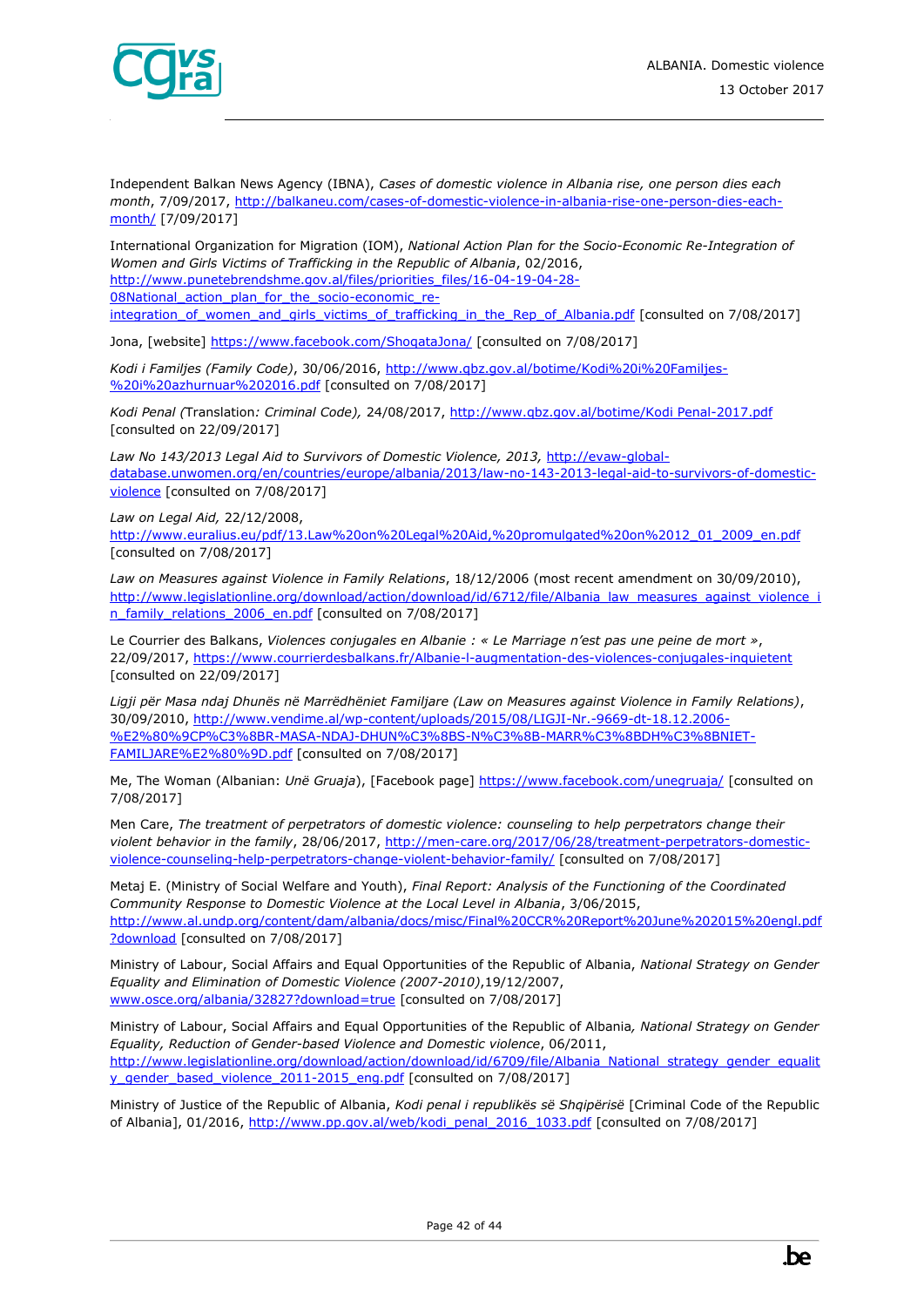

Ministry of Social Welfare and Youth of the Republic of Albania, *National Strategy and Action Plan on Gender Equality 2016-2020*, 26/10/2016,

[http://www.legislationline.org/download/action/download/id/7343/file/Albania\\_National\\_strategy\\_action\\_plan\\_ge](http://www.legislationline.org/download/action/download/id/7343/file/Albania_National_strategy_action_plan_gender_equality_2016-2020_en.pdf) [nder\\_equality\\_2016-2020\\_en.pdf](http://www.legislationline.org/download/action/download/id/7343/file/Albania_National_strategy_action_plan_gender_equality_2016-2020_en.pdf) [consulted on 7/08/2017].

Ministry of Social Welfare and Youth of the Republic of Albania, *National Strategy for Social Protection 2015- 2020*, 23/12/2016[, https://www.unicef.org/albania/National\\_Strategy\\_for\\_Social\\_Protection2015-2020\\_en.pdf](https://www.unicef.org/albania/National_Strategy_for_Social_Protection2015-2020_en.pdf) [consulted on 7/08/2017].

Ministry of Social Welfare and Youth of the Republic of Albania, *National Gender Equality Policies in Albania 6th Meeting of Officials from EU Enlargement Countries, Vilnius 1-2 June 2017[power point*], 1/06/2017[,](http://eurogender.eige.europa.eu/sites/default/files/events-files/al_1-2june17.pdf) [http://eurogender.eige.europa.eu/sites/default/files/events-files/al\\_1-2june17.pdf](http://eurogender.eige.europa.eu/sites/default/files/events-files/al_1-2june17.pdf) [consulted on 7/08/2017].

Ministry of Urban Development of the Republic of Albania, *Social Housing Strategy 2016-2025*, 06/2016[,](http://www.al.undp.org/content/albania/en/home/library/poverty/social-housing-strategy-2016---2025.html) <http://www.al.undp.org/content/albania/en/home/library/poverty/social-housing-strategy-2016---2025.html> [consulted on 7/08/2017].

Other Vision (Albanian: *Tjeter Vizion*)[, http://tjetervizion.org/](http://tjetervizion.org/) [consulted on 7/08/2017]

People's Advocate of the Republic of Albania (Albanian: *Avokati Popullit*), *Annual Report on the Activity of the People's Advocate: 1 January – 31 December 2014*, 02/2015,

[http://www.avokatipopullit.gov.al/sites/default/files/ctools/PEOPLES%20ADVOCATE\\_2014.pdf](http://www.avokatipopullit.gov.al/sites/default/files/ctools/PEOPLES%20ADVOCATE_2014.pdf) [consulted on 7/08/2017]

People's Advocate of the Republic of Albania (Albanian: *Avokati Popullit*), *Report on the implementation of the CEDAW Convention in Albania*, 1/10/2015

[http://tbinternet.ohchr.org/Treaties/CEDAW/Shared%20Documents/ALB/INT\\_CEDAW\\_IFN\\_ALB\\_21837\\_E.pdf](http://tbinternet.ohchr.org/Treaties/CEDAW/Shared%20Documents/ALB/INT_CEDAW_IFN_ALB_21837_E.pdf) [consulted on 7/08/2017]

People's Advocate of the Republic of Albania (Albanian: *Avokati Popullit*), *Annual Report on the Activity of the People's Advocate: 1st January – 31st December 2015,* 02/2016, <http://www.avokatipopullit.gov.al/sites/default/files/ctools/REPORT%20ENGLISH%202015.pdf> [consulted on 7/08/2017]

People's Advocate of the Republic of Albania (Albanian: *Avokati Popullit*), *Annual Report on the Activity of the People's Advocate: 1st January – 31st December 2016,* 04/2017, [http://www.avokatipopullit.gov.al/sites/default/files/RAPORTET/RAPORTET\\_VJETORE/Report\\_2016.pdf](http://www.avokatipopullit.gov.al/sites/default/files/RAPORTET/RAPORTET_VJETORE/Report_2016.pdf) [consulted on 7/08/2017]

Recording Violence in Albania (REVALB), [website] [www.revalb.org](http://www.revalb.org/) [consulted on 7/08/2017]

Shekulli, *Presidenti Meta merr masat e para ndaj fenomenit të dhunës në familje. Ja për çfarë bëhet fjalë* [*President Meta takes the first measures against the phenomenon of domestic violence. Here's what it is*], 4/09/2017, [http://shekulli.com.al/presidenti-meta-merr-masat-e-para-ndaj-fenomenit-te-dhunes-ne-familje-ja](http://shekulli.com.al/presidenti-meta-merr-masat-e-para-ndaj-fenomenit-te-dhunes-ne-familje-ja-per-cfare-behet-fjale/)[per-cfare-behet-fjale/](http://shekulli.com.al/presidenti-meta-merr-masat-e-para-ndaj-fenomenit-te-dhunes-ne-familje-ja-per-cfare-behet-fjale/) [consulted on 7/09/2017]

Tirana Legal Aid Society, [website]<http://www.tlas.org.al/en> [consulted on 7/08/2017]

Tirana Times, *Only one out of seven women report domestic violence cases*, 11/11/2016, <http://www.tiranatimes.com/?p=129869> [consulted on 7/08/2017]

Tirana Times, *Editorial: Albanian society has given up on itself*, 8/09/2017, <http://www.tiranatimes.com/?p=133709> [consulted on 22/09/2017]

Top Channel, *EU on murdered Judge: "State is responsible to protect women who are threatened"*, 31/08/2017, <http://m.top-channel.tv/lajme/english/artikull.php?id=20798> [consulted on 22/09/2017]

UK Home Office, *Country Information and Guidance, Albania: Women fearing domestic violence*, 6/04/2016, [https://www.justice.gov/eoir/file/844791/download,](https://www.justice.gov/eoir/file/844791/download) [consulted on 7/08/2017]

United Nations (UN), *Declaration on the Elimination of Violence against Women*, 20/12/1993, <http://www.un.org/documents/ga/res/48/a48r104.htm> [consulted on 7/08/2017]

United Nations (UN), *"I choose to live without violence" campaign launched in Tirana*, 25/11/2016, <https://un.org.al/news/i-choose-live-without-violence%E2%80%9D-campaign-launched-tirana> [consulted on 7/08/2017]